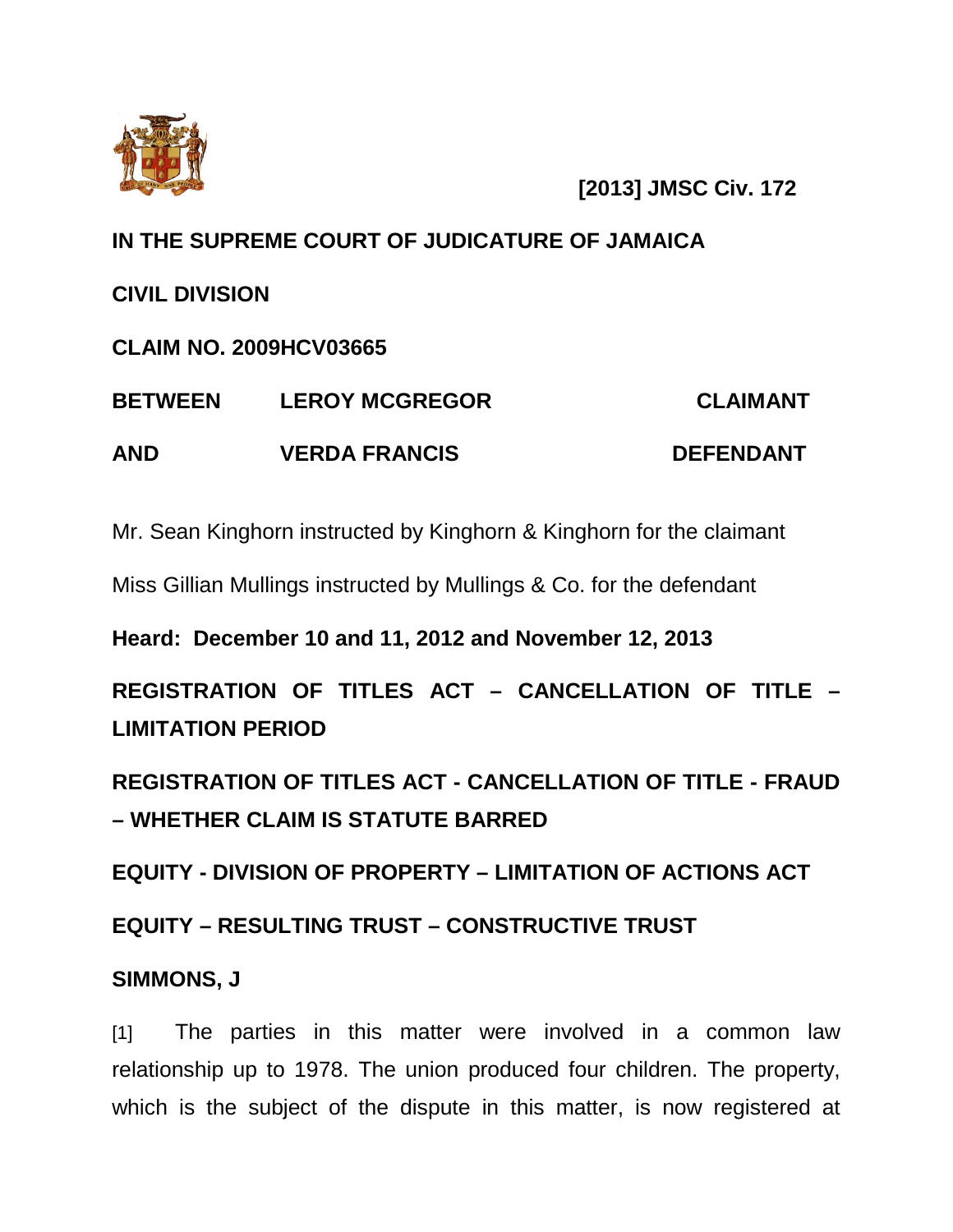Volume 1218 Folio 526 of the Register Book of Titles (the property). The defendant is endorsed as the sole registered proprietor.

[2] The claimant contends that it is he who used his own resources to purchase the property. His intention, according to the evidence was that it was to be the family home of the parties and their children. The defendant on the other hand, states that she purchased the property with the assistance of her parents who were resident abroad.

[3] In 2003 the claimant filed an action in which he claimed a fifty percent interest in the property. That claim was struck out by the Court as a result of his failure to comply with the orders made at the Case Management Conference.

[4] Mr. McGregor subsequently filed this action and by way of an amended Claim Form, seeks the following relief:-

- i. an order cancelling Certificate of Title registered at Volume 1218 Folio 526 of the Register Book of Titles on the grounds that the issuing of the said Certificate of Title was procured by the fraud of the defendant;
- ii. alternatively, an Order cancelling Certificate of Title registered at Volume 1218 Folio 526 of the Register Book of Titles on the grounds that the said Certificate of Title as it presently exists in the sole name of the defendant as proprietor of the land comprised therein, was procured by the fraud of the said defendant and the fraud of other persons acting in concert with the defendant;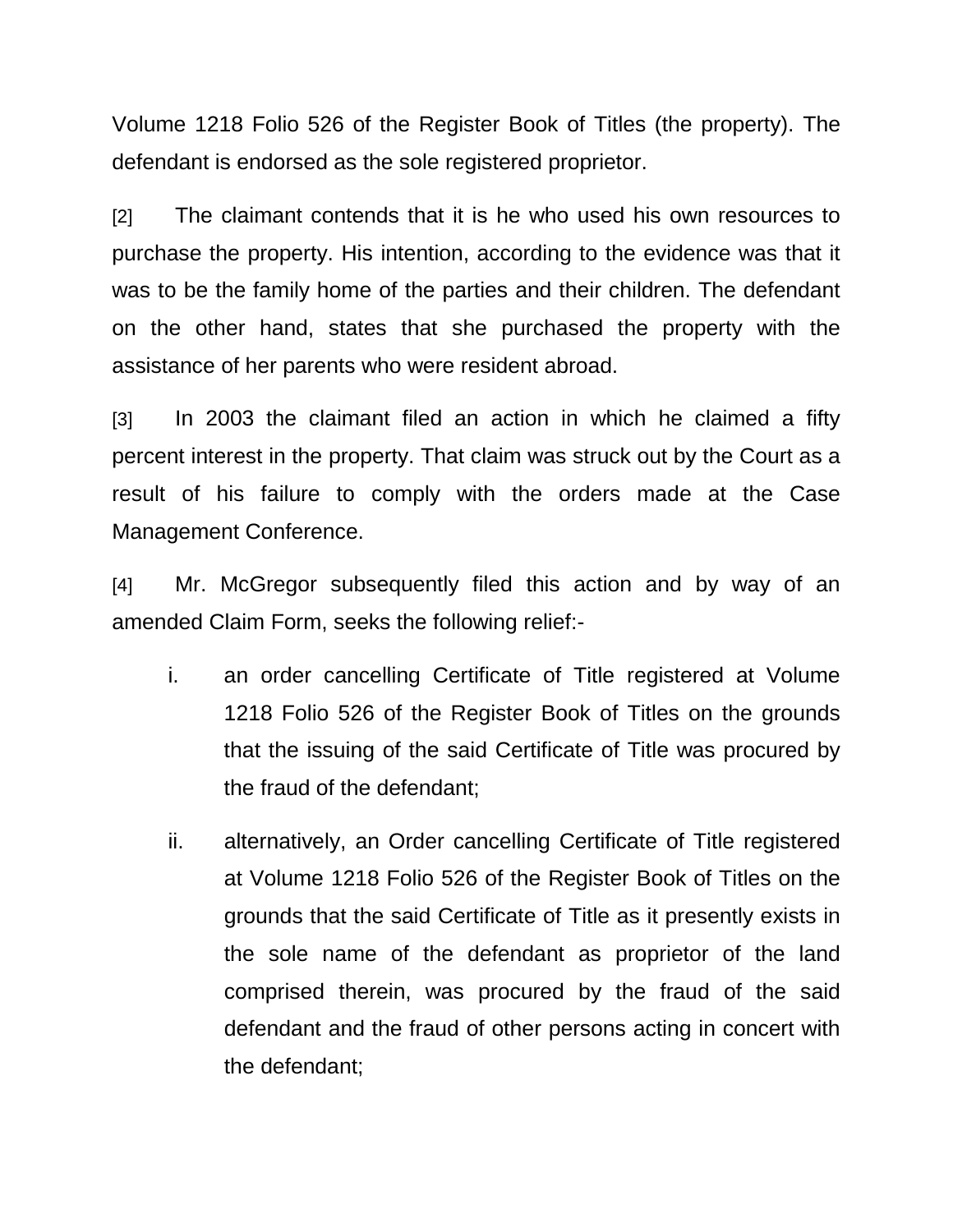iii. alternatively, an Order that the defendant holds the said property comprised in Certificate of Title registered at Volume 1218 Folio 526 of the Register Book of Titles, on trust for both the benefit of the claimant and the said defendant in equal shares;

[5] There is also a claim for damages and other orders needed to facilitate the transfer of the property if the claimant is successful.

[6] The claimant in his amended particulars of claim has pleaded that he is either the sole owner or that he and the claimant are co-owners of the property. He also stated that in or about 1974 he purchased the property using his own funds.

[7] The claimant has also alleged that the defendant obtained the Certificate of Title for the property by fraud and has set out the particulars of the alleged fraud.

[8] The defendant in her defence has denied that the claimant was either the sole owner or a co-owner of the property and has alleged that it was purchased by her using her own funds. She has also denied the particulars of fraud.

[9] In addition to the above, the defendant has also pleaded that the limitation period has expired in respect of the claim for the cancellation of the Certificate of Title on the basis that it was obtained by fraud. A limitation defence has also been raised in respect of the claim that the defendant holds the property on trust for the claimant and herself.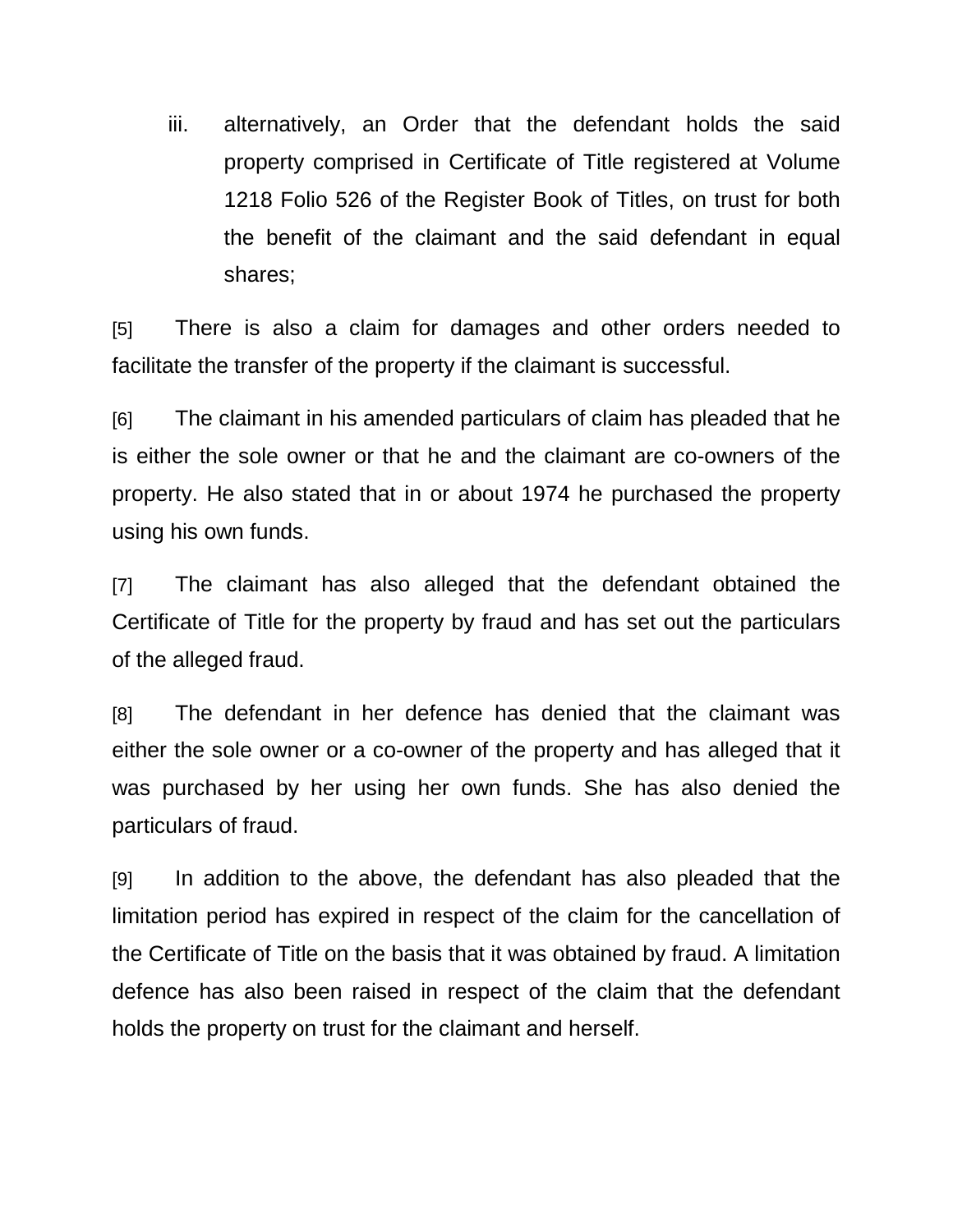### **The issues**

[10] The issues which arise in this matter are as follows:

- i. Whether the claim for cancellation of the Registered Certificate of Title for the property is statute barred;
- ii. Whether the claim for a declaration that the property is held on trust by the defendant for the benefit of the claimant and herself is statute barred;
- iii. Whether the defendant procured the Certificate of Title for the property by fraud; and
- iv. Whether the defendant holds the property on trust for the claimant and herself.

[11] In the event that one or both claims are not caught by the limitation defence advanced by Miss Mullings, I will proceed to consider issues iii and iv.

# **Is the claim for cancellation of the Registered Certificate statute barred?**

[12] Counsel for the defendant submitted that based on the fact that the claimant learnt in 2001 that a Certificate of Title had been issued for the property, the claim is statute barred. Reference was made to section 168 of the *Registration of Titles Act (the Act)* in support of that submission. That section which imposes a six year limitation period states:-

> *"No action for recovery of damages sustained through deprivation of land, or of any estate or interest in land,*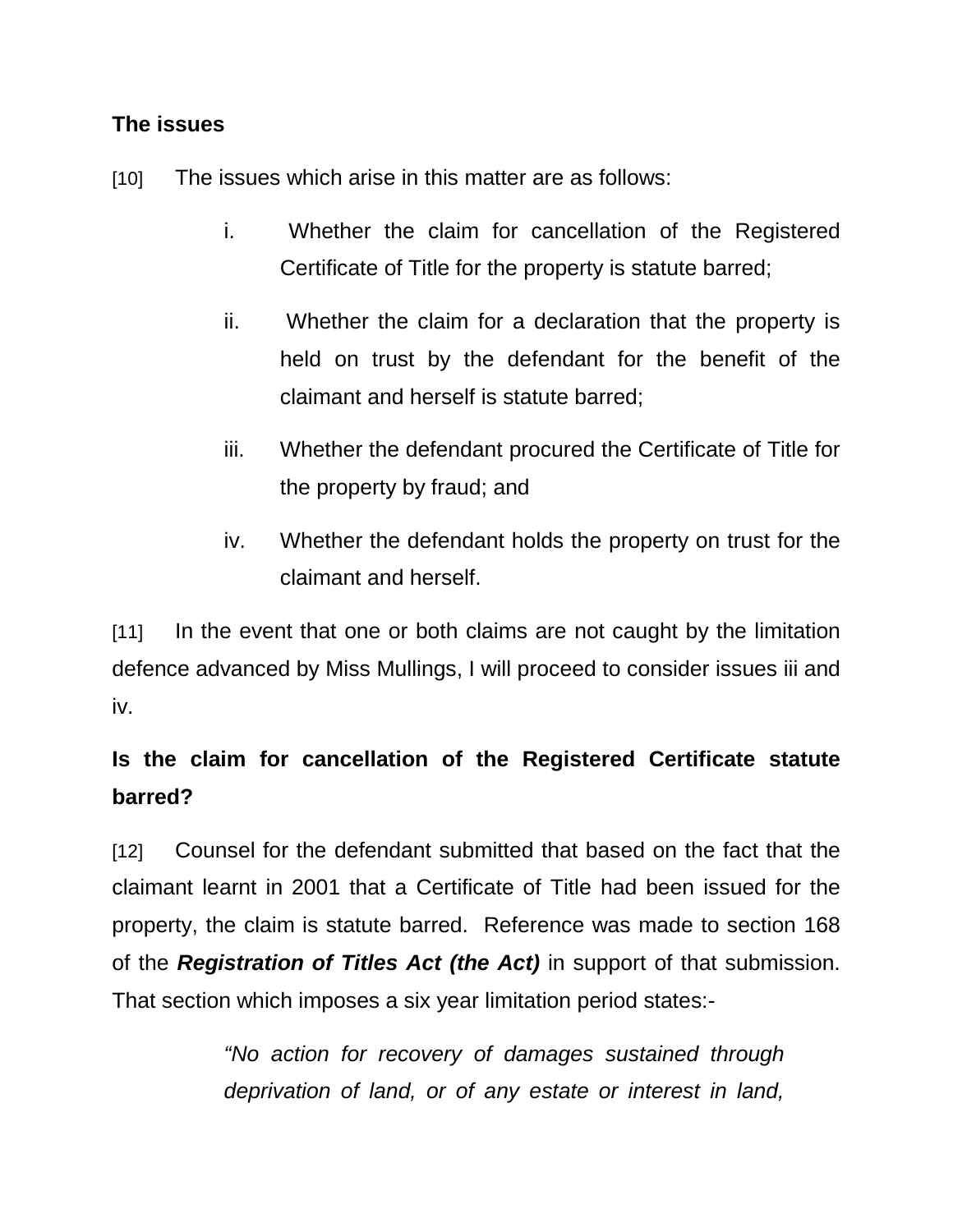*shall lie or be sustained against the Registrar or against the Assurance Fund, or against the person who applied to be registered as proprietor in respect of such land, unless such action shall be commenced within the period of six years from the date of such deprivation:* 

*Provided, nevertheless, that any person being under the disability of coverture, infancy or unsoundness of mind, may bring such action within six years from the date on which such disability shall have ceased; so, however, that such action be brought within thirty years next after the date of such deprivation. The plaintiff in any such action, at whatever time it may be brought, and the plaintiff in any such action for the recovery of land shall be nonsuited in any case in which the deprivation complained of may have been occasioned through the bringing of land under the operation of this Act, if it shall be made to appear to the satisfaction of the Judge before whom such action shall be tried that such, plaintiff, or the persons through or under whom he claims title, had actual notice that application had been made to bring such land under the operation of this Act, and had wilfully, or collusively or negligently omitted to lodge a caveat forbidding the same, or had allowed such caveat to lapse".*

[13] She stated that the expiry of the limitation period in which to bring an action is a complete defence and the court has no discretion in the matter. Reference was made to the case of *Attorney General v. Desnoes &*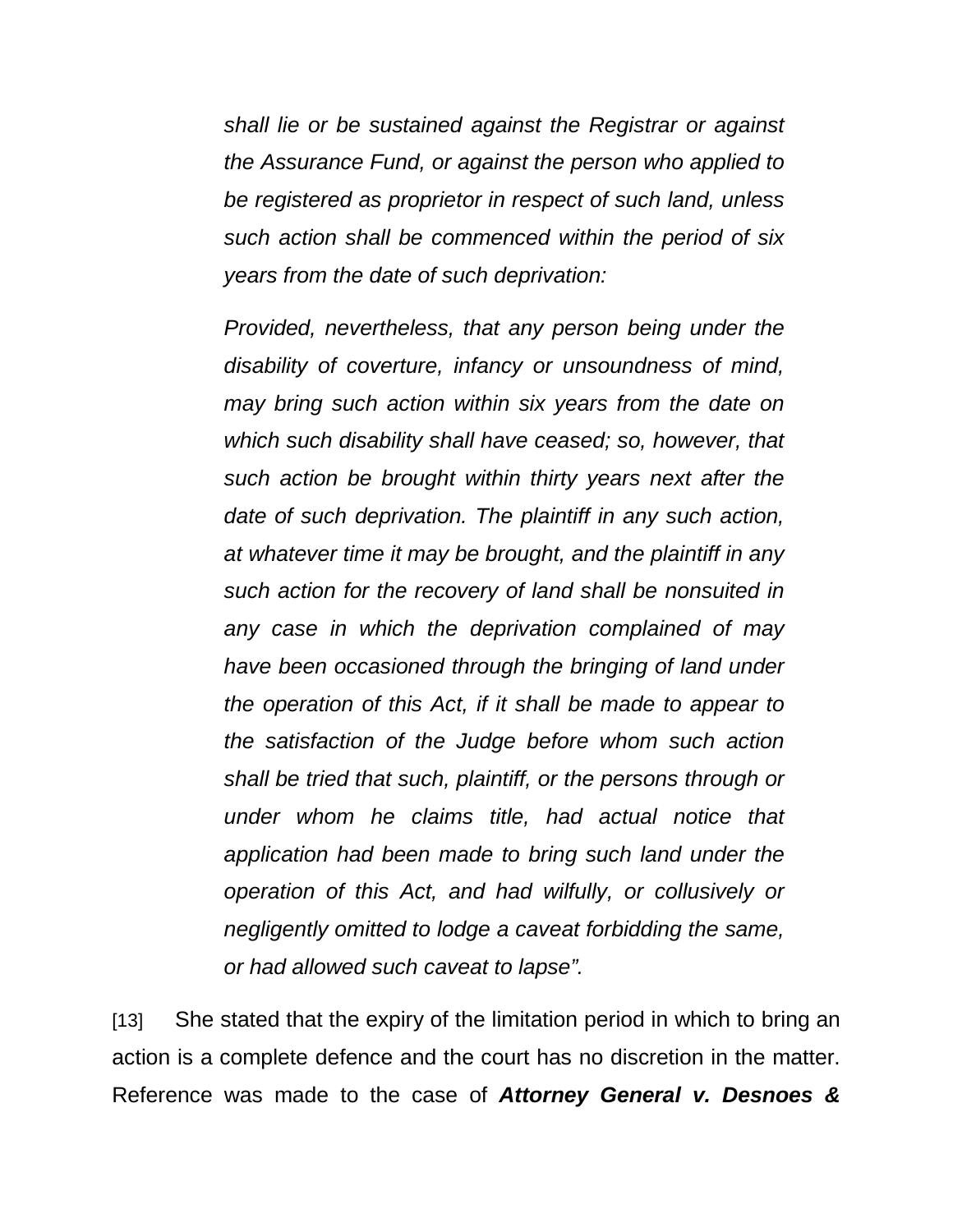**Geddes** Civil Appeal No. 70 of 1969 (delivered on the 11<sup>th</sup> June 1970) in support of this submission

[14] Counsel for the claimant did not address this issue.

[15] It is settled law that where a defendant raises the defence that a claim is barred by virtue of the expiry of the relevant limitation period, this provides him with a complete defence to the action. This statement of the law was dealt with at paragraphs 7.01 and 7.02 of Sime, *A Practical*  **Approach to Civil Procedure**, 14<sup>th</sup> edition where it was stated:-

*"Expiry of a limitation period provides a defendant with a complete defence to a claim. Lord Griffiths in Donovan v Gwentoys [1990] 1 WLR 472 said, 'the primary purpose of the limitation period is to protect a defendant from the injustice of having to face a stale claim, that is a claim with which he never expected to have to deal'. If a claim is brought a long time after the events in question, the likelihood is that evidence which may have been available earlier may have been lost, and the memories of witnesses who may still be available will inevitably have faded or become confused. Further, it is contrary to general policy to keep people perpetually at risk.*

Limitation is a procedural defence. It will not be taken by the court of *its own motion, but must be specifically set out in the defence...Timebarred cases rarely go to trial. If the claimant is unwilling to discontinue the claim, it is usually possible for the defendant to apply successfully for the claim to be struck out ...as an abuse of the court's process."*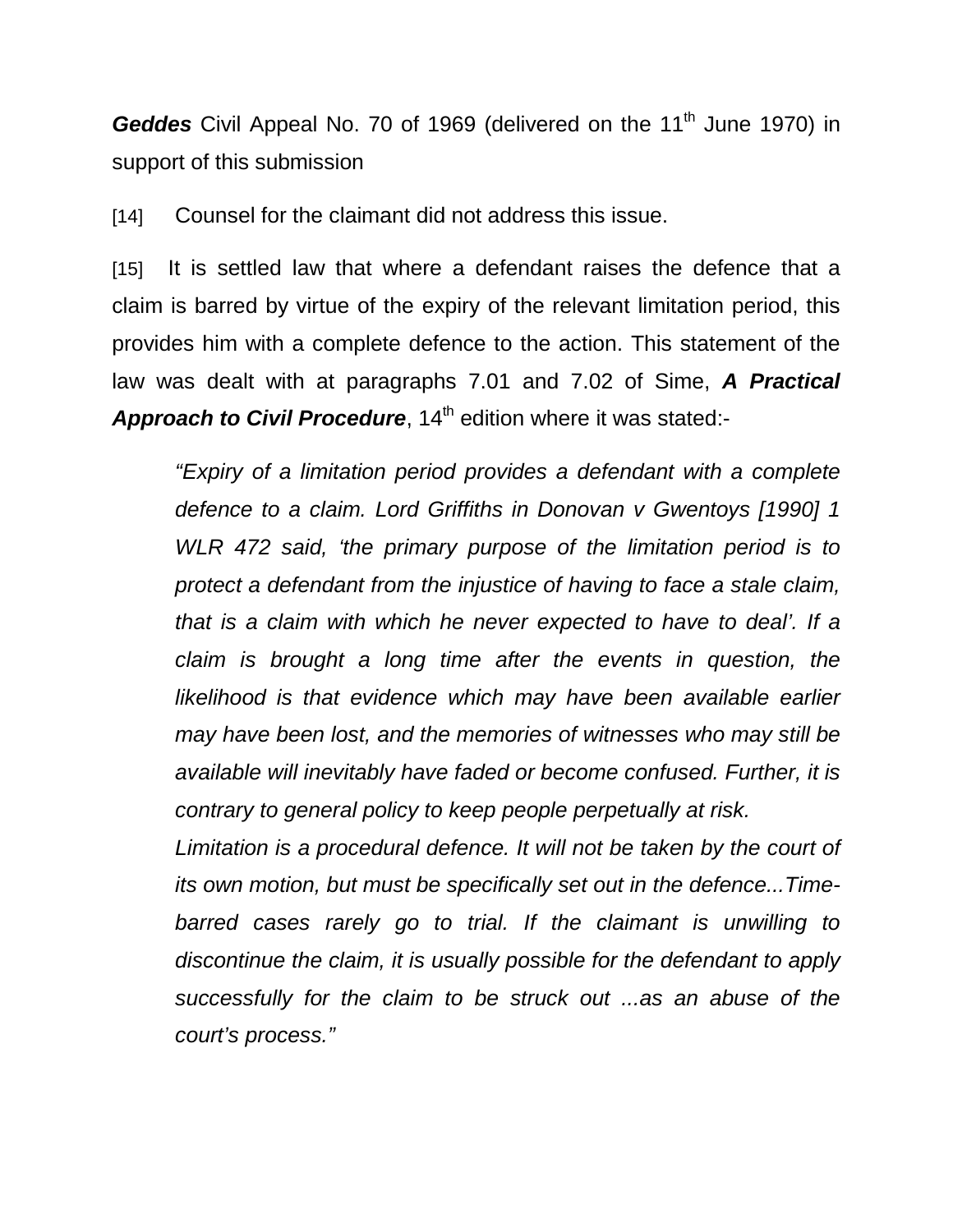[16] It is also accepted that where a defendant raises the defence of limitation, the burden is on the claimant to prove that the action was brought within the limitation period. In *London Congregational Union Inc. v. Harris & Harris (a firm)* [1988] 1 All E.R. 15 at 30, Ralph Gibson, L.J. said:

*"The onus lies on the plaintiffs to prove that their cause of action accrued within the relevant period."*

[17] In order to assess whether section 168 of *the* A*ct* assists the defendant the effect of that provision needs to be examined.

[18] At common law an owner of land who was wrongfully dispossessed could bring an action for ejectment. That right enures against the person in possession. Where the person in possession has no lawful title the rightful owner is not deemed to have been deprived of his land.

[19] The question arises as to what is meant by the word "*deprived"*  in the section. The learned authors of *Baalman, The Torrens*  **System in New South Wales**, 2<sup>nd</sup> edition at page 405 opined as follows:

> *"The word 'deprived' in s. 126 means much more than 'excluded from possession'. It means irrevocably deprived; a deprivation which could be brought about only by force of some paramount statute. That deprivation is brought about by the indefeasibility of title conferred by the Torrens system. For example, the common law owner may have his title defeated by a primary application made by a person with an inferior title and is deprived of his*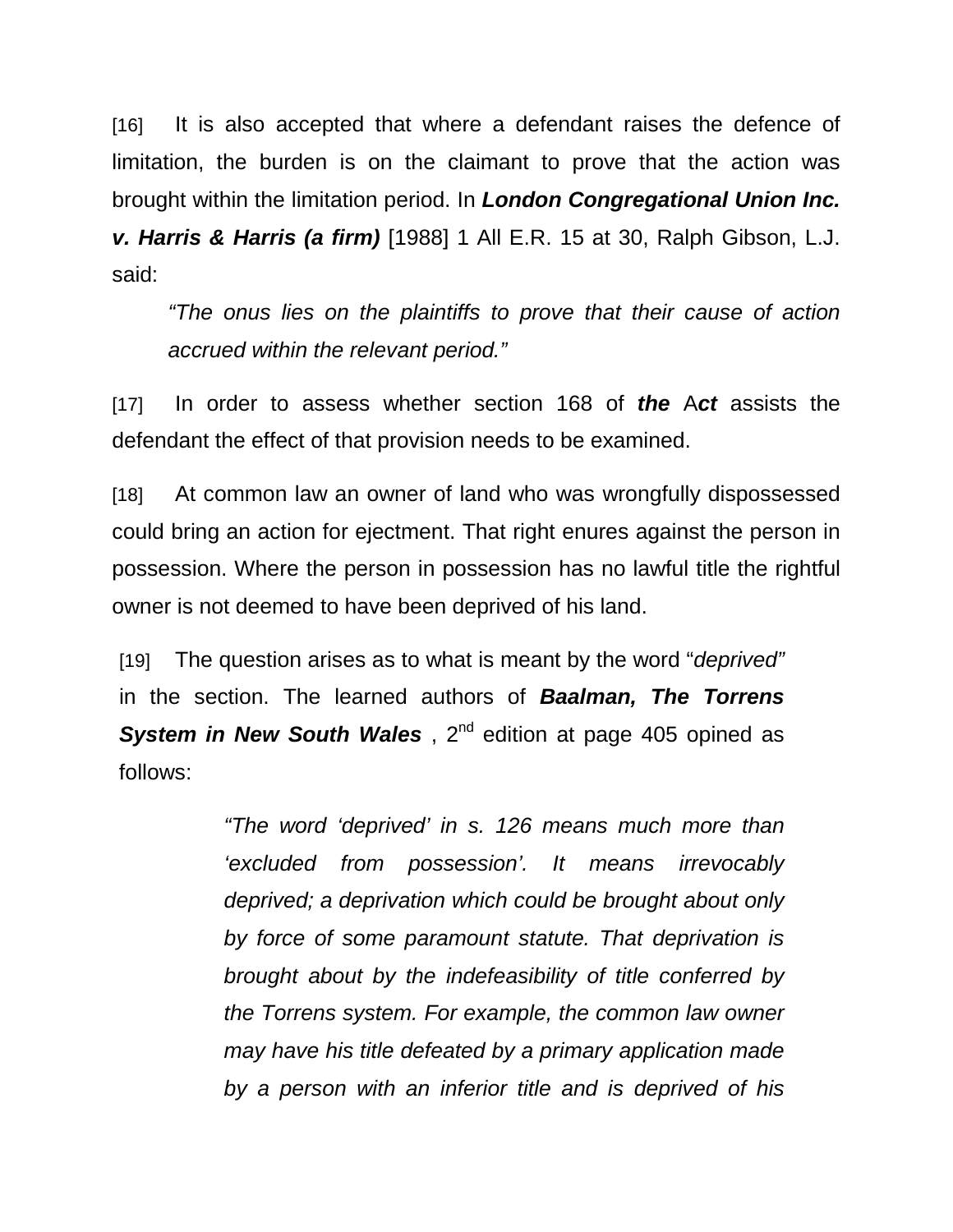land at the moment when a certificate of title issues to a *bona fide purchaser; thereafter that certificate of title must not be disturbed. But there is no deprivation so long as the certificate of title remains in the name of a person from whom the land can be recovered qua land by proceedings for possession or ejectment as permitted by s. 124 or by other appropriate remedy".*

[20] Sections 126 and 124 to which the authors referred are similar to sections 162 and 161 of *the Act* respectively. Section 161 states:

> *"No action of ejectment or other action, suit or proceeding, for the recovery of any land shall lie or be sustained against the person registered as proprietor thereof under the provisions of this Act, except in any of the following cases, that is to say-*

- *(a) ….*
- *(b) ….*
- *(c) ….*
- *(d) the case of a person deprived of any land by fraud as against the person registered as proprietor of such land through fraud, or as against a person deriving otherwise than as a transferee bona for value from or through a person so registered through fraud;…"*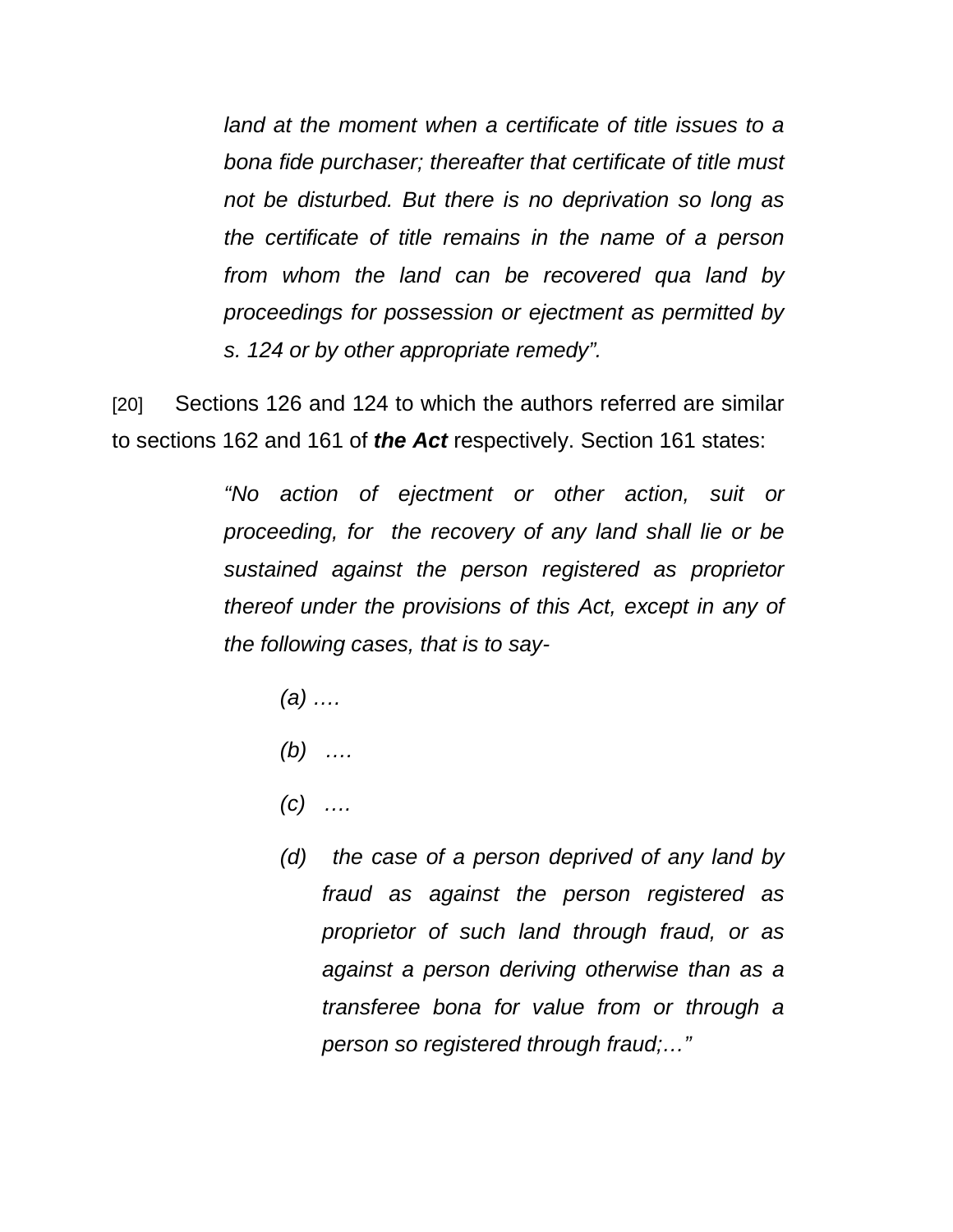[21] Section 162 of *the Act* deals with situations in which someone has been deprived of land or an interest in land as a result of fraud or the bringing of that land under the operation of *the Act.* It states as follows:-

> *"Any person deprived of land, or of any estate or interest in land, in consequence of fraud, or through the bringing of such land under the operation of this Act, or by the registration of any other person as proprietor of such land, estate or interest, or in consequence of any error or misdescription in any certificate of title, or in any entry or memorandum in the Register Book, may bring and prosecute an action for the recovery of damages against the person on whose application such land was brought under the operation of this Act, or such erroneous registration was made, or who acquired title to the estate or interest through such fraud; error or misdescription : Provided always that, except in the case of fraud or of error occasioned by any omission, misrepresentation or misdescription, in the application of such person to bring such land under the operation of this Act, or to be registered as proprietor of such land, estate or interest, or in any instrument signed by him, such person shall upon a transfer of such land bona fide for valuable consideration, cease to be liable for the payment of any damage beyond the value of the consideration actually received, which damage but for such transfer might have been recovered from him under the provisions herein*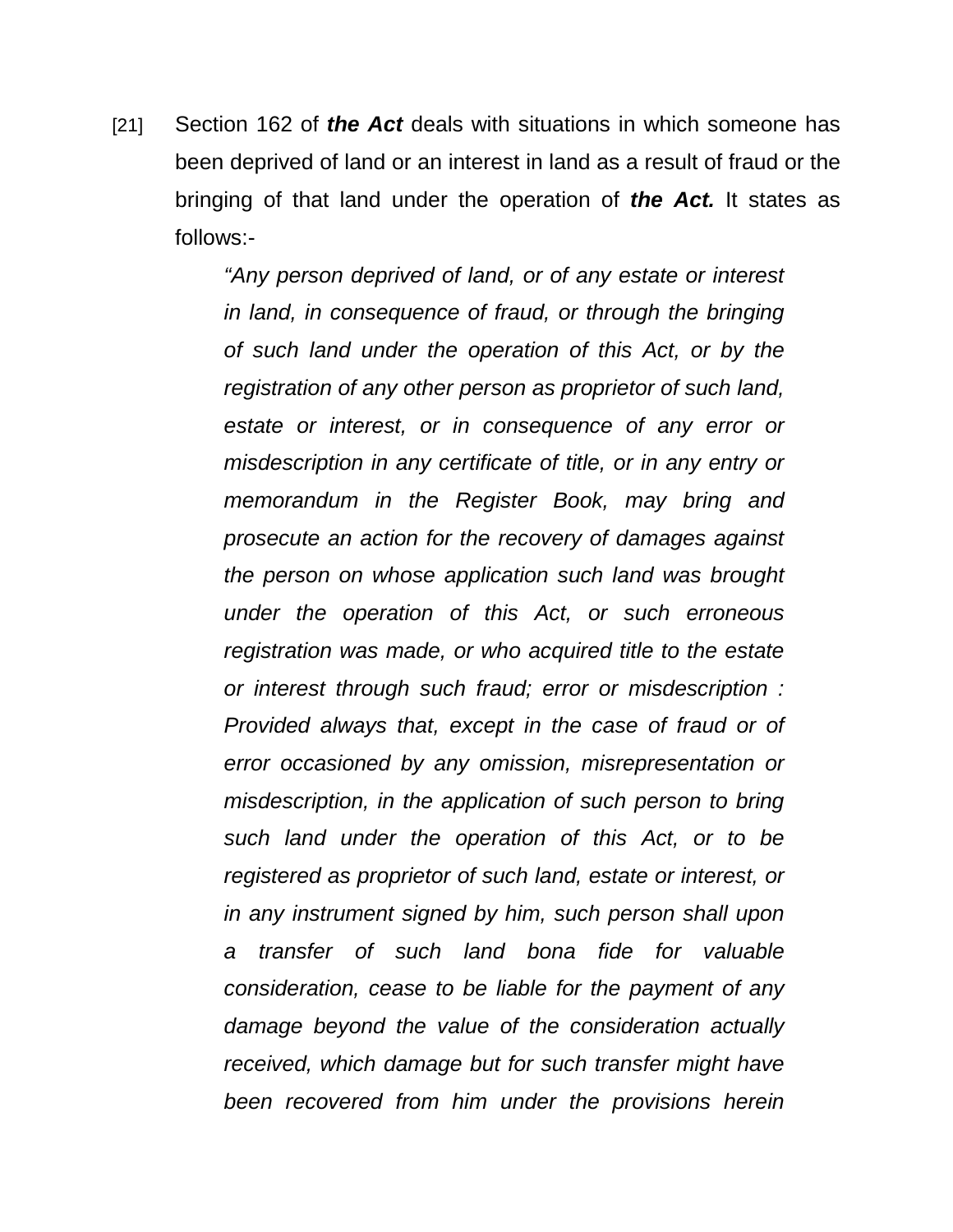*contained; and in such last mentioned case, and also in case the person against whom such action for damages is directed to be brought as aforesaid shall be dead, or shall have been adjudged bankrupt, or cannot be found within the jurisdiction of the Supreme Court, then and in any such case, such damages, with costs of action, may be recovered out of the Assurance Fund by action against the Registrar as nominal defendant …"*

[22] There is no dispute that property is still registered in the name of the defendant. There has been no transfer to a bona fide purchaser. In light of the definition of *"deprivation"* as stated in *Baalman*, the claimant whilst he has been excluded from possession does not appear to have been permanently deprived of the property. In such circumstances, it is my view that the limitation period as stated in section 168 has not yet begun to run.

[23] I therefore find that the limitation period in respect of the claim for the cancellation of the title has not expired.

# **Is the claim for a declaration that the defendant holds the property on trust for both the claimant and herself statute barred?**

[24] The claimant's evidence is that he moved from the property in 1980 leaving the defendant in possession. The defendant subsequently migrated and the property was rented. The claimant did not receive any of the proceeds from the rental of the property.

[25] In the year 2000 he visited the property to assist the tenant and was asked by the police at the behest of the defendant who was visiting to leave the premises. In 2001 he learnt that a registered title had been issued in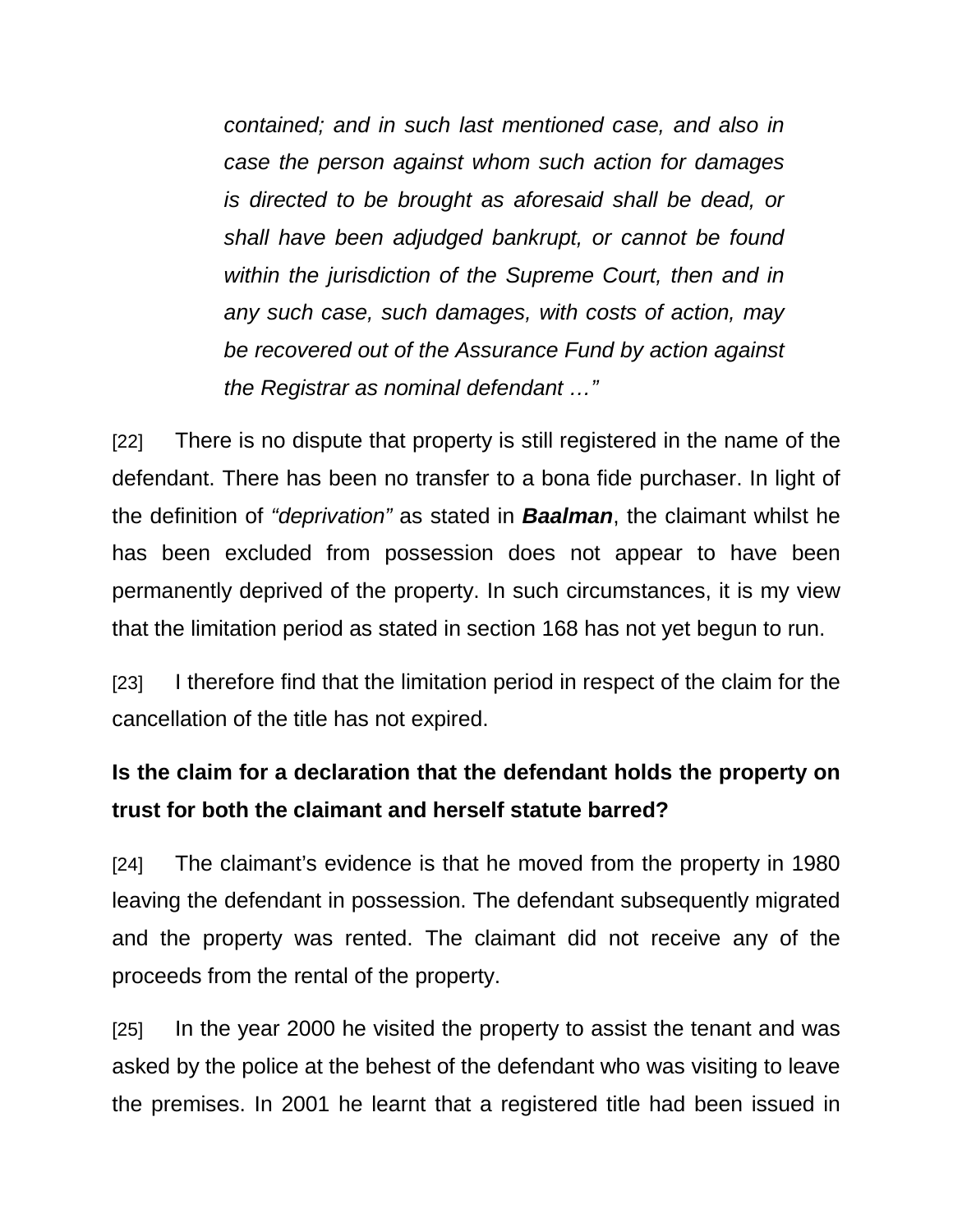respect of the property in the sole name of the defendant. The claimant then sought a declaration as to his interest in the property by way of an action filed in 2003. The said action was struck out for non-compliance with the orders made at the case management conference. No further steps were taken until he filed this action in 2009. This is some twenty nine years since he discontinued possession and nine years since he learnt that a title had been issued to the defendant.

[26] Counsel for the defendant has submitted that the twelve year limitation period stipulated in section 3 of the *Limitation of Actions*  Act (LAA) is applicable to this case. She argued that the claimant was dispossessed in either 1975 which was approximately one year after the purchase of the property or 1980 when he moved from the property. Mr. Kinghorn made no submissions in respect of this issue.

[27] Section 25 of the *LAA* states:-

*"No person claiming any land or rent in equity shall bring any suit to recover the same, but within the period during which by virtue of the provisions hereinbefore contained he might have made an entry, or brought an action to recover the same respectively, if he had been entitled at law to such estate, interest or right in or to the same as he shall claim therein in equity".*

[28] Section 3 which deals with the right to make an entry is subject to a limitation period of twelve years. It states as follows:-

> *"No person shall make an entry, or bring an action or suit to recover any land or rent, but within twelve years next*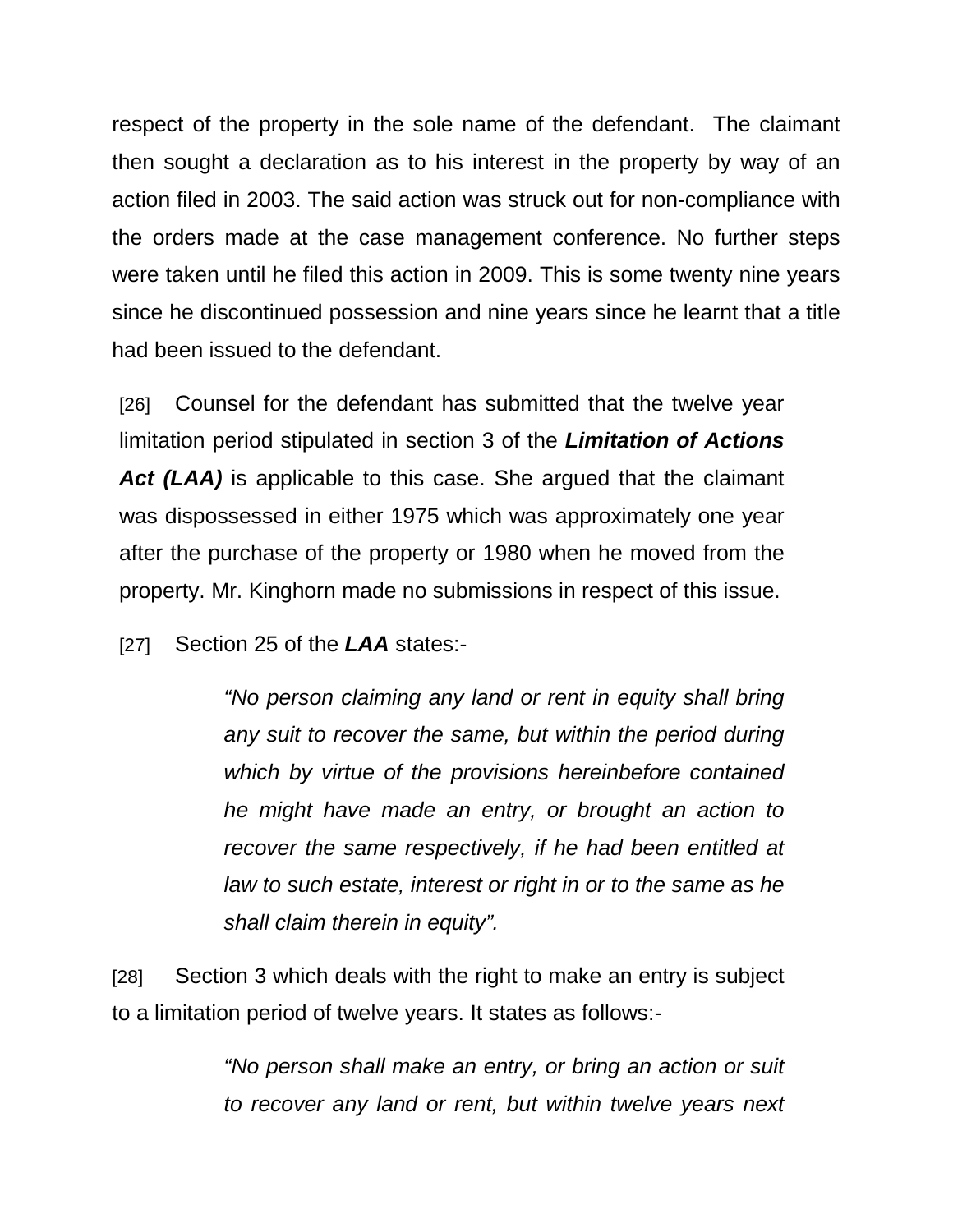*after the time at which the right to make such entry, or to bring such action or suit, shall have first accrued to some person through whom he claims, or, if such right shall have not accrued to any person through whom he claims, then within twelve years next after the time at which the right to make such entry, or to bring such action or suit, shall have first accrued to the person making or bringing the same".*

[29] Section 4 of the *LAA* prescribes the method by which the accrual of the right to make an entry is to be determined. The section states:-

*"The right to make an entry or bring an action to recover any land or rent shall be deemed to have first accrued at such time as hereinafter is mentioned, that is to say-*

*(a) when the person claiming such land or rent or some person through whom he claims shall, in respect of the estate or interest claimed, have been in possession or in receipt of the profits of such land, or in receipt of such rent, and shall while entitled thereto have been dispossessed, or have discontinued such possession or receipt, then such right shall be deemed to have first accrued at the time of such dispossession or discontinuance of possession…"*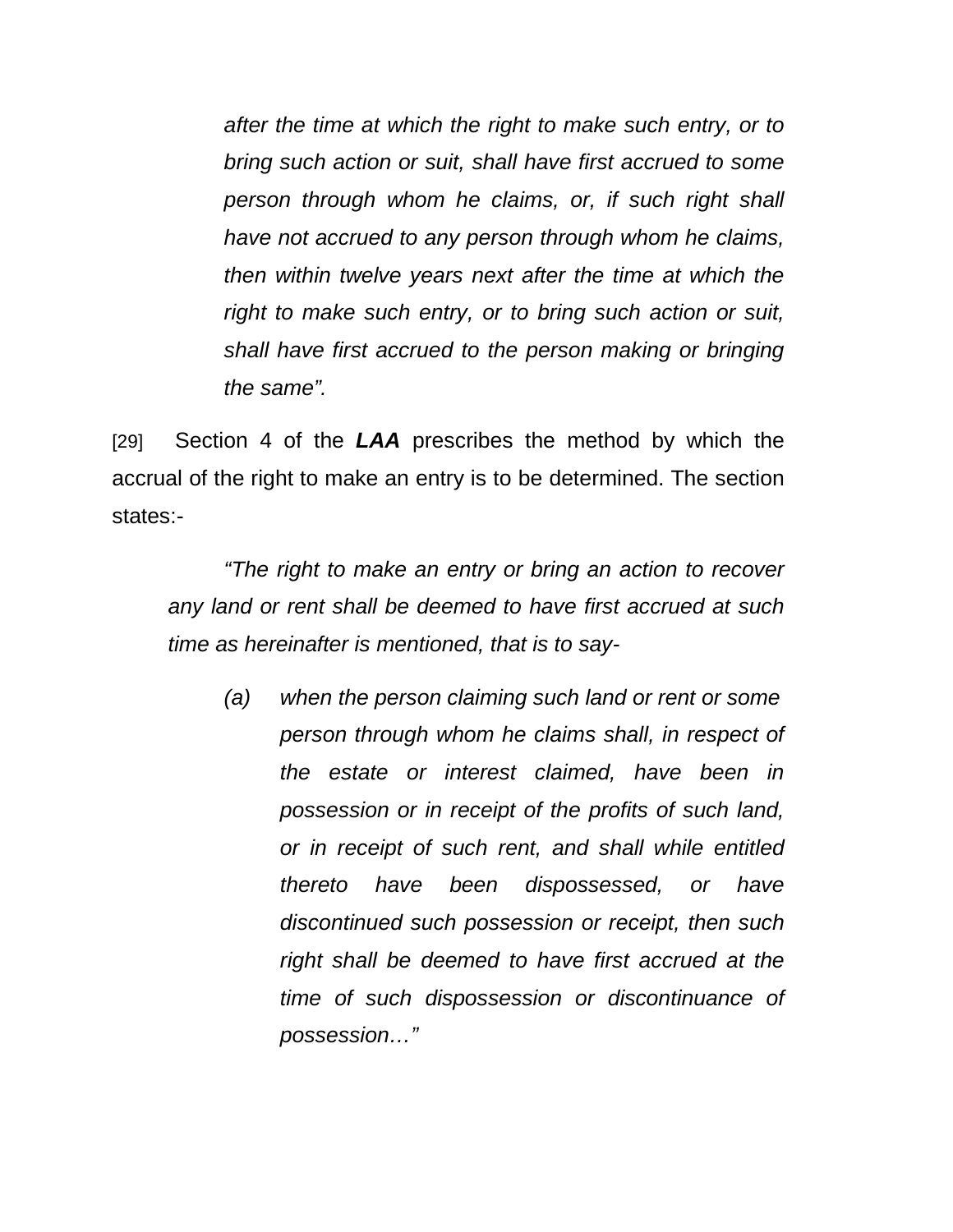[30] There is no dispute that the claimant has either been dispossessed or has discontinued possession of the property. However, before the issue of whether or not the limitation period has expired can be determined, the date of such dispossession or discontinuance of possession must be ascertained.

[31] Mr. McGregor in his evidence agreed that he moved from the property in 1980 and that he got married in 1985 and subsequently purchased a home with his wife. He also stated that although the roof of the house on the property was damaged during hurricane Gilbert in 1988 he did not effect any repairs. His explanation is that the children would have told him if the house had been damaged to the extent that they could no longer reside there. He did however indicate that he paid the property taxes for the property up to the year 2002. He provided receipts for the years 1986 – 1988 and 1996 – 1998 which were in his name. The receipt for the years 1998 – 1999 is in the name of both parties whilst that for 2000-2002 is in the name of Miss Francis. All of the receipts bear the same Tax Payer Registration Number.

[32] Having examined the claimant's evidence I do not accept that the claimant was dispossessed in 1975 or 1980. It appears that up to the year 2000 when he went to the premises to assist the tenant and was asked to leave there had been no clear indication that he had been dispossessed. I have also noted that the receipt for the years 2000-2002 indicates that the payment was made by the claimant on the  $7<sup>th</sup>$  May 2001. It would therefore appear that up to that date the claimant had not discontinued possession. However, upon issue of that receipt and certainly when he was advised in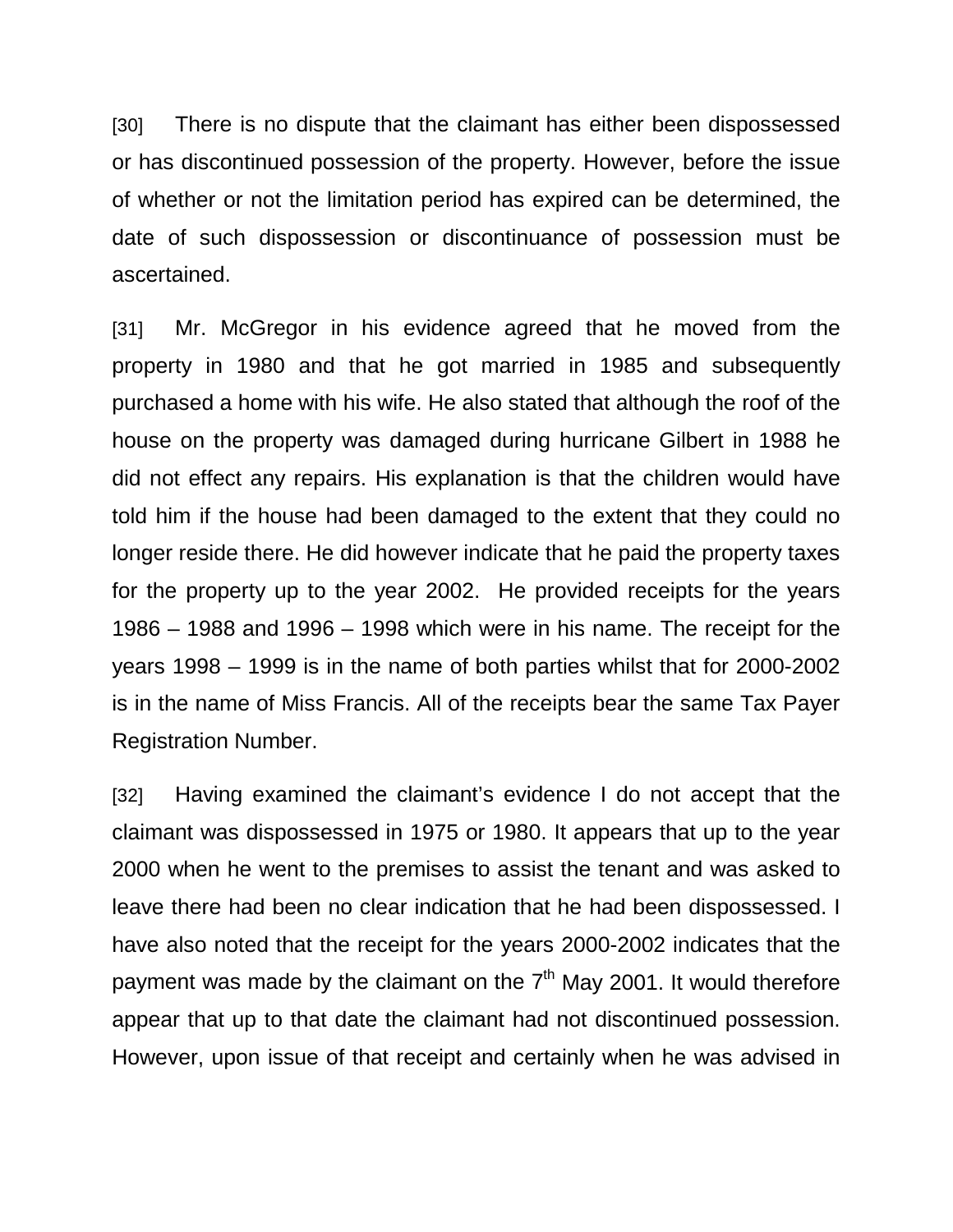that year that a title had been issued to the defendant, it would have been patently obvious that he had been dispossessed.

[33] Having considered the evidence, I find that the claimant was dispossessed in the year 2001. This action was filed in 2009 which was approximately eight years after such dispossession and is therefore within the limitation period.

# **Did the defendant procure the registered Certificate of Title for the property by fraud?**

[34] As stated previously, the claimant is seeking an order for the cancellation of the Certificate of Title for the property on the basis that it was procured by fraud on the part of the defendant or by others who were acting in concert with her.

[35] The particulars of fraud as pleaded are as follows:-

- i.) Making a false declaration or false declarations to the Registrar of Titles that she was the owner in fee simple of the said parcel of land;
- ii.) Submitting or causing to be submitted, false declarations by persons that she was the owner in fee simple of the said parcel of land;
- iii.) Deceiving the Registrar of Titles by false representations that she was the owner in fee simple of the property in question;
- iv.) Causing the said parcel of land to be registered and a Certificate of Title issued, in her name when she knew that she was not the owner of the said parcel of land;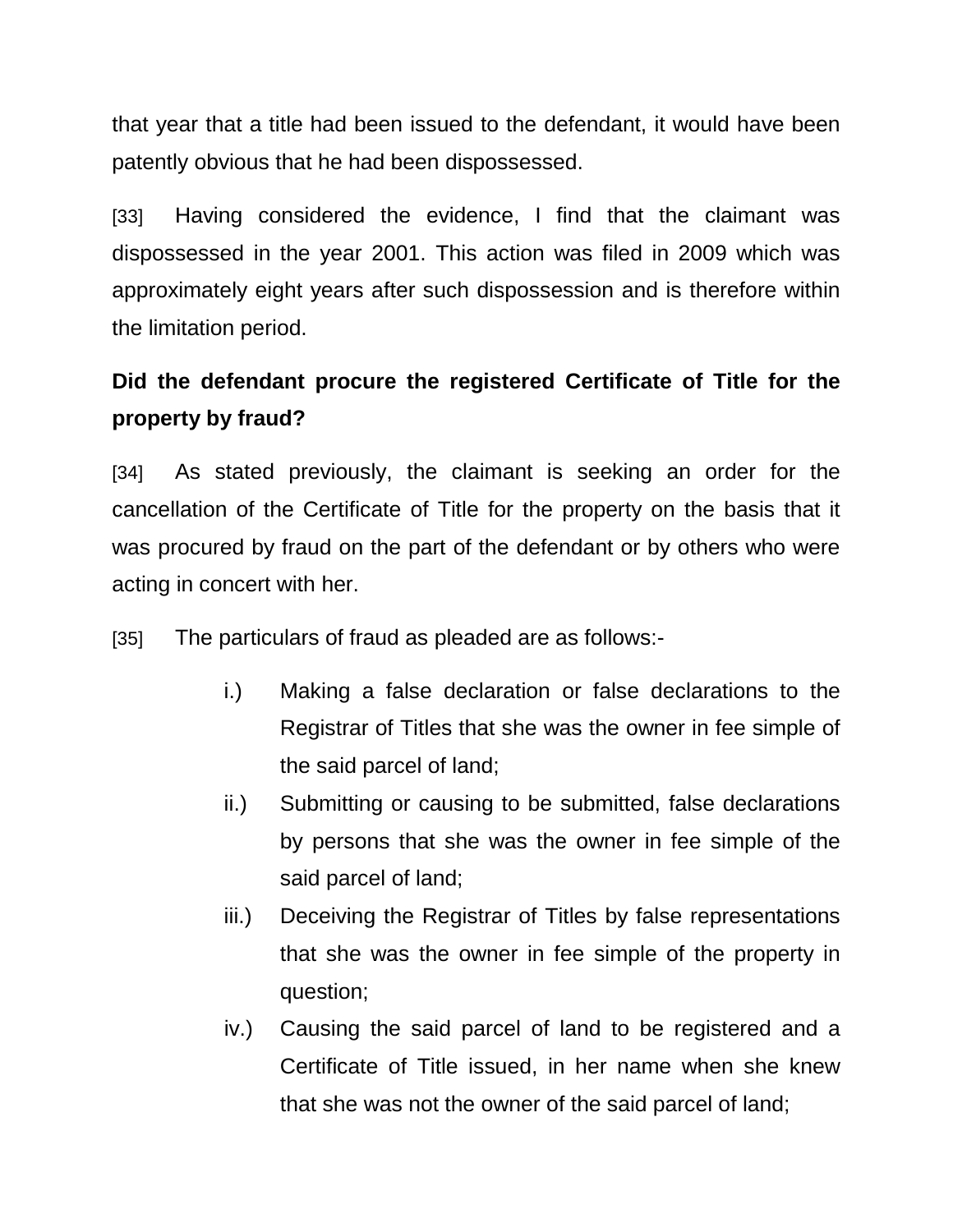v.) Applying to register the said parcel of land in her name when she knew she was not the owner of the said parcel of land.

[36] It is settled that any charge of fraud must be pleaded and sufficiently particularized. This principle was expressed by Thesiger, L.J. in *Davy v. Garrett* (1877) 7 Ch. D. 473 at 489 in the following words:

> *"In the Common Law Courts no rule was more clearly settled than that fraud must be distinctly alleged and as distinctly proved, and that it was not allowable to leave fraud to be inferred from the facts".*

[37] A claimant is required to set out the facts and the circumstances that are being relied on to prove that a defendant had or was motivated by a fraudulent intention. It is also clear that the court should not be asked to infer that intention from general allegations. This point was made by Selborne, L.C. in *Wallingford v. Mutual Society* 5 App. Cas. 685 at 697 who stated that *"…general allegations, however strong may be the words in which they are stated, are insufficient even to amount to an averment of fraud of which any Court ought to take notice".*

[38] It is a settled principle that he who alleges must prove his case. This was clearly stated by the court in *Paragon Finance plc v. V D B Thakerar & Co. (a firm)* [1999] 1 All ER 400 at 407 Millett, L.J. said:-

> *"I accept the plaintiffs' submissions. It is well established that fraud must be distinctly alleged and as distinctly proved, and that if the facts pleaded are consistent with innocence it is not open to the Court to find fraud…"*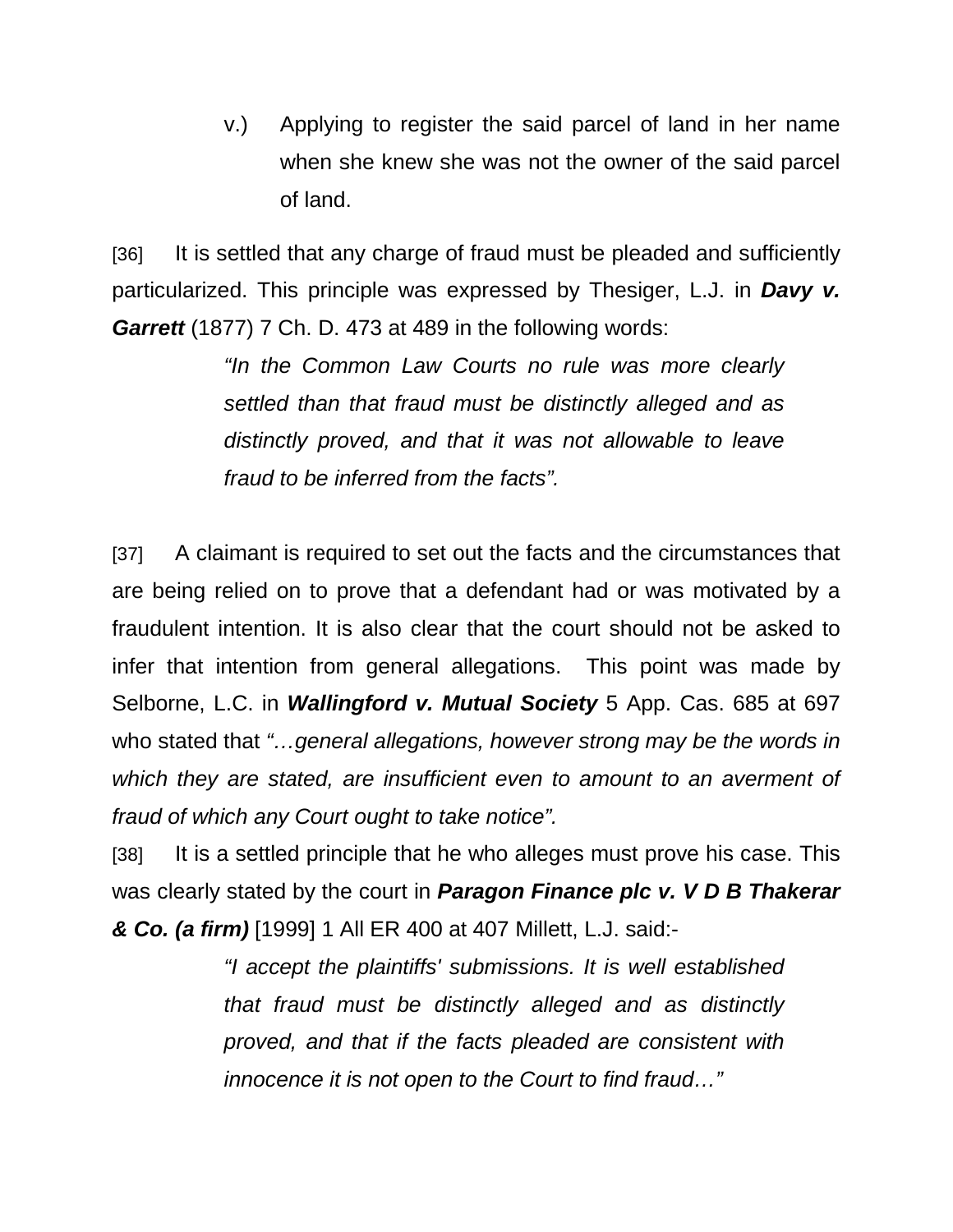[39] Counsel for the defendant has highlighted various deficiencies in the defendant's evidence pertaining to the procedure to bring land under the operation of the Act. Specifically, her statement that the receipt for the property and the Survey Diagram which she used to make the application were returned to her. Reference was also made to her testimony that she did not recall giving any other documents to her Attorney. The reason advanced by the defendant for her inability to recall was that at the time she had four children in her care. She was also unable to recall the name of her Attorney or the Surveyor.

[40] Mr. Kinghorn submitted that even if the issuing of the Certificate of Title was not fraudulent it was irregular. He also argued that the evidence of the Defendant established that the issuing of the Certificate of Title for the property was in clear contravention of sections 27-38 of *the Act*. It was further submitted that based on this alleged irregularity the Court should set aside the Certificate of Title on the basis that it was fraudulently obtained.

[41] Miss Mullings submitted that the defendant's title could not be defeated unless there was actual proof that she obtained the title to the property by fraudulent means. Reference was made to **The Law and Practice relating to Torrens Title in Australasia by E.A. Francis Volume 1** at pp. 602 in support of that submission. The learned author stated:-

*"With regard then, to the general exception from indefeasibility in cases of fraud, the position, it seems, may be summed up as follows-*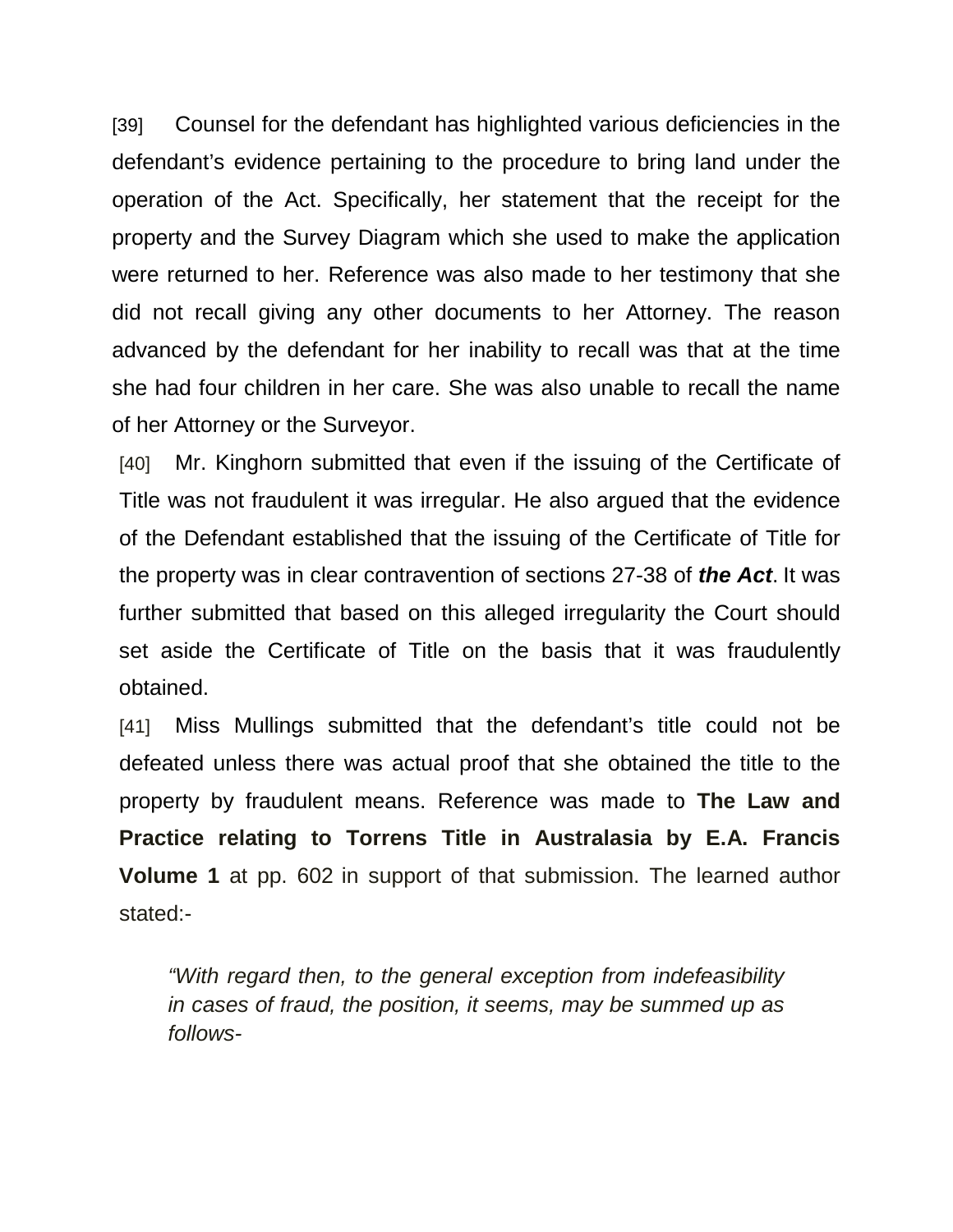1. No definition is given, either by statute or by judicial decision of what constitutes fraud, nor, it seems, is any such definition possible.

*2. Fraud, for the purposes of these provisions, must be actual and not constructive or equitable fraud.*

*3. Fraud must involve an element of dishonesty or moral Turpitude.*

*4. Notice of the existence of any trust or registered instrument does not of itself constitute fraud but may be an element in the establishment of the existence of fraud.*

*5. Abstaining from inquiry, when suspicions have been aroused, may constitute fraud.*

*6. The presentation for registration of a forged or fraudulently obtained instrument does not constitute fraud if the person presenting it honestly believes it to be a genuine document.*

*7. The fraud to which the sections refer is that of the registered proprietor or his agent.*

*8. Gross negligence without mala fides will not be regarded as fraud in New Zealand, or, it seems in Australia."*

[42] Reference was also made to the case of **Assets Co Ltd v Mere Roihi** [1905] A.C. 176 at p. 210 where Lord Lindley said:-

> *"…that by fraud in these Acts is meant actual fraud, i.e., dishonesty of some sort, not what is called constructive or*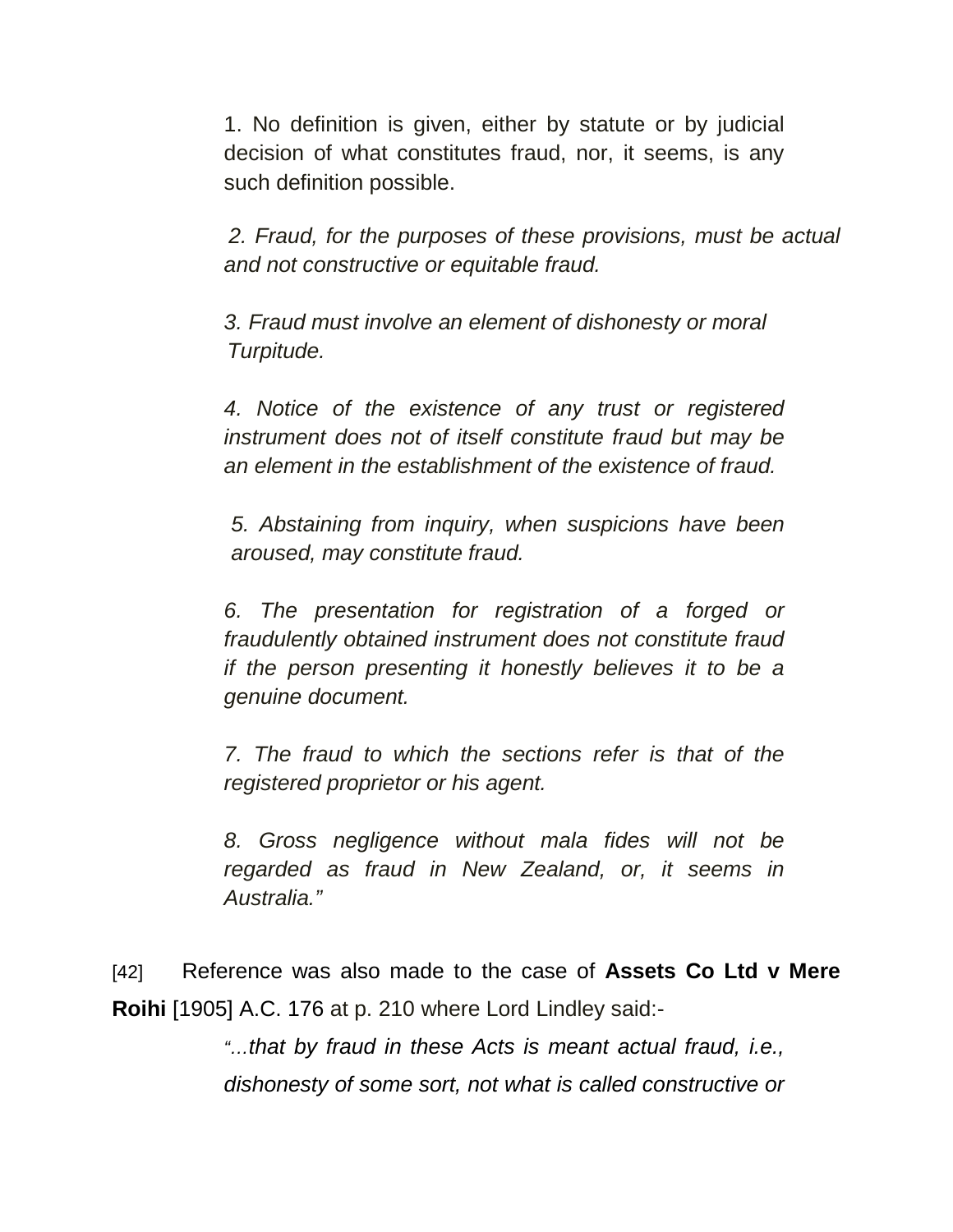*equitable fraud—an unfortunate expression and one very apt to mislead, but often used, for want of a better term, to denote transactions having consequences in equity similar to those which flow from fraud. Further, it appears to their Lordships that the fraud which must be proved in order to invalidate the title of a registered purchaser for value, whether he buys from a prior registered owner or from a person claiming under a title certified under the Native Land Acts, must be brought home to the person whose registered title is impeached or to his agents. Fraud by persons from whom he claims does not affect him unless knowledge of it is brought home to him or his agents. The mere fact that he might have found out fraud if he had been more vigilant, and had made further inquiries which he omitted to make, does not of itself prove fraud on his part. But if it be shewn that his suspicions were aroused, and that he abstained from making inquiries for fear of learning the truth, the case is very different, and fraud may be properly ascribed to him. A person who presents for registration a document which is forged or has been fraudulently or improperly obtained is not guilty of fraud if he honestly believes it to be a genuine document which can be properly acted upon.*

[43] Counsel also submitted that the claimant had failed to present any evidence to the court from which it could be established that that defendant was guilty of actual fraud.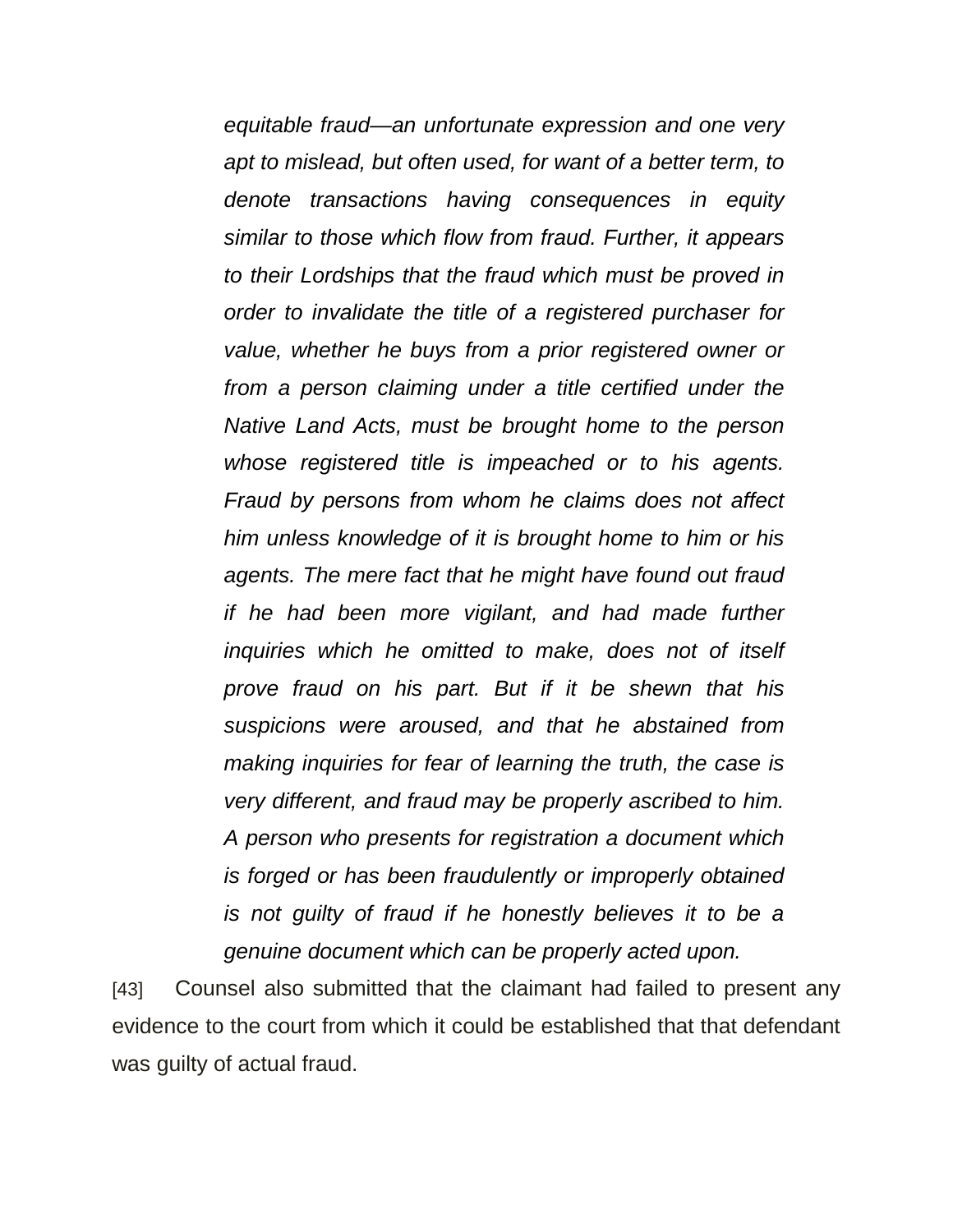[44] Section 68 of *the Act* establishes the Indefeasibility of registered title. It states:-

> *"No certificate of title registered and granted under this Act shall 'be impeached or defeasible by reason or on account of any informality or irregularity in the application for the same, or in the proceedings previous to the registration of the certificate; and every certificate of title issued under any of the provisions herein contained shall be received in all courts as evidence of the particulars therein set forth, and of the entry thereof in the Register Book, and shall, subject to the subsequent operation of any statute of limitations, be conclusive evidence that the person named in such certificate as the proprietor of or having any estate or interest in, or power to appoint or dispose of the land therein described is seised or possessed of such estate or interest or has such power.*

[45] Section 161 of *the Act* (supra) does however make it clear that where a party obtains a registered title by fraudulent means there is an exception to the *"paramountcy or priority..'[1](#page-18-0)* of that title.

[46] There is no dispute that the claimant has satisfied the requirements to plead and sufficiently particularize the method by which the alleged fraud was allegedly committed by the defendant. He is however, required to present clear evidence to the court that the defendant acted in the ways that have been alleged.

<span id="page-18-0"></span> $1$  The Law and Practice relating to Torrens Title in Australasia by E.A. Francis Volume 1 (1972) at pp. 597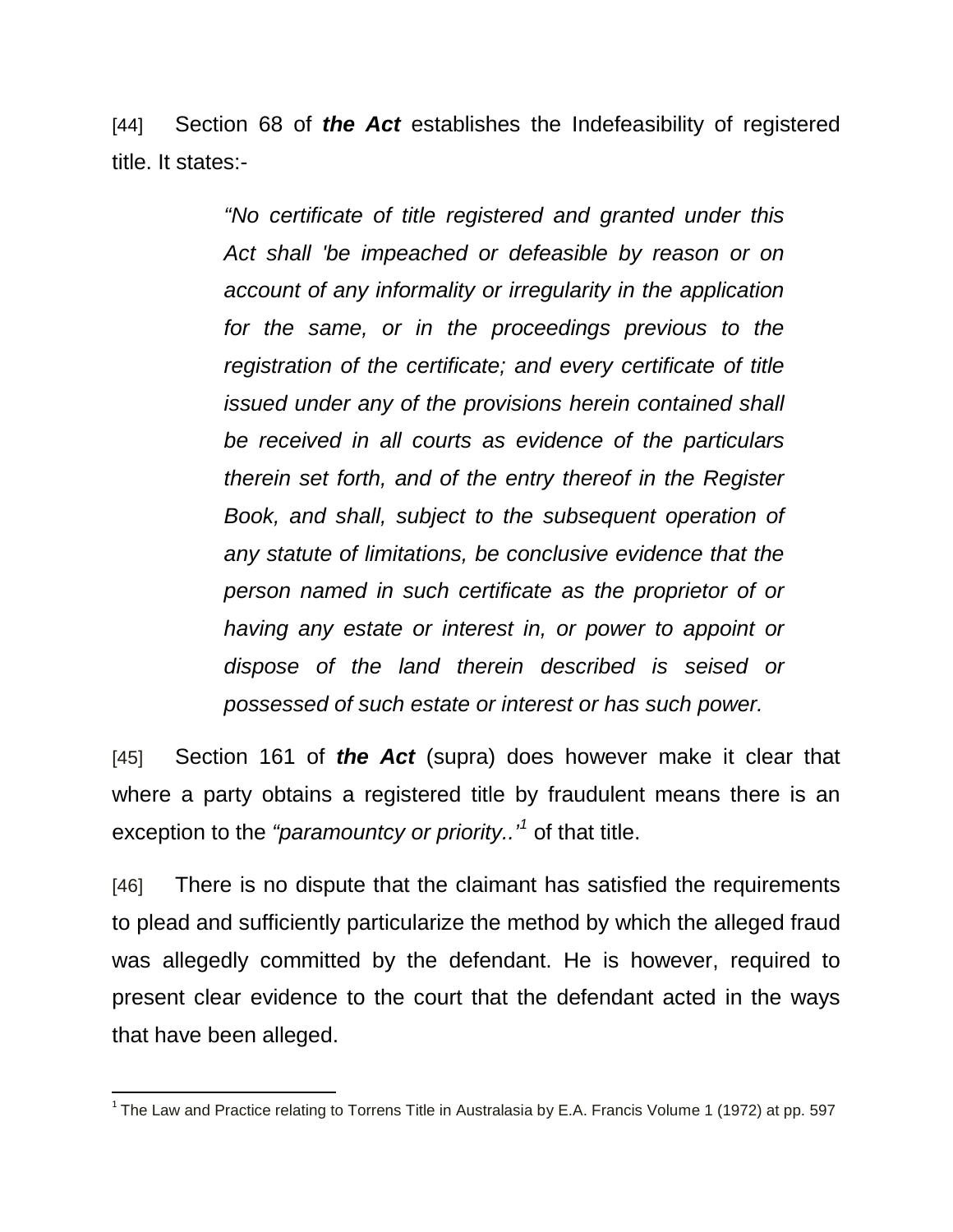[47] The claimant has instead, sought to rely on the poor quality of the defendant's evidence to prove this aspect of the case. He could in my view have sought to utilize the provisions of section 42 of *the Act* to obtain documentary proof of the matters alleged in the particulars of fraud. That section makes provision for the disclosure of the documents submitted to the Registrar of Titles in support of an application to register land. The section states as follows:-

> *"Upon registering a certificate of title, the Registrar shall retain in his custody and possession all deeds, instruments and documents, evidencing the title of the person registered, and shall endorse upon the last of them, if there be more than one, a memorandum that the*  land included in the certificate has been brought under *this Act, and shall sign such memorandum:*

> *Provided always that if any such deeds, instruments or documents, relate to any property other than the land included in such certificate, the Registrar shall cause such deed, document or instrument (if unrecorded) to be copied at the expense of the applicant, such copy to be retained by the Registrar, and shall return such deed, instrument or document to the person from whom he received the same, having first endorsed upon the same a memorandum signed by him to the effect that the land included in the certificate has been brought under the Act.*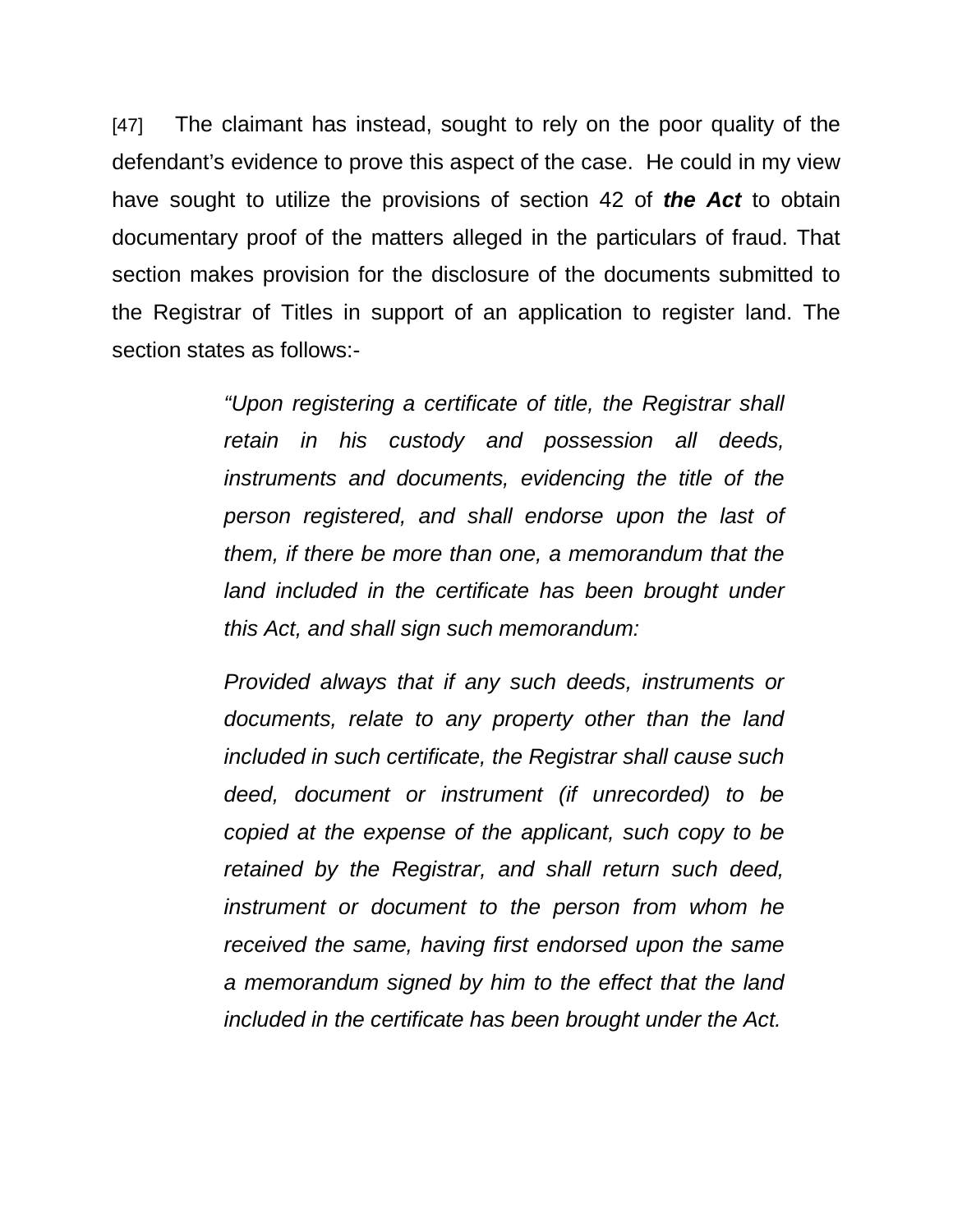*No person shall be entitled to inspection of any such deeds, instruments or documents, except upon the written order of the persons who originally deposited the same, or of some person claiming through or under him, or upon the order of a Judge.* 

*No action or suit shall be brought or maintained upon any covenant or agreement for the production of the documents which shall be so retained, or upon any agreement to give or enter into a covenant for the production thereof; and if any such action or suit shall be commenced it shall be a sufficient answer thereto that such documents have been retained under this Act".*

[Emphasis mine]

[48] The documents if they support the claimant's allegations would have provided clear and uncontroverted evidence that the defendant acted in the way outlined in the particulars. The evidence as presented by the claimant invites the court to infer from the circumstances if proved, that the defendant acted dishonestly. In fact, Counsel Mr. Kinghorn has asked the court to set aside the title for fraud on the basis that its issue if not fraudulent was irregular.

[49] In light of the views expressed by Thesiger, L.J. in *Davy v. Garrett*  (supra), I find that the claimant has failed to prove on a balance of probabilities that the defendant obtained the Certificate of Title for the property by fraud.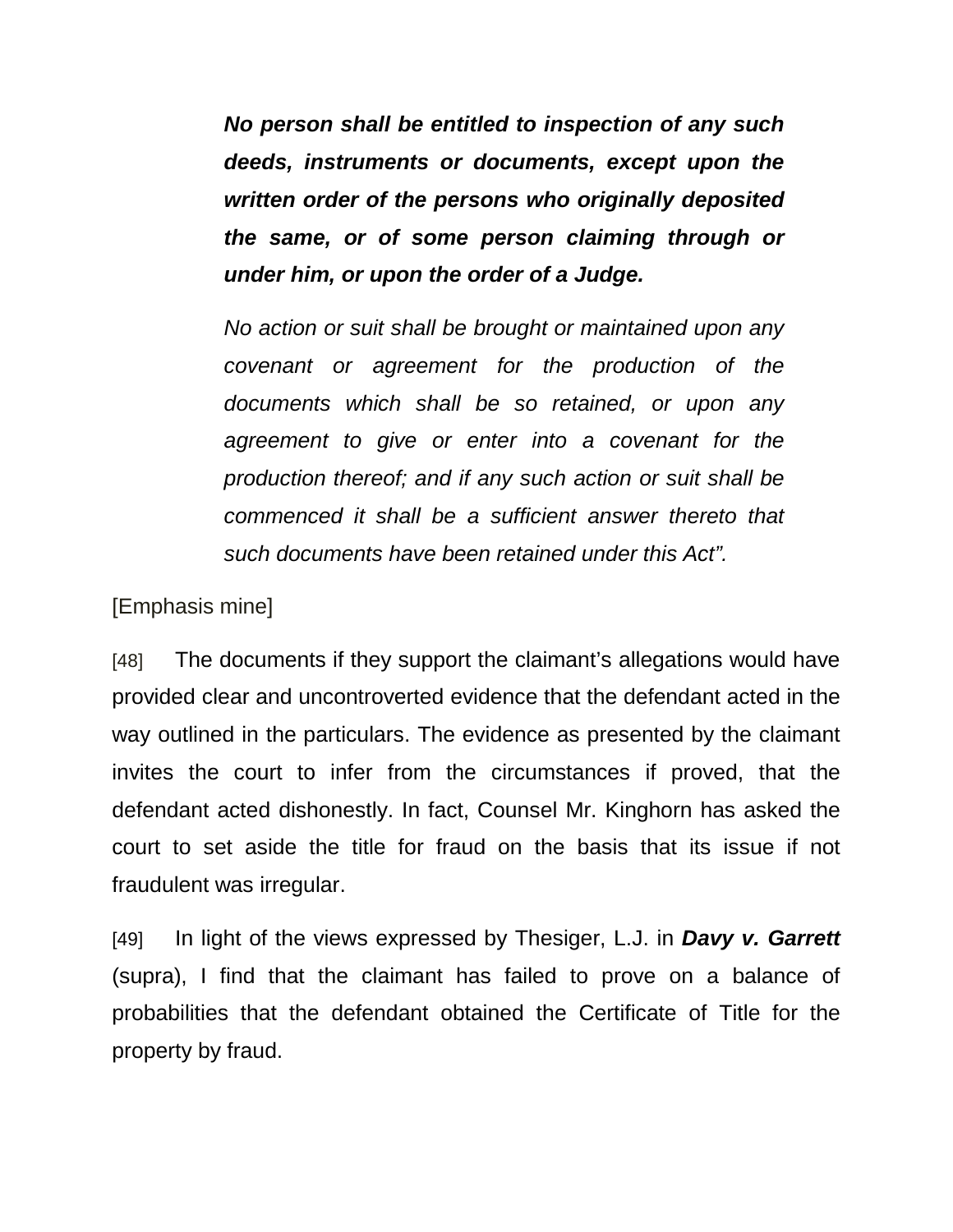## **Does the defendant hold the property on trust for herself and the claimant?**

[50] In this matter the claimant and the defendant in their pleadings assert that each of them was the sole purchaser of the property. In order to determine this issue the respective interest of each party in the property must be ascertained.

#### **The claimant's evidence**

[51] Mr. McGregor in his evidence stated that the parties met in or about 1966 or 1967. At the time, he was employed as an electrician at Fabric Manufacturing Company Limited in St. Catherine.

[52] In 1968 after the defendant became pregnant the parties started living together in rented accommodation in Spring Village. They lost that child and the defendant became pregnant again in 1969.

 $[53]$  On the 10<sup>th</sup> May 1969 the claimant began working at the Carreras Group of Companies. He stated that due to her pregnancy the defendant was not working. Their second child was born in 1971.

[54] In 1973 he began working at Berec Caribbean Limited. He stated that in that same year he became aware that lands in Spring Village were being subdivided for sale. That subdivision was done by Mr. Cedric Sespedes. He indicated that he was desirous of building a home for his family and obtained a loan of eight hundred dollars (\$800.00) from Barclays Bank in Old Harbour, St. Catherine. That loan was guaranteed by Mr. Louis Bailey and repayment was to be made by way of salary deduction. A copy of a letter dated the 22<sup>nd</sup> March 1982 from the National Commercial Bank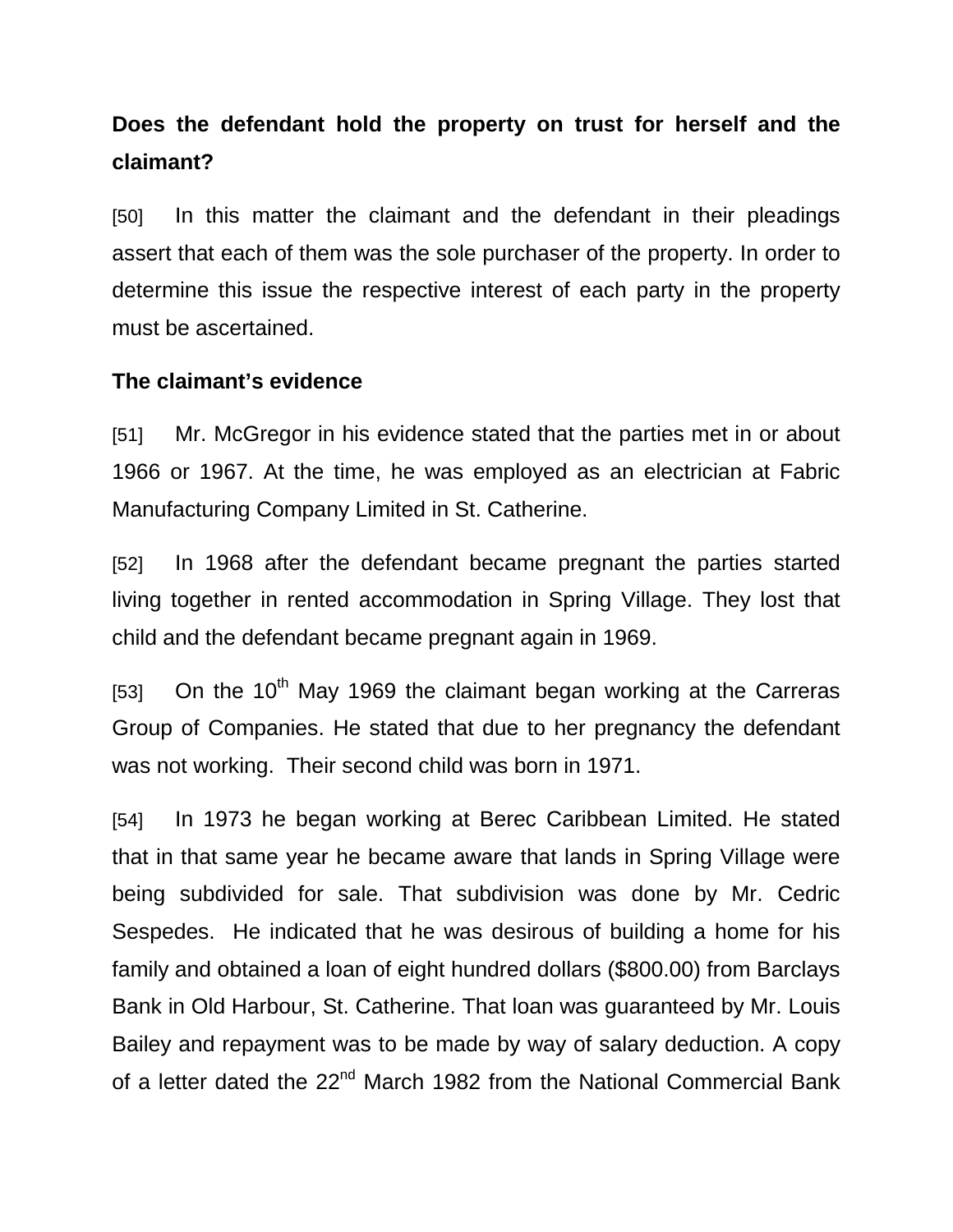Jamaica Limited was tendered in evidence in support of that assertion. The letter states:-

> *"This letter confirms that on the 11th April, 1974 Mr. Leroy Anthony McGregor was granted a loan of \$800.00 to purchase land at Spring Village, St. Catherine.*

> *The loan which was guaranteed by Mr. Louis Bailey was repaid as arranged."*

[55] The claimant stated that he subsequently paid Mr. Sespedes the sum of eight hundred dollars (\$800.00) which represented the full purchase price. He obtained a receipt but stated that he was unable to locate same. He also stated that in 1974 he instructed Mr. N.W. Irvine to survey the property and to prepare a Diagram in the names of both parties. A copy of the Survey Diagram bearing dates the  $23<sup>rd</sup>$  March 1974 and the 16<sup>th</sup> February 1977 was admitted in evidence. That diagram also states that the survey was done at the instance of *Leroy McGregor* and *Lorna Francis*. A line was drawn through the name *"Lorna Francis"*.

[56] At that time of the purchase, claimant indicated that the defendant was not permanently employed as she was working in the factory at Jamaica Broilers "on and off"**.**

[57] Mr. McGregor indicated that it was he who commenced building on the land having drawn the design of the building. He also gave evidence that he undertook side jobs in order to supplement his income. His brother who had a tipper truck is said to have assisted him with the transportation of sand, gravel and stone. The claimant also stated that there was no running water on the property and as a result he used his car to carry water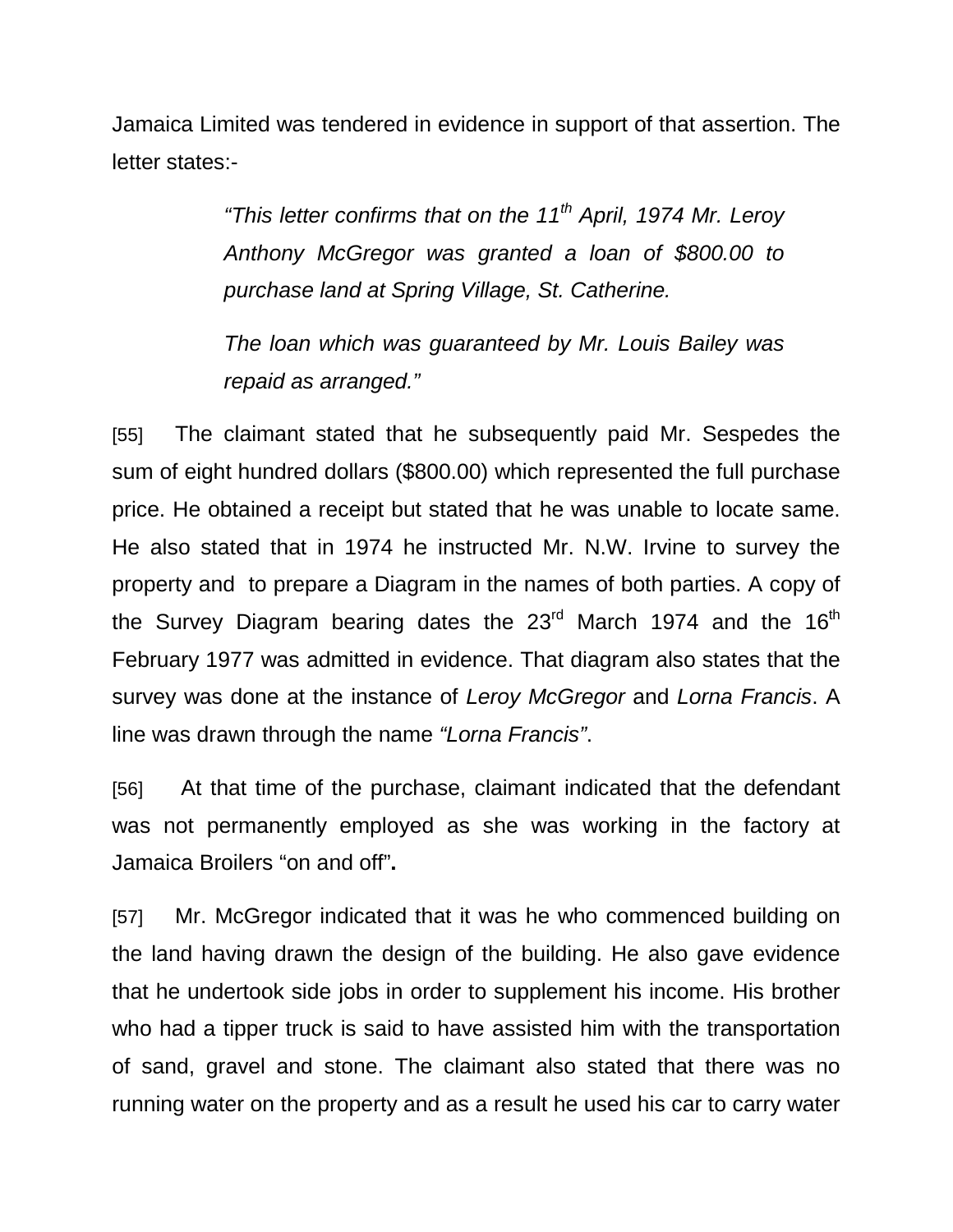in plastic containers. In order to do this, he removed the back and front passenger seats of the said vehicle. According to his evidence, cement was also transported in that vehicle.

[58] It was also stated by the claimant that it was he who paid for the material to build the house. The defendant's contribution according to his evidence was to prepare meals for the workmen. He also contends that he did all of the electrical work on the house. The house was completed in three (3) years.

[59] Mr. McGregor indicated that the relationship between the parties subsequently deteriorated and in 1977 he instructed Mr. N.W. Irvine, the Surveyor to remove the defendant's name from the Survey Diagram.

[60] The relationship between the parties ended in 1980 and the claimant moved from the property. The defendant and the children continued to reside there until 1985 when she rented it and left Jamaica. The claimant left the Island in 1986 and returned in 2000. His evidence is that he visited the Island almost yearly, paid the property taxes and maintained the children. He received no proceeds from the rental of the property.

[61] The claimant's evidence is that he also obtained a valuation from Masters and Johnson in 1988 and through his Attorneys-at-Law sought to realize his interest in the property. The Valuation Report dated the  $5<sup>th</sup>$ August 1988 and a letter dated the 28<sup>th</sup> November 1988 addressed to the defendant in care of Pansy Francis, Spring Village P.A., St Catherine were admitted in evidence. The letter states:-

*"Re: Division of property situated at Spring Village*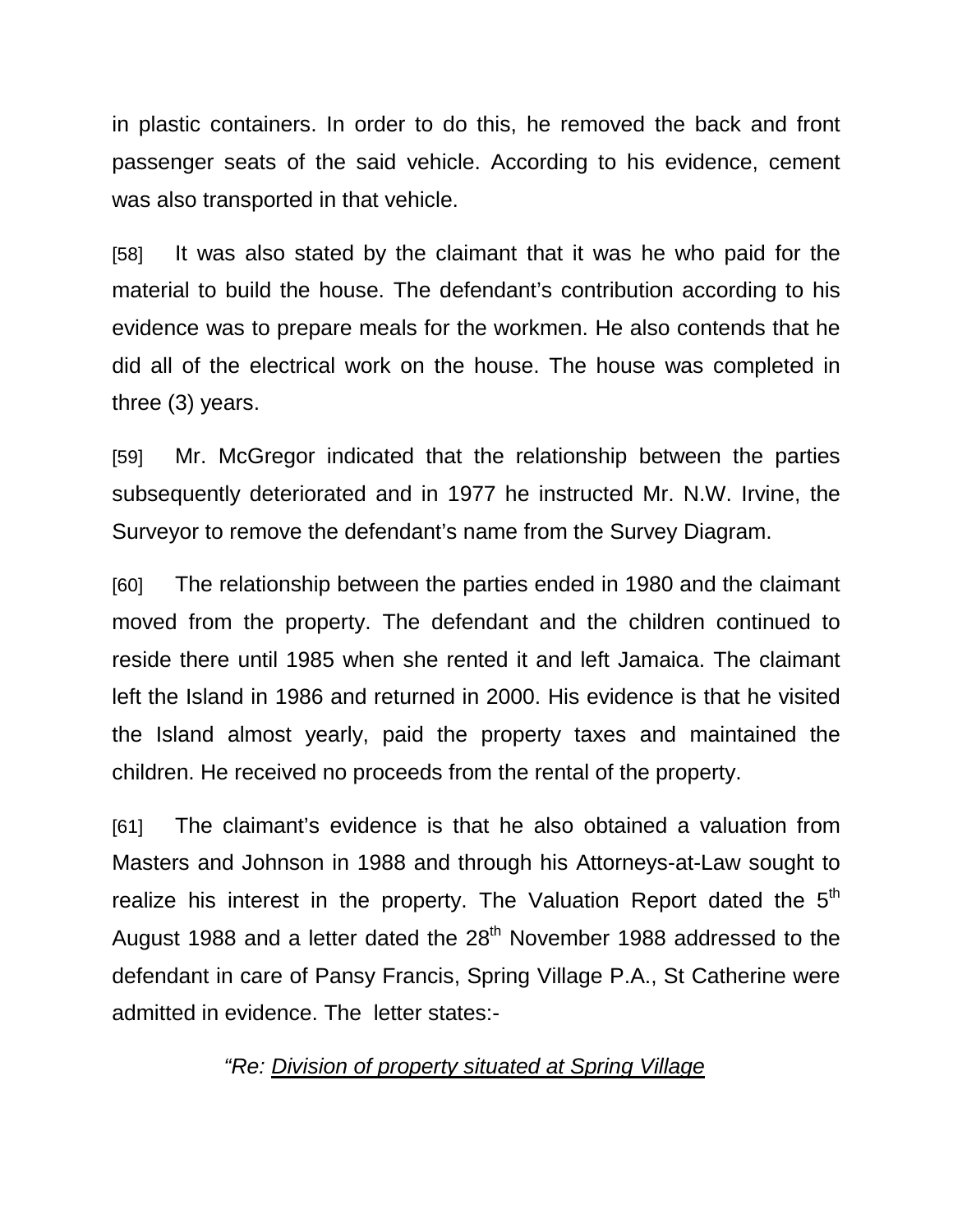*I have been instructed by Mr. Leroy McGregor to make contact with you in respect of the Division of the above property.*

*Enclosed for your information is a copy of the valuation report on the said property. Mr. McGregor has agreed that the property should be sold and the proceeds divided equally between yourself and himself and that:*

*a) You be given the option to purchase his share or*

*b) He be given the option to purchase your share or*

*c) The property be sold on the open market and the proceeds divided equally.* 

*Would you please indicate your preference in the above proposals and let me hear from you at an early date.*

> *Yours faithfully H.G. Bartholomew"*

[62] He stated that in the year 2000 he visited the property to assist a tenant and whilst there the defendant came with the police and he was asked to leave. He subsequently sought legal advice and instructed his Attorneys- at-Law to apply for a title in the names of both parties.

[63] Mr. McGregor indicated that up to the year 2000 no registered title had been issued for the property. Reference was made to a letter dated the 2<sup>nd</sup> October 2000 from Masters Johnson & Associates, Commissioned Land Surveyors indicating that their*"…searches at the Office of Titles also reveal that there appears to be no properties in Spring Village in the parish of Saint Catherine registered in the name of Verda Francis or Lorna Francis."*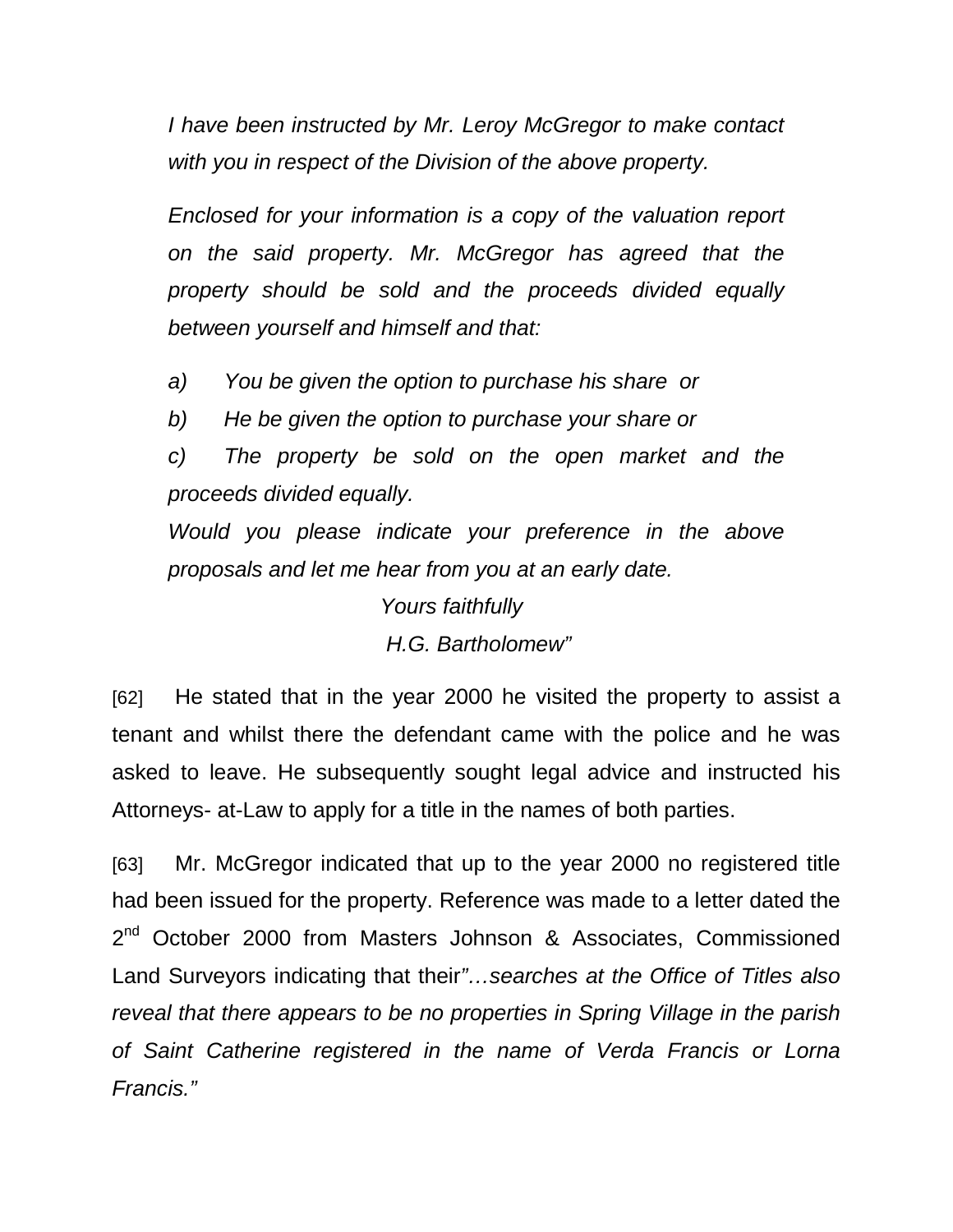[64] In February 2001 he discovered through his Attorneys-at-law that a title had been issued for the property.

[65] He filed a claim in 2003 for a one half interest in the property but failed to comply with the case management orders and the said claim was struck out.

[66] In cross examination, it was revealed that the claimant graduated from Vere Technical High School and went to the College of Art Science and Technology on a part time basis in 1969 whilst working at Carreras Limited. He became a licensed electrician whilst employed at Carreras. He began working at Berec in 1971. In 1975 he was charged with larceny and left Berec to work at Thermoplastics six months afterwards. He denied being unemployed for two (2) years after he was charged. He also denied that the defendant was the only one working from 1974 to 1975.

[67] Mr. McGregor agreed that he moved from the home in the 1980s and got married in 1985. He and his wife subsequently purchased a house and had two children together.

[68] He indicated that the house that is situated on the property was not insured and that it was damaged during hurricane Gilbert. He also stated that he did not spend any money on repairs at that time. Mr. McGregor had no knowledge of the house being insured by NEM. He also indicated that he did nothing to ensure that the house was safe after hurricane Gilbert and stated that his children would have told him if there was any serious damage.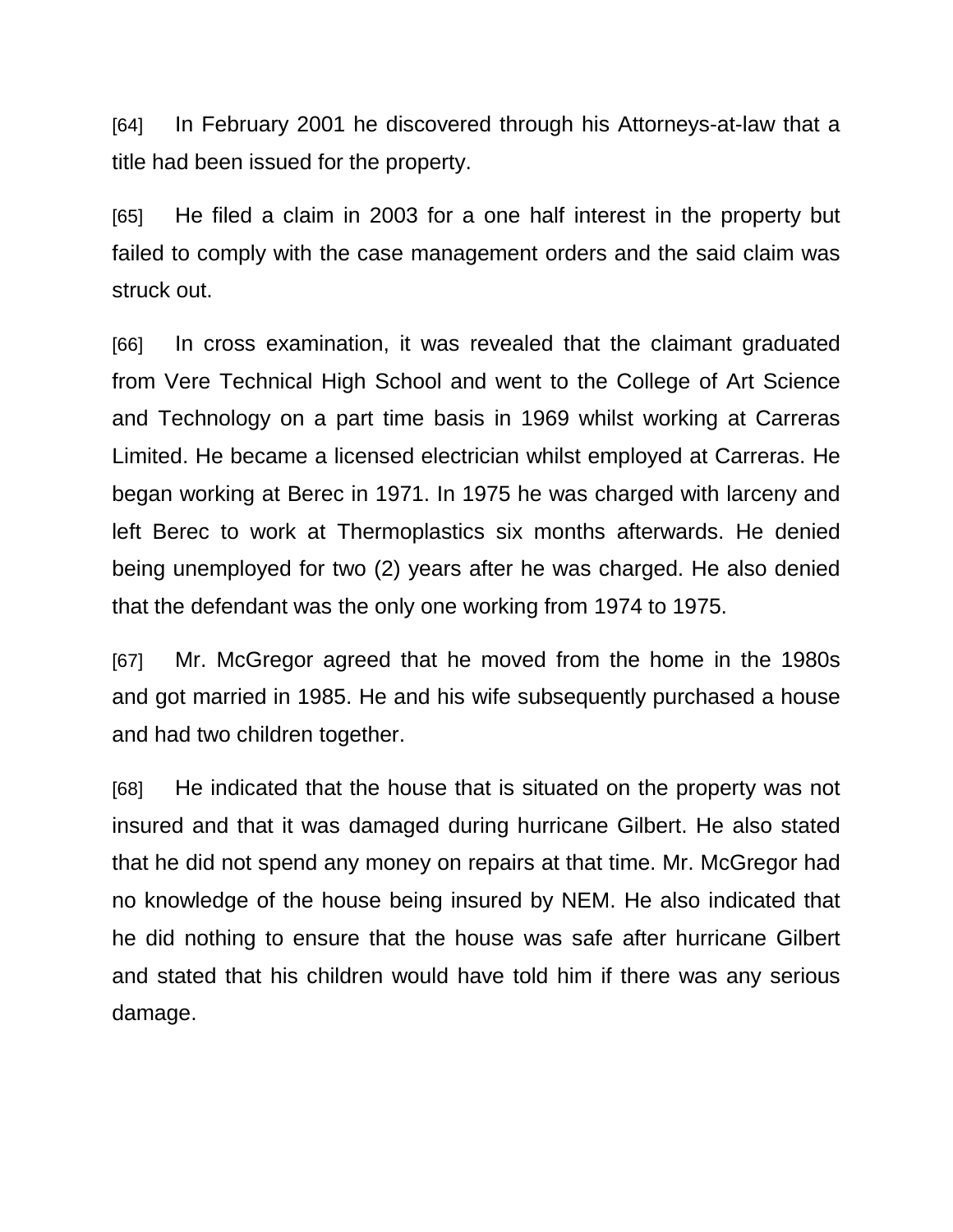[69] The claimant stated that he had no knowledge that there was a mortgage on the property as he bought the land for cash and built the house with his own funds.

[70] He indicated that he had no receipts for the payment of property tax for the years 1988 – 1996.

#### **Defendant's evidence**

[71] Miss Francis in her evidence stated that she met the claimant in 1965 when she was fourteen (14) years old. They had a visiting relationship "on and off" and she became pregnant with their first child when she was either sixteen (16) or seventeen (17) years old. She says she lived with him "on and off". They separated in 1978.

[72] She stated that the claimant worked briefly as a factory worker and did not contribute to the purchase of the land. Miss Francis said that she purchased the land with the help of her parents who lived in England. At the time she was employed as a factory worker at Jamaica Broilers Limited.

[73] Miss Francis also stated that she caused the property to be surveyed in the late 1970s and followed the procedure to obtain a registered title. She also indicated that she paid the taxes for the property. Her evidence is that she enjoyed undisturbed possession of the property and the claimant would come there to visit his children over the years.

[74] She indicated that she was not aware of any invitation by the claimant for the property to be divided equally between them. She further stated that she extracted title on her own and also had a mortgage on the property which was serviced solely by her.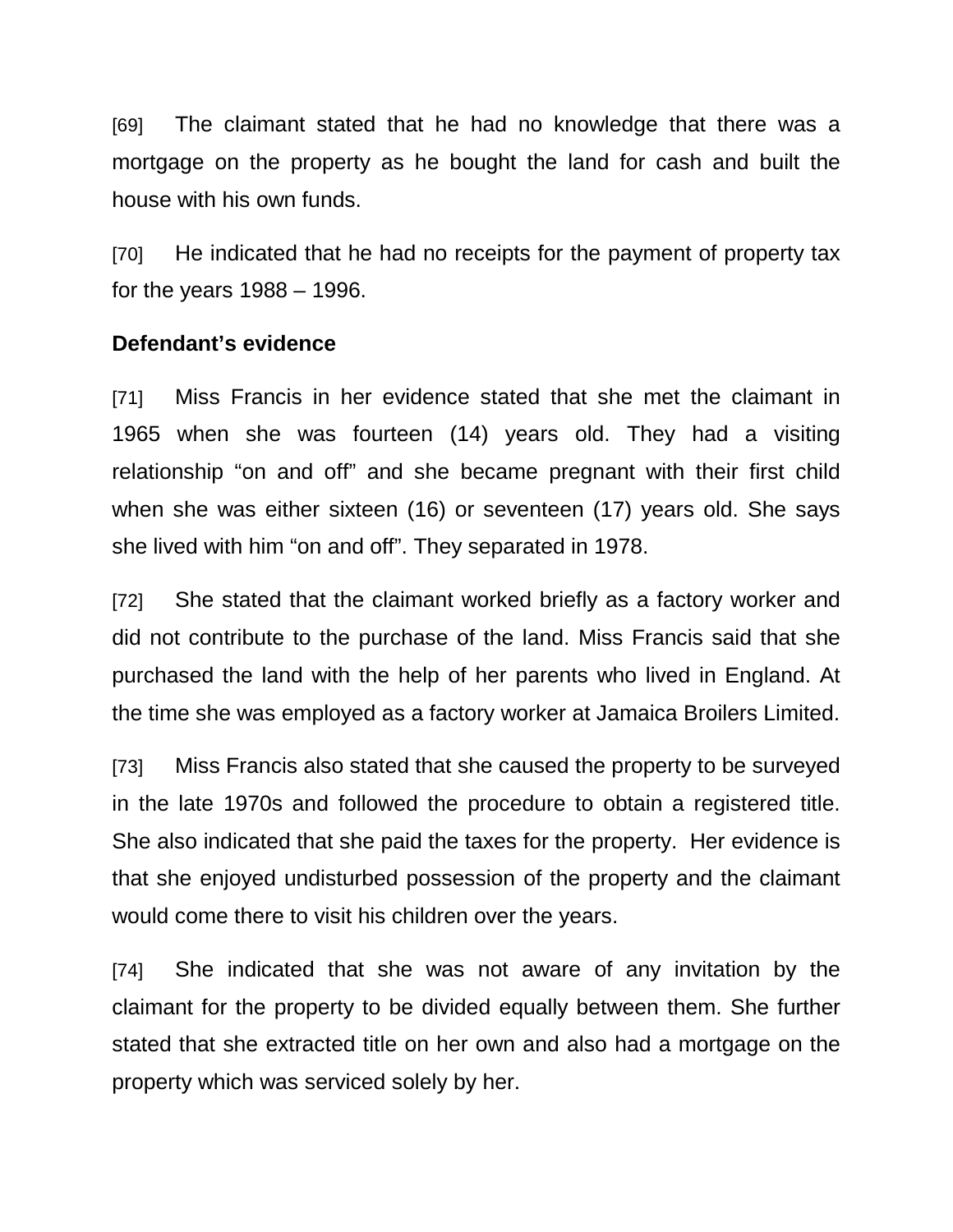[75] In cross examination, she said that herself and the claimant lived together from 1976 – 1978 at the property. Between 1965 and 1978 she became pregnant for the defendant four times. The first three times she was living with her grandmother. She lived with the claimant during the fourth pregnancy the claimant having joined her at the property.

[76] She also revealed during cross examination that she had purchased the land in 1974 for \$800 from Mr. Sespedes. This sum was paid in full at the time of purchase. She had not stated price and from whom in her witness statement. She was employed at Jamaica Broilers as a factory worker. After she had their second child Kevin in 1969 she became permanently employed. She was given 3 months maternity leave. She could not recall the amount of her salary but stated that it was enough to take care of herself and two children. The defendant also stated that her parents assisted her but the money they sent each week was not more than what she was earning as a factory worker.

[77] From the time that she met the claimant up to when she purchased the property he was learning a trade and not working. She said that he started to work at Carreras in 1974 or 1975. Miss Francis indicated that she did not tell the claimant that she bought the land or that she was building a house and he did not assist her in moving from her grandmother's house to the property. Her evidence is that she only spoke to him about the children and had sex when he visited her at her grandmother's house. She also stated that he would visit her approximately two days per week.

[78] Miss Francis indicated that she had the land surveyed in her name in the late 1970s. She didn't recall when she started to pay taxes or how or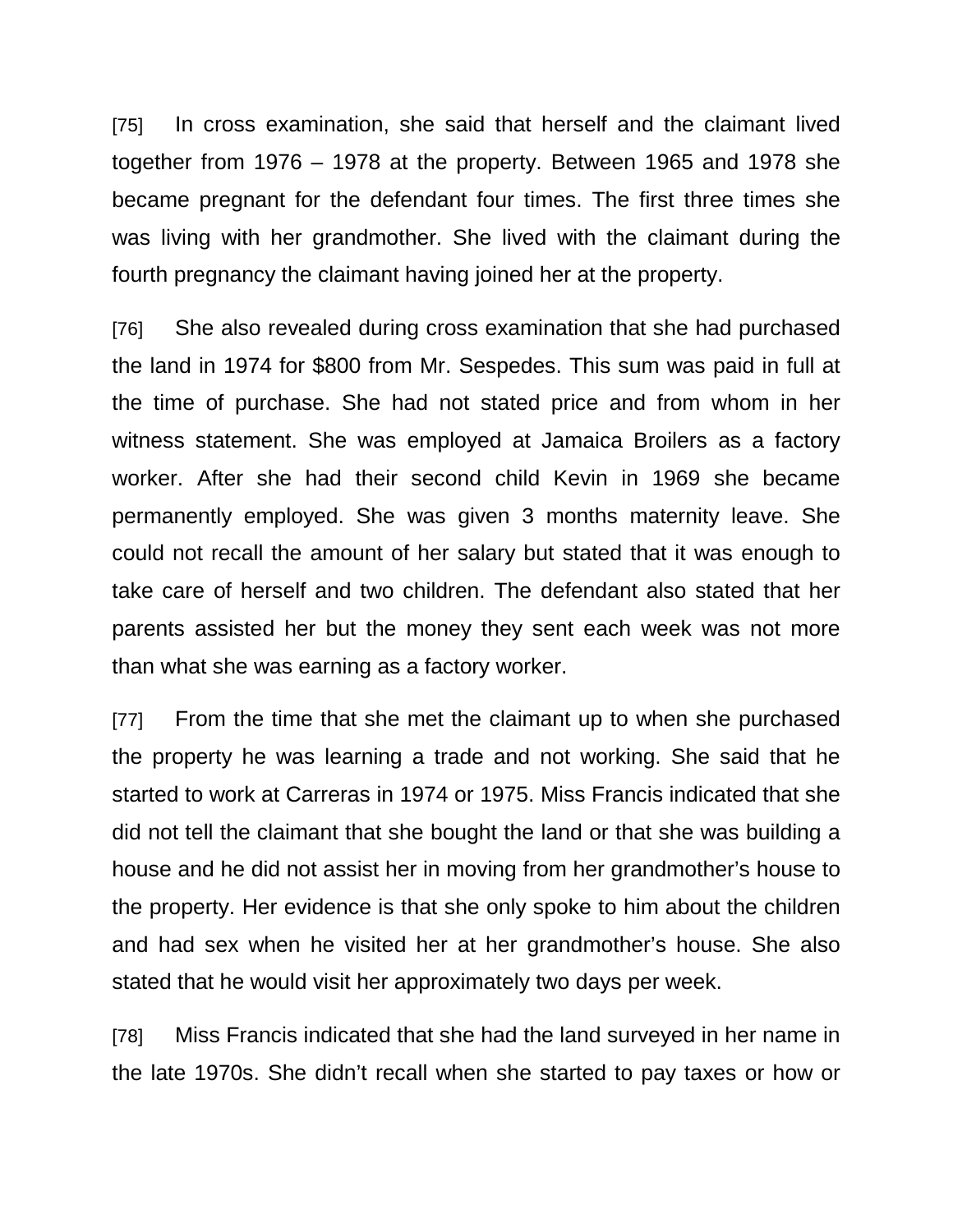what she had to do to begin paying the taxes. She also stated that she did not know that the claimant's name was on the tax roll in respect of the premises until she was shown the receipts in court. Her evidence is that she still had some tax receipts and the claimant burnt the others when he broke into her house.

### **Claimant's submissions**

[79] Counsel for the claimant asked the court to find that the defendant holds the property on trust for herself and the claimant. He submitted that where a party in whom the legal estate in land is not vested claims a beneficial interest in that land the law of trusts is to be applied.

[80] Mr. Kinghorn stated that where there is a transaction between the trustee and the *cestui que trust* concerning the acquisition by the trustee of a legal estate in land, and the trustee has so conducted himself that it would be inequitable to allow him to deny to the *cestui que trust* a beneficial interest in the land acquired a resulting, implied or constructive trust is created. Such conduct, it was submitted, must have induced the *cestui que trust* to act to his detriment in his belief that he was acquiring a beneficial interest in the land. It was also submitted that where the legal estate in the joint home is vested in one party only, the other party has to establish the existence of a constructive trust by showing that it would be inequitable for the legal owner to retain the entire estate.

[81] Counsel also submitted that in order to establish the existence of a constructive trust it must be demonstrated that there was a common intention that both should have a beneficial interest and that the claimant has acted to his or her detriment on the basis of that common intention. It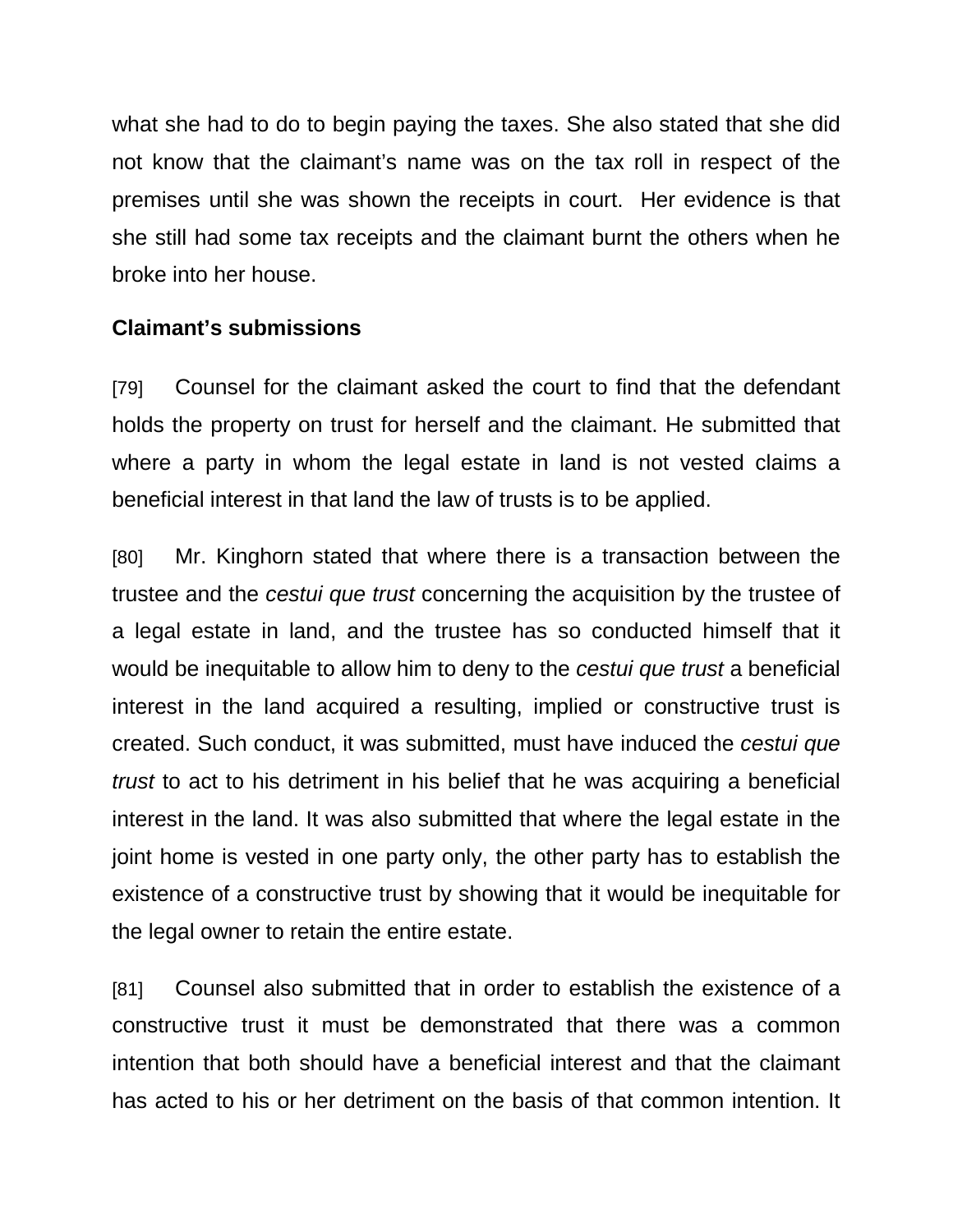was further submitted that where there is no express agreement to share the beneficial interest in the property the issue of whether or not there was a common intention for each party to have a beneficial interest may be inferred from their words or conduct. Counsel relied on the case of *Grant v. Edwards* [1986] 2 All ER 426 in support of this submission.

[82] Mr. Kinghorn also stated that where a party makes substantial direct contributions towards the acquisition and improvement of the property this raises a prima facie case that there is a resulting trust in favour of that party. It was also submitted that in order to determine what was the common intention, if any, of the parties the court may also examine their conduct. Reference was made to *Carroll Nelson v Leonardo Brown* Claim No. 2007HCV3493 (delivered on the 14<sup>th</sup> August 2009) where Sykes, J. in reference to the judgment of Nourse, L.J. in *Grant v. Edwards* (supra) said:-

> *"This passage must be read carefully. The learned Lord Justice is not saying that the only evidence capable of establishing that there was a common intention that the non-legal title holder is expenditure of money. What he is saying is that expenditure of money is the usual evidence provided from which the court is asked to infer that there was a common intention that the non-legal title holder would have a beneficial interest in the property. His Lordship also appreciated, that there are instances where the act or acts done by the non-legal title holder, are relied on to establish (a) the establishing the common intention and (b) the evidence of acting on the common*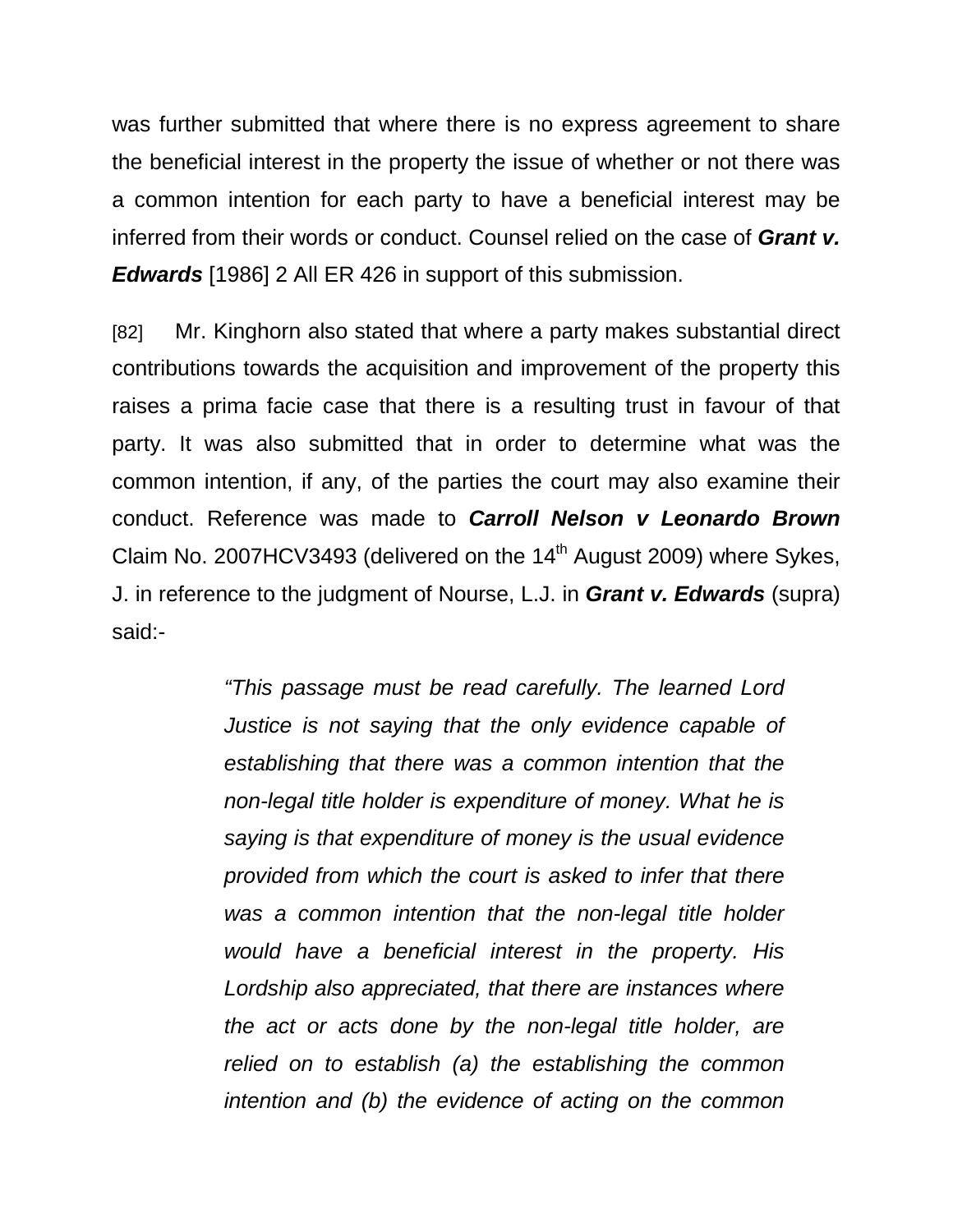*intention. It follows from this that expenditure of money is not the exclusive means of proof of showing that there was a common intention".*

[83] Counsel asked the court to accept the claimant as a credible witness and to accept his evidence that he alone provided the funds to purchase the property and that at the time, it was his intention that it he and the defendant would both have a beneficial interest. In this regard Mr. Kinghorn highlighted various aspects of the defendant's evidence as well as her failure to provide any documents in support of her case and asked the court to find that she was not a credible witness.

#### **Defendant's submissions**

[84] Miss Mullings in her submissions asked the court to find that the existence of a constructive trust has not been established. Reference was made to the following passage in the case of *Qayyum v Hameed and another* **[**2009] 3 FCR 545 para. 30, in which the court accepted the following submissions of counsel for the appellant:-

> *"the court will not find a common intention, constructive trust or proprietary estoppel unless, among other things, two requirements are satisfied. The claimant must have relied to his or her substantial detriment on the agreement or arrangement between the parties, and the defendant's conduct must have been such as to make it unconscionable in all the circumstances to deny the*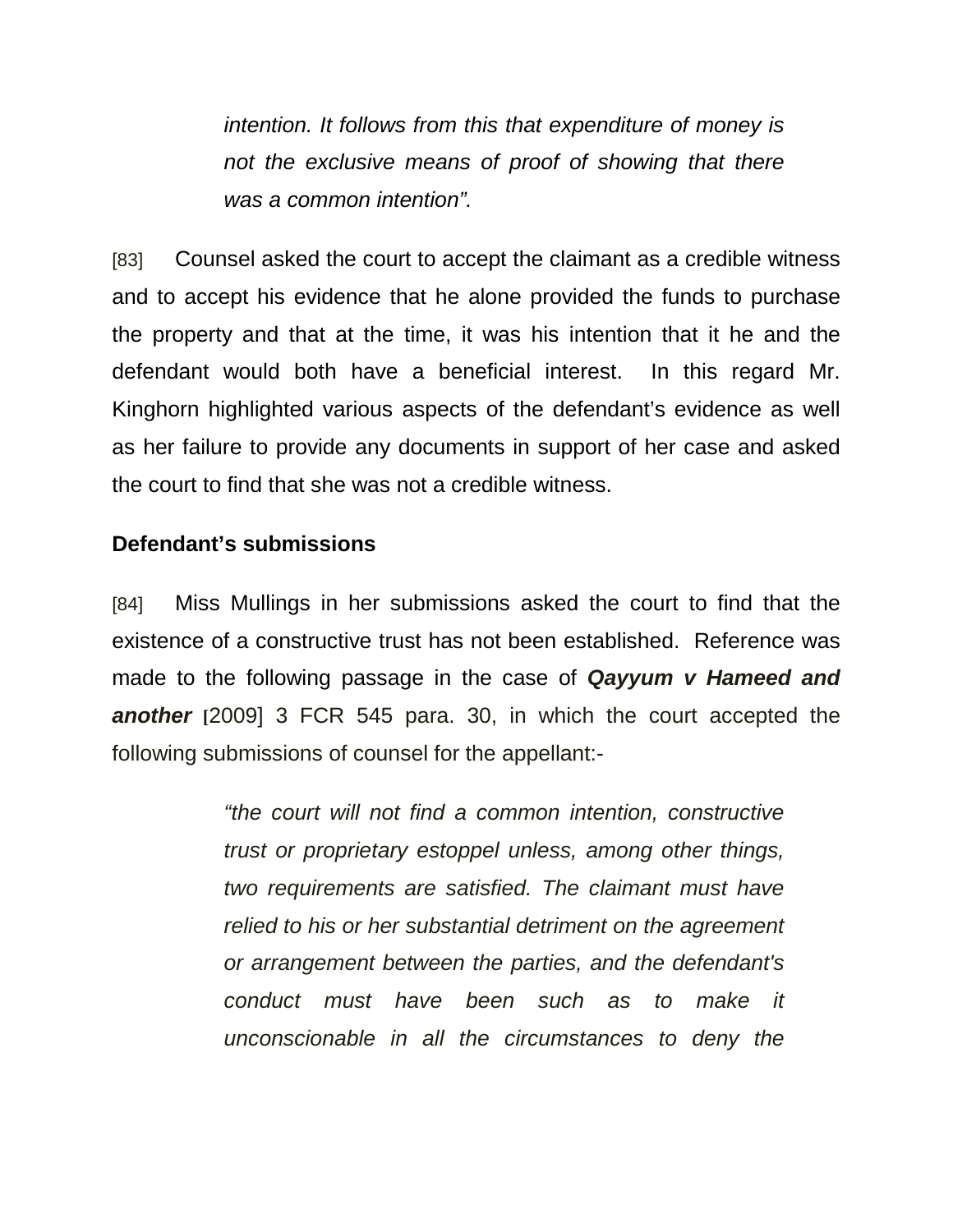*claimant a property interest conforming to the agreement or arrangement"*.

[85] Miss Mullings stated that in this matter there were no written or oral agreements or arrangements in this matter and there is no indication in the claimant's evidence that the parties had evinced any common intention or that he communicated his purchase of the land to the Defendant. She also stated that the court cannot infer that a trust existed without the communication of an arrangement between these parties. It was also submitted that the purported 1988 letter from Messrs. H.G. Bartholomew & company, the claimant's attorneys-at-law and the payment of taxes after could not be used to establish common intention. It was submitted that in such circumstances the Defendant cannot be a trustee of the subject land.

[86] Counsel also submitted that in order to establish the existence of a constructive trust, the contribution of the person claiming to be the beneficiary of the trust must also be substantial. Reference was made to the case of *Qayyum v Hameed* (supra).

[87] Miss Mullings also directed the court's attention to case of *Kernott v. Jones* [2010] 2 FCR 372 in which the Judge at first instance said:-

> *"Whilst the intentions of the parties may well have been at the outset to provide them as a couple with a home for themselves and their progeny, those intentions have altered significantly over the years to the extent that the defendant demonstrated that he had no intention until recently of availing himself of the beneficial ownership in this property, having ignored it completely by way of any*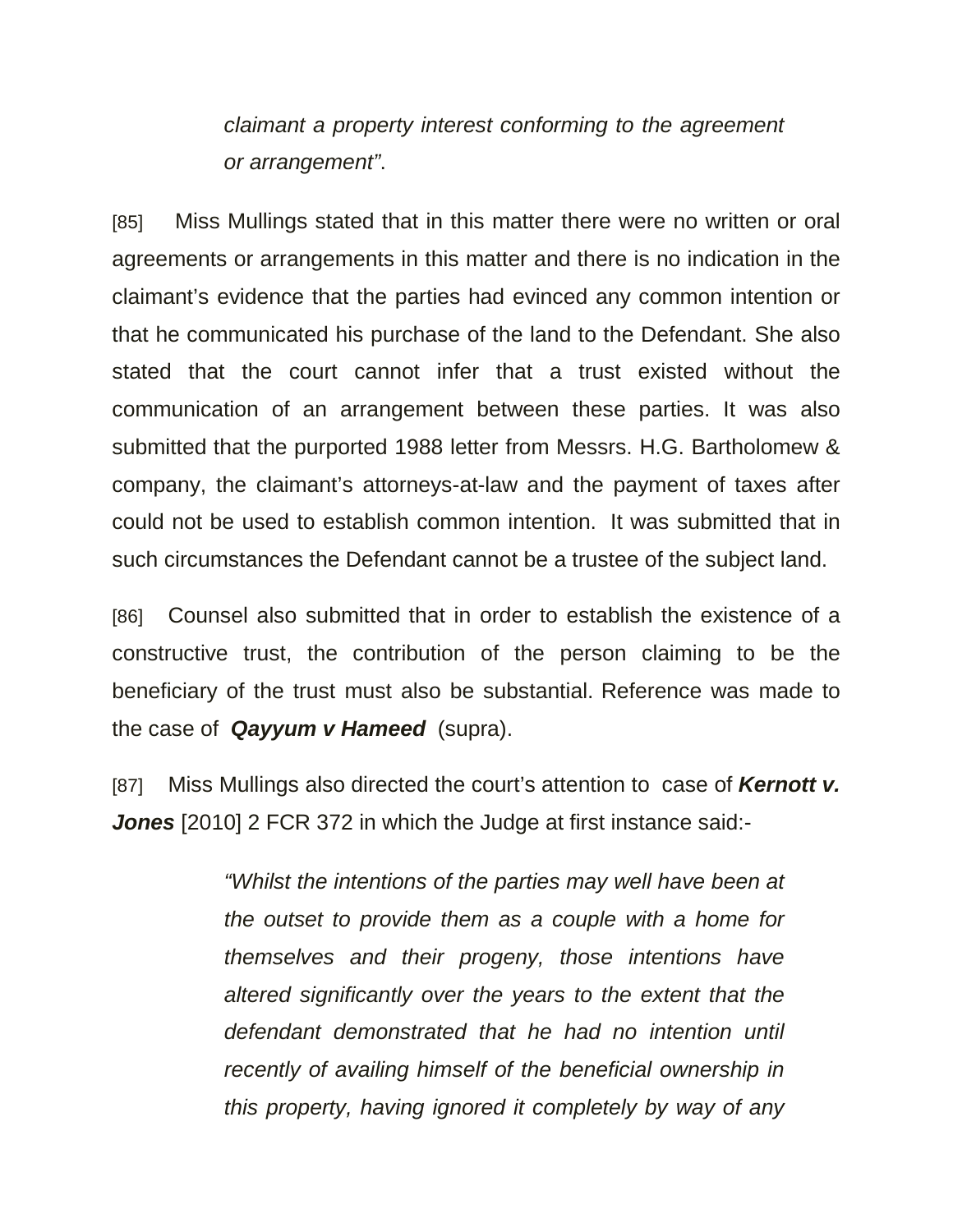## *investment in it or attempt to maintain or repair it whilst he had his own property upon which he concentrated"*

[88] She argued that after the claimant left the premises he seems to have paid very little attention to the subject property until 1988 when he started paying taxes. This it was said amounted to a change in circumstances even if it was accepted that there was a common intention that both parties were to enjoy a beneficial interest in the property.

[89] Counsel also highlighted the fact that the claimant had no receipt as evidence that he paid for the property. She submitted that the 1988 letter from the National Commercial Bank Jamaica Limited is inadequate to establish payment as it is merely a record of communication between the Claimant and a third party who was not involved in the transaction.

[90] Counsel urged the court to accept the evidence of the defendant that the claimant was incarcerated at the time the property was purchased and did not contribute to its acquisition. She asked the court to reject the claimant's evidence he with the assistance of his brother contributed to the construction of the house on the property as no witnesses have been put before the court.

[91] With respect to indirect contributions, Counsel asked the court to find that the Claimant made no such contributions as he failed to maintain his children or the household.

[92] In conclusion Miss Mullings referred to the cases of *Burns v. Burns* [1984] Ch. 317 and *Abrahams v. Williams claim no.* 2005HVC1779 delivered on the  $2<sup>nd</sup>$  October 2008 and submitted that the court must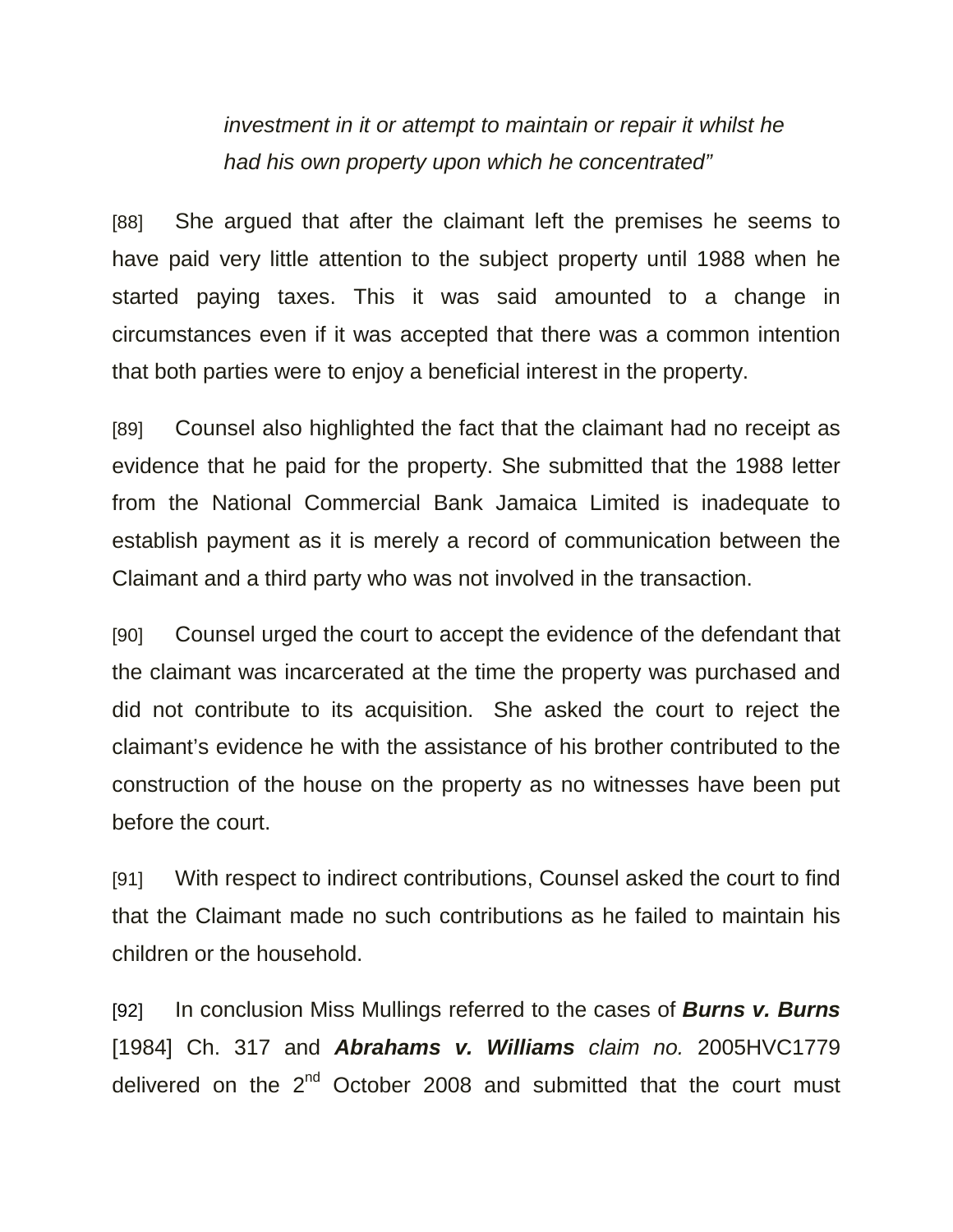examine the whole course of dealing between the parties in order to make a determination as to whether the defendant holds the property on trust for the claimant. She submitted that the claimant has not proved his case whereas the defendant has shown that she has improved on the property and has also insured it.

#### **The law**

[93] In this matter there is no agreement between the parties with respect to any of the factors surrounding the acquisition of the property. The title for the property is in the name of the defendant and as such she is its sole legal proprietor. The claimant is seeking to establish he is beneficially entitled to a share of the property by virtue of his having funded its purchase.

[94] Section 68 of the *Registration of Titles Act* makes it clear that registration is proof of ownership and as such the burden of proof is on the claimant to prove that he is the beneficial owner of the property. The section states:-

*"No certificate of title registered and granted under this Act shall be impeached or defeasible by reason or on account of any informality or irregularity in the application for the same, or in the proceedings previous to the registration of the certificate; and every certificate of title issued under any of the provisions herein contained shall be received in all courts as evidence of the particulars therein set forth, and of the entry thereof in the Register Book, and shall, subject to the subsequent operation of any statute of limitations, be conclusive evidence that the*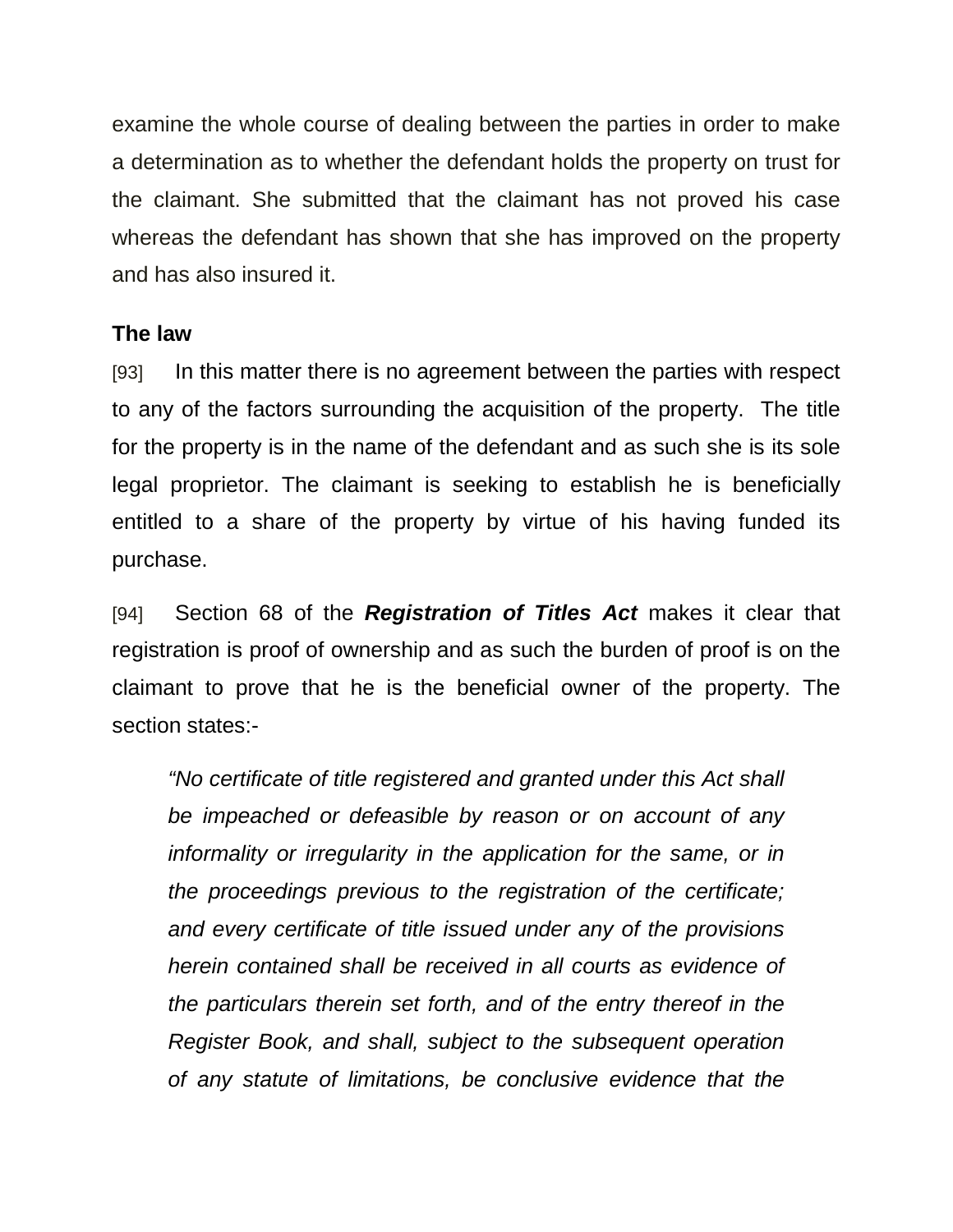*person named in such certificate as the proprietor of or having any estate or interest in, or power to appoint or dispose of the land therein described is seised or possessed of such estate or interest or has such power".* 

[95] As submitted by the parties, the applicable law is the law of trusts. The claimant in seeking a declaration that the defendant holds the property on trust for their joint benefit, is asserting that he is an owner in equity. The general principle is that where someone buys property and it is registered or put in the name of someone else, the said property is held on trust by that person for the actual purchaser. In *Wray v. Steele* (1814) 2 V & B 388 at 390 the learned Vice Chancellor in his judgment said that:-

> "*The rule was clearly settled by the decision in Ventris (2 Ventr. 361), in the 35th of Charles the Second, about six years after the Statute of Frauds passed, that, where one man advances the money to purchase an estate, but the purchase is made in the name of another, a trust arises for him, who paid the money".*

[96] This principle was also expressed by Eyre CB in *Dyer v. Dyer*  (1788) 2 Cox Eq Cas 92 at 93 in the following words:-

> *"The clear result of all the cases, without a single exception, is that the trust of a legal estate, whether freehold, copyhold or leasehold; whether taken in the names of the purchasers and others jointly, or in the names of others without that of the purchaser; whether in*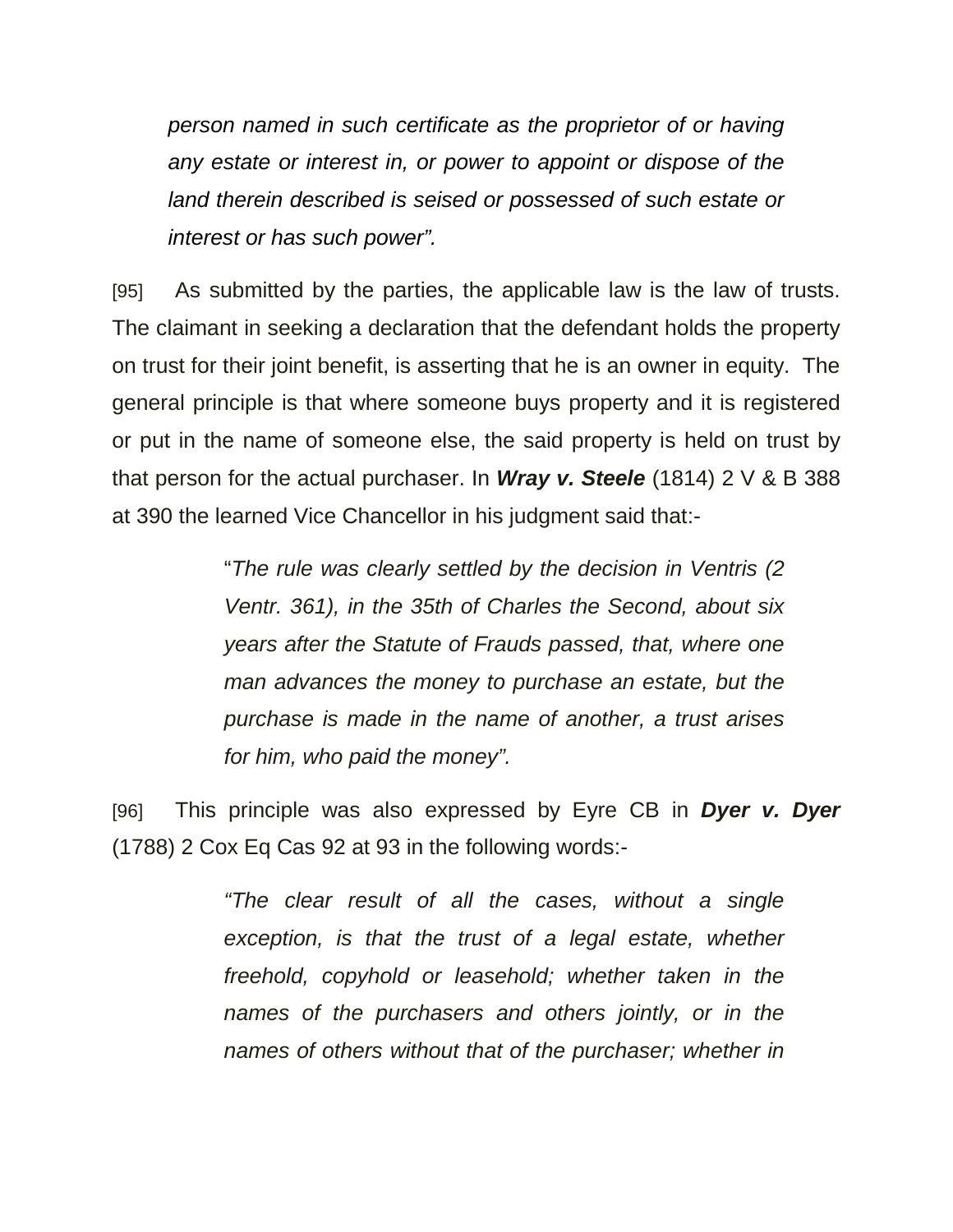*one name or several; whether jointly or successive – results to the man who advances the purchase – money".*

[97] The above passage was cited with approval by Lord Upjohn in *Pettit v. Pettit* [1969] 2 All ER 385 at 407. The learned Judge stated as follows:-

> *"First, then, in the absence of all other evidence, if the property is conveyed into the name of one spouse at law that will operate to convey also the beneficial interest and if conveyed to the spouses jointly that operates to convey the beneficial interest to the spouses jointly, ie, with benefit of survivorship, but it is seldom that this will be determinative. It is far more likely to be solved by the doctrine of resulting trust, namely, that in the absence of evidence to the contrary if the property be conveyed into the name of a stranger he will hold it as trustee for the person putting up the purchase money and if the purchase money has been provided by two or more persons the property is held for those persons in proportion to the purchase money that they have provided.*

> *My Lords, all this is trite law but I make no apology for citing the judgment of Eyre CB in 1788 in the leading case of Dyer v Dyer ((1788), 2 Cox, Eq Cas 92 at pp 93, 94".*

[98] In that matter the property had been purchased by the wife and was registered in her name. The husband claimed an interest on the basis that he had done some internal decoration work, built a wardrobe, laid a lawn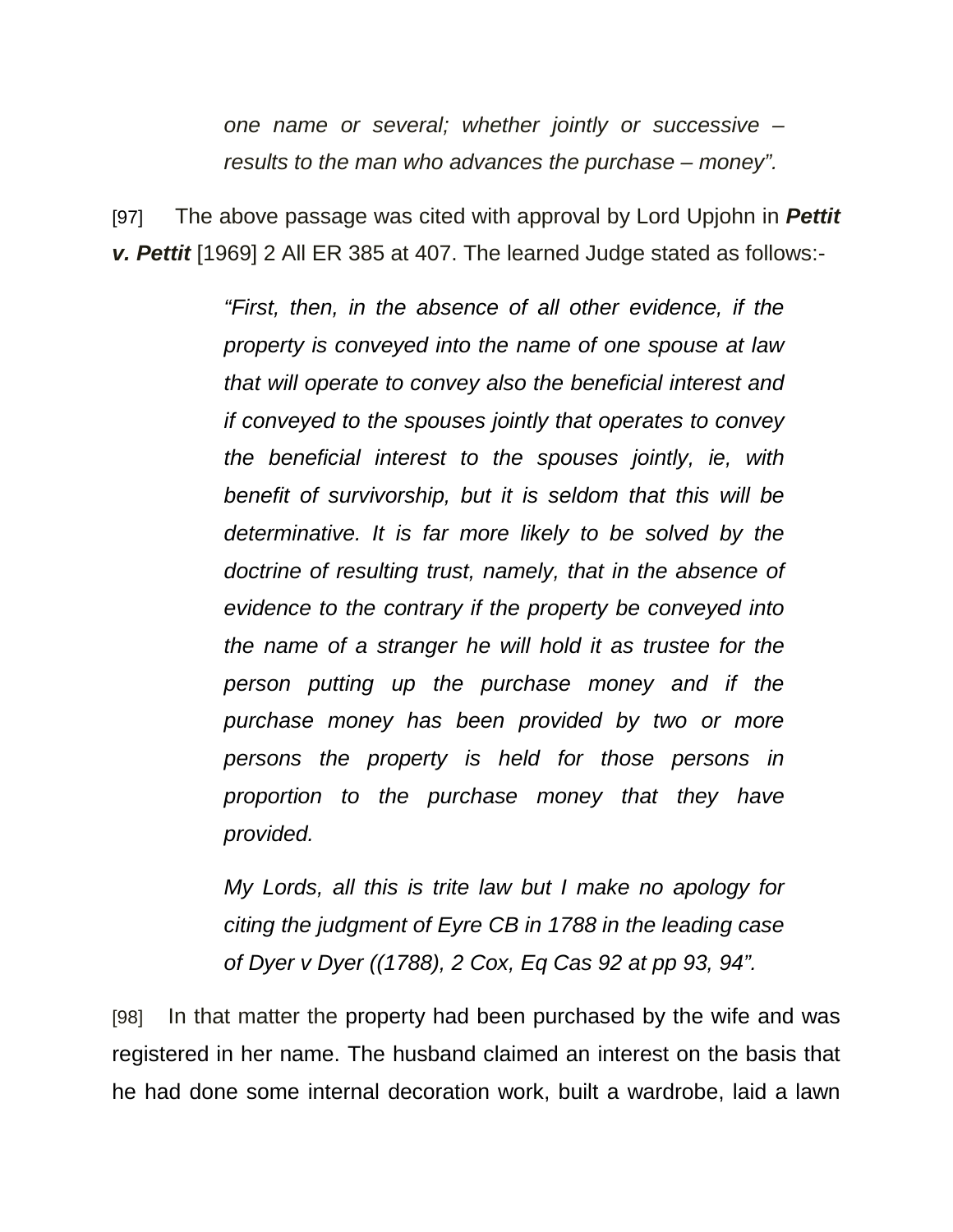and constructed an ornamental well as well as a side wall in the garden. It was held that he was not entitled to an interest in his wife's property. The court found that the projects that he had undertaken were leisure time jobs which husbands would normally do and as such did not give him an equitable interest in the property.

[99] With regard to situations in which the property in question was placed in the name of a wife although purchased by the husband, Lord Upjohn expressed the view that the presumption of advancement *"…* is no more than a circumstance of evidence which may rebut the presumption of resulting trust".

[100] In *Halsbury Laws of England*, *4th edition, Volume 16 (2)* at 853 the principle was expressed in the following terms:-

> "*A resulting trust may arise solely by the operation of law, as where, upon a purchase of land, one person provides the purchase money and the conveyance is taken in the name of another; there is then a presumption of a resulting trust in favour of the person providing the money unless from the relationship between the two, or from other circumstances, it appears that a gift was intended*".

[101] Therefore, in order to prove that the property is subject to a resulting trust in his favour, Mr. McGregor would have to satisfy the court that:

- i.) The purchase of the property was financed solely by him; and
- ii.) It was his intention that it was to be jointly owned by the parties.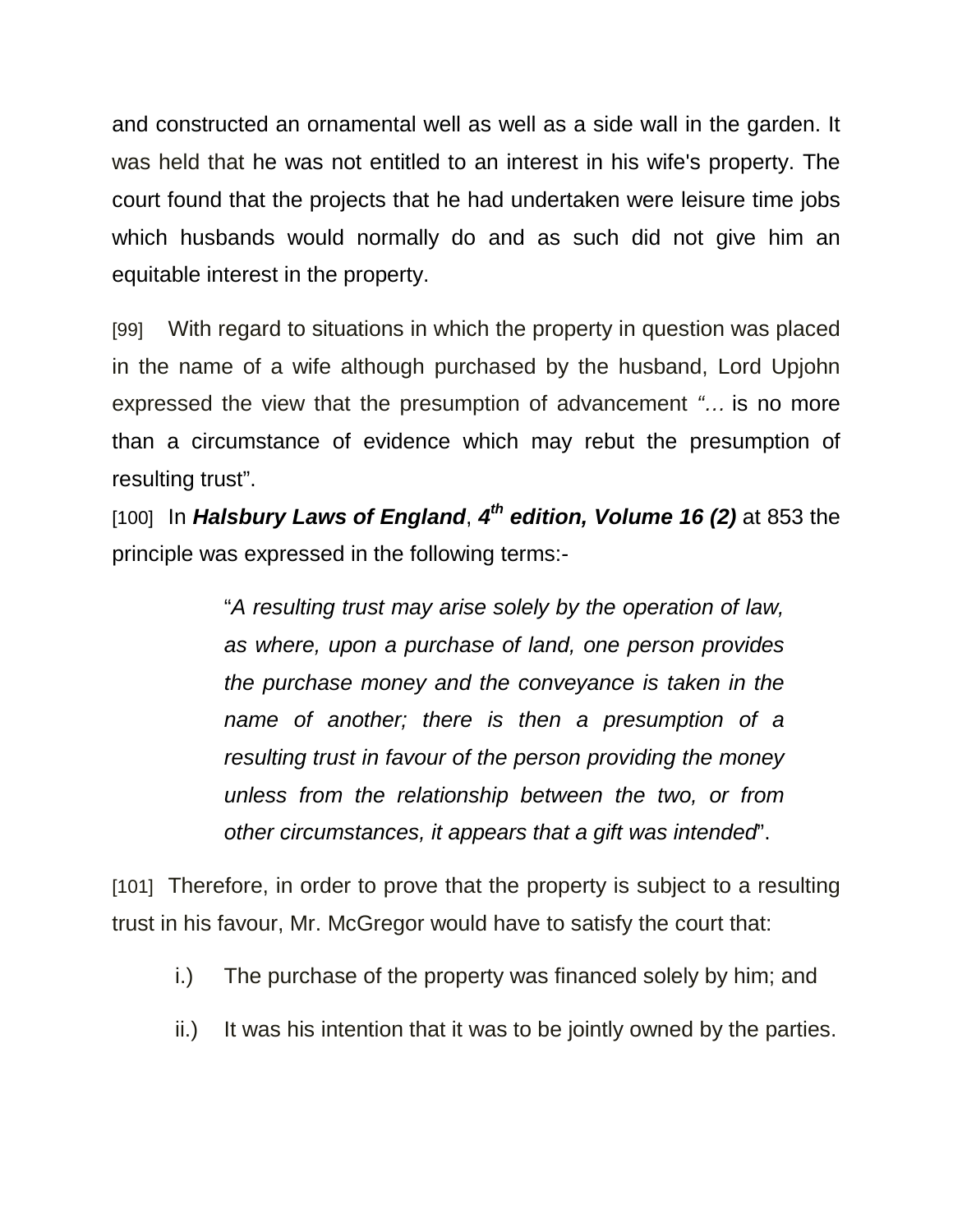[102] A constructive trust on the other hand, arises where it would be unconscionable or inequitable for the legal owner of property to claim to be solely entitled to its beneficial ownership (see *Grant v. Edwards* [1986] 2 All ER 426 at 436).

[103] With respect to the criteria which is required to prove its existence the judgment of the Court of Appeal in *McCalla v. McCalla* [2012] JMCA Civ 31 is instructive. In that case McIntosh, JA who delivered the judgment of the court said:-

> "*It is settled law, approved and applied in this jurisdiction in cases such as Azan v Azan (1985) 25 JLR 301, that where the legal estate in property is vested in the name of one person (the legal owner) and a beneficial interest in that property is claimed by another (the claimant), the claim can only succeed if the claimant is able to establish a constructive trust by evidence of a common intention that each was to have a beneficial interest in the property and by establishing that, in reliance on that common intention, the claimant acted to his or her detriment. The authorities show that in the absence of express words evidencing the requisite common intention, it may be inferred from the conduct of the parties".*

[104] It was also accepted by that court that the above principle is equally applicable where the disputed property is not the matrimonial home of the parties. The learned Judge of Appeal referred to the cases of *Lloyd's Bank v Rosset* [1990] 1 All ER 1111, *Peter Haddad v Arlene Haddad*  SCCA No 36/2003, (delivered on 20 April 2007), *Gissing v Gissing* [1970]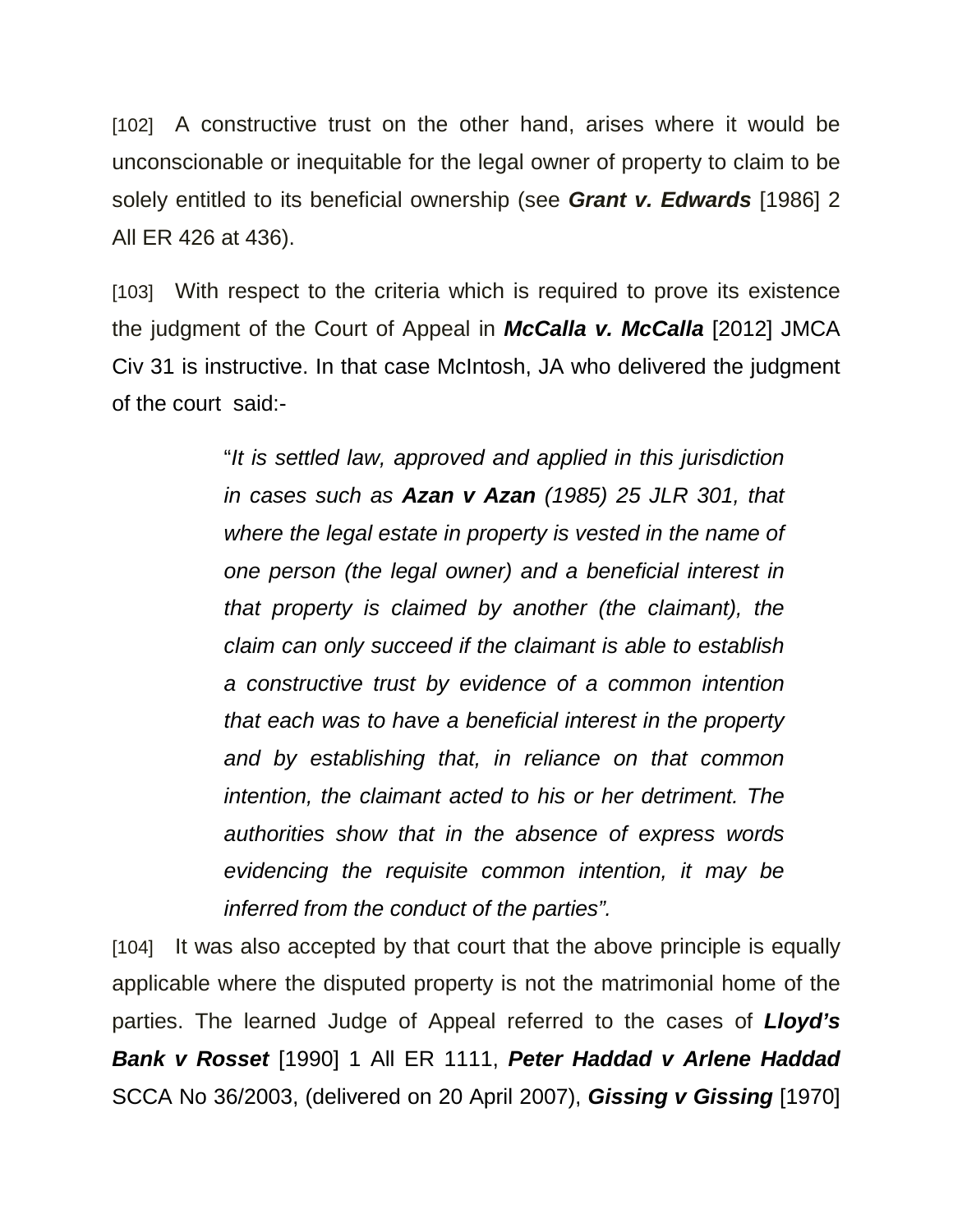2 All ER 780 and *Grant v Edwards* [1986] 2 All ER 427 and stated that they clearly show what is required to prove the existence of a constructive trust. The court made the point that although most cases involved the matrimonial home and parties whose relationships were broken*, "…the principles are equally applicable where the property in question is not the matrimonial home and the issue to be determined is not as between parties to a marriage".* 

[105] In this matter, the circumstances lend themselves to an examination of whether the property is subject to a resulting or constructive trust in the claimant's favour. The view has however been expressed that the distinction between constructive and resulting trusts is largely irrelevant. Lord Diplock in *Gissing v Gissing* was of the opinion that it was unnecessary to distinguish between resulting, implied and constructive trusts. Additionally, *Kodilinye and Carmichael in Commonwealth Caribbean Trust Law 2nd edition* at page 136 have opined that the *"new model constructive trust is virtually indistinguishable from a resulting trust*".

[106] Similarly, Evan Brown, J. in *Henry v. Reid* [2012] JMSC Civ. 109 at paragraph 29 stated:-

> *"So then, the trust, whatever its characterization, rests on a rebuttable presumption that the claimant made a contribution to the acquisition of the property, in the absence of an expressed agreement to share the beneficial interest".*

[107] The claimant in the instant case would therefore have to prove the following:-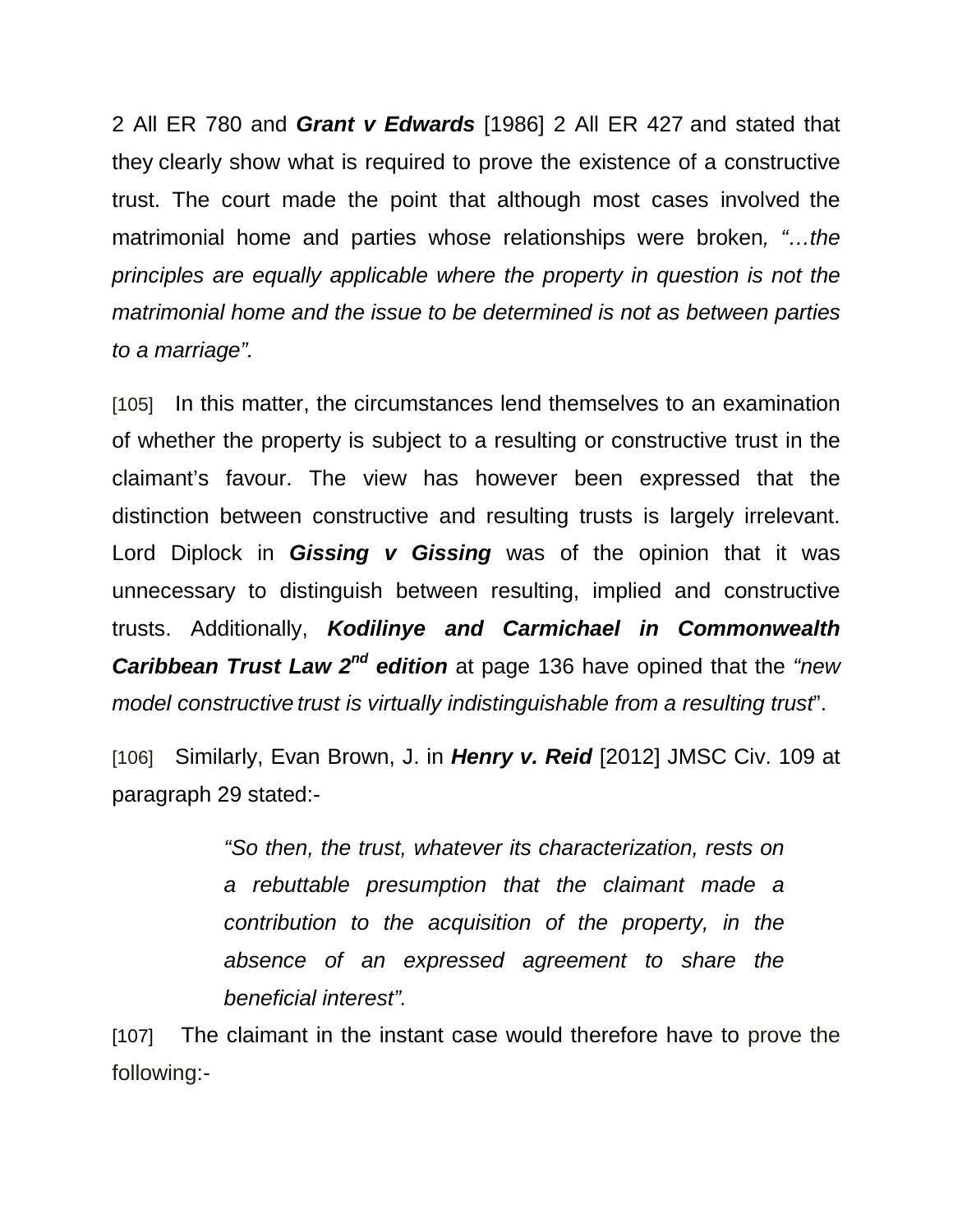- i) The existence of a common intention that he and the defendant were to have a beneficial interest in the property;
- ii) That the claimant in reliance on that common intention acted to his detriment.

[108] Where there is evidence of an agreement between the parties that would clearly be sufficient proof of the existence of a common intention that they were both entitled to a beneficial interest in the property. However, as noted by Forte, JA. in *Azan v. Azan*, 25 JLR 301, in most cases such an agreement does not exist. The learned Judge went on to state that where there are no express words evidencing common intention it may be inferred from the conduct of the parties (see also *McCalla v. McCalla,* (supra).

[109] In *Grant v. Edwards* (supra at 431) Nourse, LJ stated:-

*"…where there has been no written declaration or agreement, nor any direct provision by the plaintiff of part of the purchase price so as to give rise to a resulting trust in her favour, she must establish a common intention between her and the defendant, acted on by her, that she should have a beneficial interest in the property. If she can do that, equity will not allow the defendant to deny that interest and will construct a trust to give effect to it.*

*In most of these cases the fundamental, and invariably the most difficult, question is to decide whether there was the necessary common intention, being something which can only be inferred from the conduct of the parties, almost always from*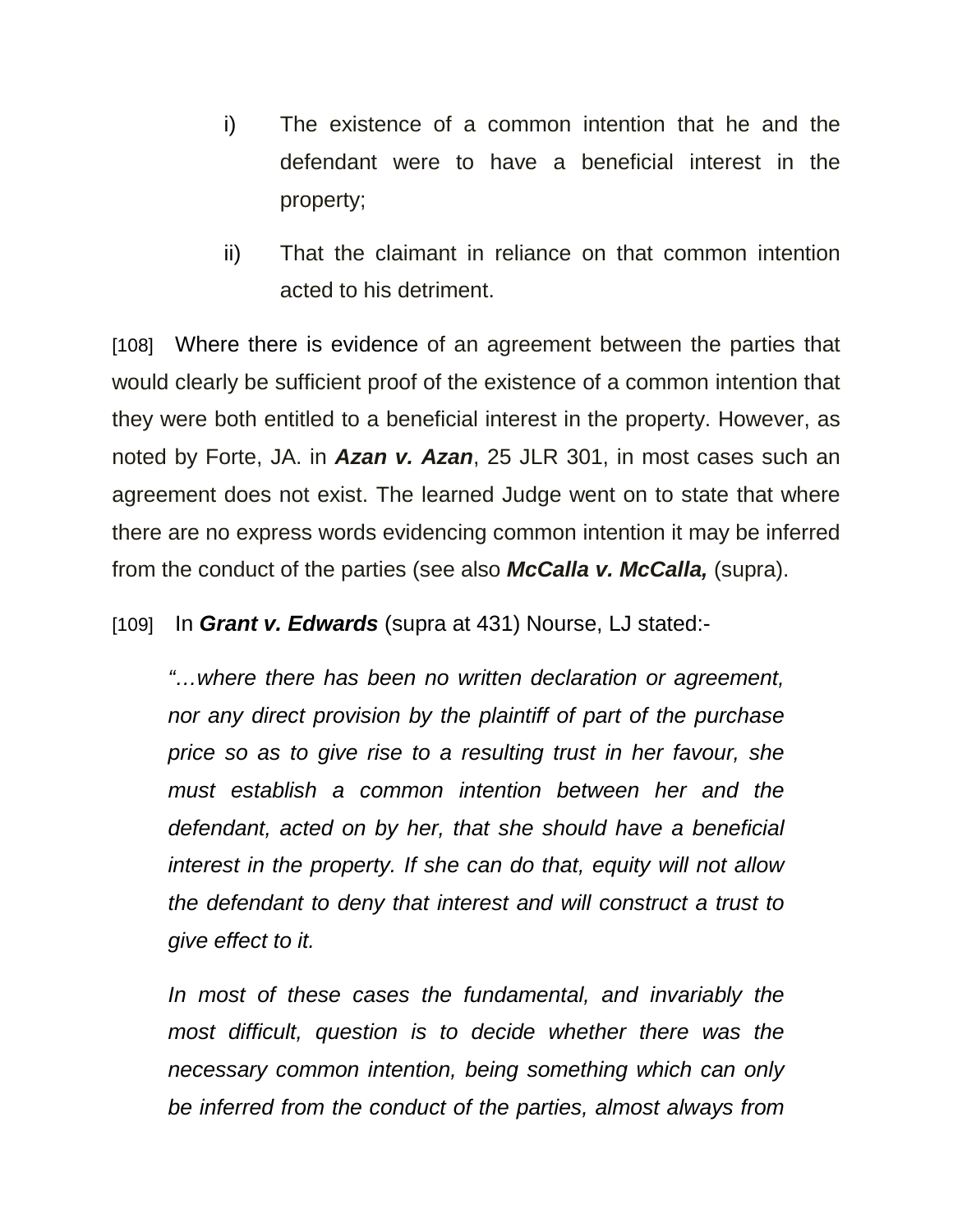*the expenditure incurred by them respectively. In this regard the court has to look for expenditure which is referable to the acquisition of the house: see Burns v Burns [\[1984\] 1 All ER 244](http://www.lexisnexis.com/uk/legal/search/runRemoteLink.do?A=0.7852903556191725&bct=A&service=citation&risb=21_T18445145305&langcountry=GB&linkInfo=F%23GB%23ALLER%23vol%251%25sel1%251984%25page%25244%25year%251984%25tpage%25252%25sel2%251%25)  [at 252–253,](http://www.lexisnexis.com/uk/legal/search/runRemoteLink.do?A=0.7852903556191725&bct=A&service=citation&risb=21_T18445145305&langcountry=GB&linkInfo=F%23GB%23ALLER%23vol%251%25sel1%251984%25page%25244%25year%251984%25tpage%25252%25sel2%251%25) [\[1984\] Ch 317 at 328–329](http://www.lexisnexis.com/uk/legal/search/runRemoteLink.do?A=0.5117667662023722&bct=A&service=citation&risb=21_T18445145305&langcountry=GB&linkInfo=F%23GB%23CH%23sel1%251984%25page%25317%25year%251984%25tpage%25328%25) per Fox LJ. If it is found to have been incurred, such expenditure will perform the twofold function of establishing the common intention and showing that the claimant has acted on it.*

*There is another and rarer class of case, of which the present may be one, where, although there has been no writing, the parties have orally declared themselves in such a way as to make their common intention plain. Here the court does not have to look for conduct from which the intention can be inferred, but only for conduct which amounts to an acting on it by the claimant. And, although that conduct can undoubtedly be the incurring of expenditure which is referable to the acquisition of the house, it need not necessarily be so".*

[110] The learned Judge went on to state that in such cases a distinction is to be drawn between the conduct from which a common intention can be inferred and that which may be taken into account to determine whether a party has acted on the basis of such an intention. In an attempt to clarify the situation, he posed the question: *"So what sort of conduct is required?"*  In answer to that question he said:

> *"In my judgment it must be conduct on which the woman could not reasonably have been expected to embark unless she was to have an interest in the house. If she was not to have such an interest, she could reasonably*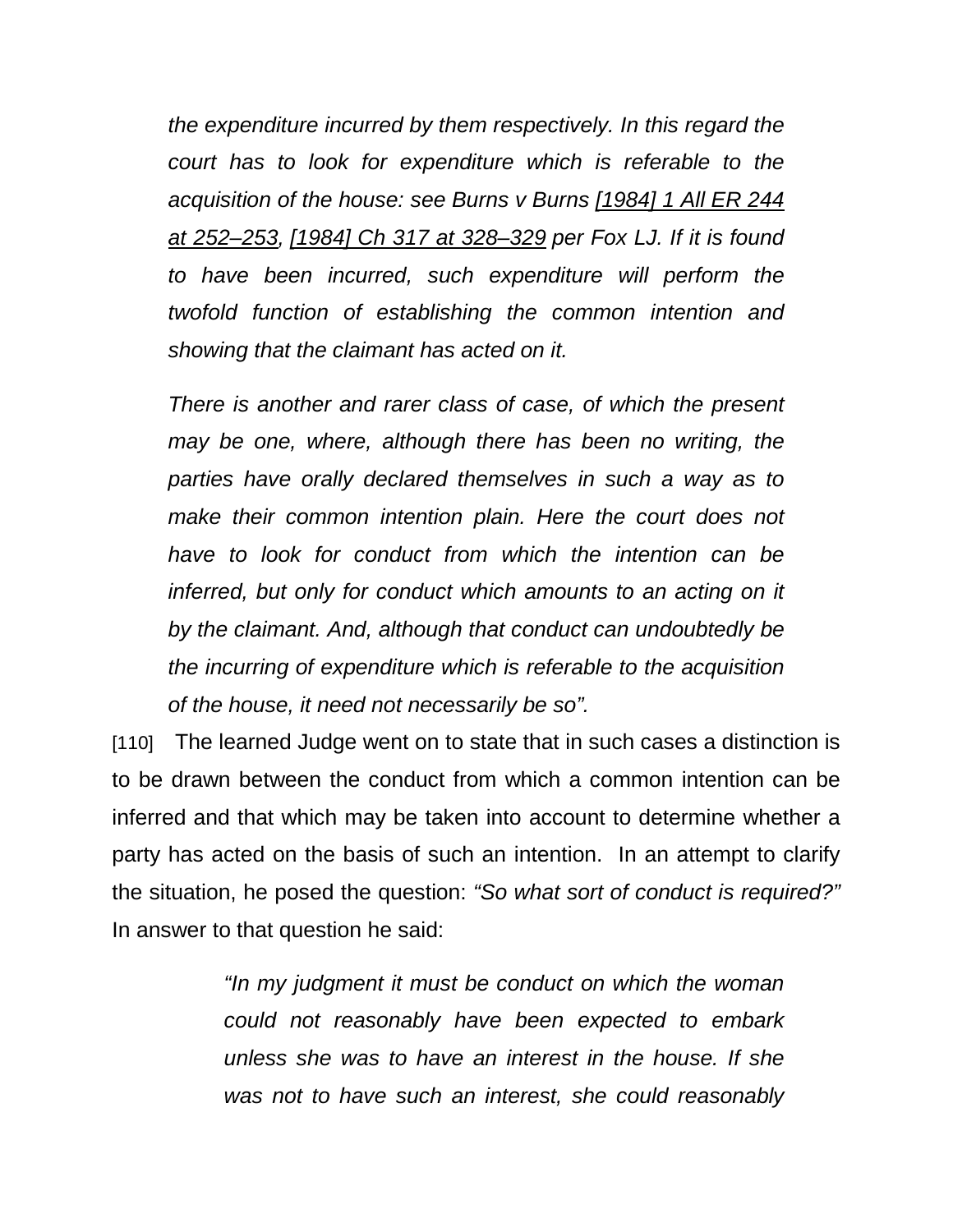*be expected to go and live with her lover, but not, for example, to wield a 14-lb sledge hammer in the front garden. In adopting the latter kind of conduct she is seen to act to her detriment on the faith of the common intention."[2](#page-41-0)*

[111] The Jamaican Court of Appeal in *Geddes v. Stoeckert* , SCCA No. 98/95, (delivered on the  $18<sup>th</sup>$  June 1997), adopted the approach of the court in *Hammond v. Mitchell* [1992] 2 All ER 109 in order to ascertain whether or not there was a common intention between the parties that the respondent was to have a beneficial interest in the appellant's property.

[112] In *Hammond*, Waite, J stated the position as follows:-

"*The template for that analysis has recently been restated by the House of Lords and the Court of Appeal in Lloyds Bank plc v Rosset [\[1990\] 1 All ER 1111,](http://www.lexisnexis.com/uk/legal/search/runRemoteLink.do?A=0.8815551623290159&bct=A&service=citation&risb=21_T18333125712&langcountry=GB&linkInfo=F%23GB%23ALLER%23vol%251%25sel1%251990%25page%251111%25year%251990%25sel2%251%25) [\[1991\] 1 AC](http://www.lexisnexis.com/uk/legal/search/runRemoteLink.do?A=0.8082683657651457&bct=A&service=citation&risb=21_T18333125712&langcountry=GB&linkInfo=F%23GB%23AC%23vol%251%25sel1%251991%25page%25107%25year%251991%25sel2%251%25)  [107](http://www.lexisnexis.com/uk/legal/search/runRemoteLink.do?A=0.8082683657651457&bct=A&service=citation&risb=21_T18333125712&langcountry=GB&linkInfo=F%23GB%23AC%23vol%251%25sel1%251991%25page%25107%25year%251991%25sel2%251%25) and Grant v Edwards [\[1986\] 2 All ER 426,](http://www.lexisnexis.com/uk/legal/search/runRemoteLink.do?A=0.3589113745094784&bct=A&service=citation&risb=21_T18333125712&langcountry=GB&linkInfo=F%23GB%23ALLER%23vol%252%25sel1%251986%25page%25426%25year%251986%25sel2%252%25) [\[1986\] Ch](http://www.lexisnexis.com/uk/legal/search/runRemoteLink.do?A=0.1586232554999285&bct=A&service=citation&risb=21_T18333125712&langcountry=GB&linkInfo=F%23GB%23CH%23sel1%251986%25page%25638%25year%251986%25)  [638.](http://www.lexisnexis.com/uk/legal/search/runRemoteLink.do?A=0.1586232554999285&bct=A&service=citation&risb=21_T18333125712&langcountry=GB&linkInfo=F%23GB%23CH%23sel1%251986%25page%25638%25year%251986%25) The court first has to ask itself whether there have at any time prior to acquisition of the disputed property, or exceptionally at some later date, been discussions between the parties leading to any agreement, arrangement or understanding reached between them that the property is to be shared beneficially. Any further investigation carried out by the court will vary in depth according to whether the answer to that initial inquiry is Yes or No. If there have been discussions of that kind and* 

<span id="page-41-0"></span> $2$  Grant v. Edwards (supra) at page 432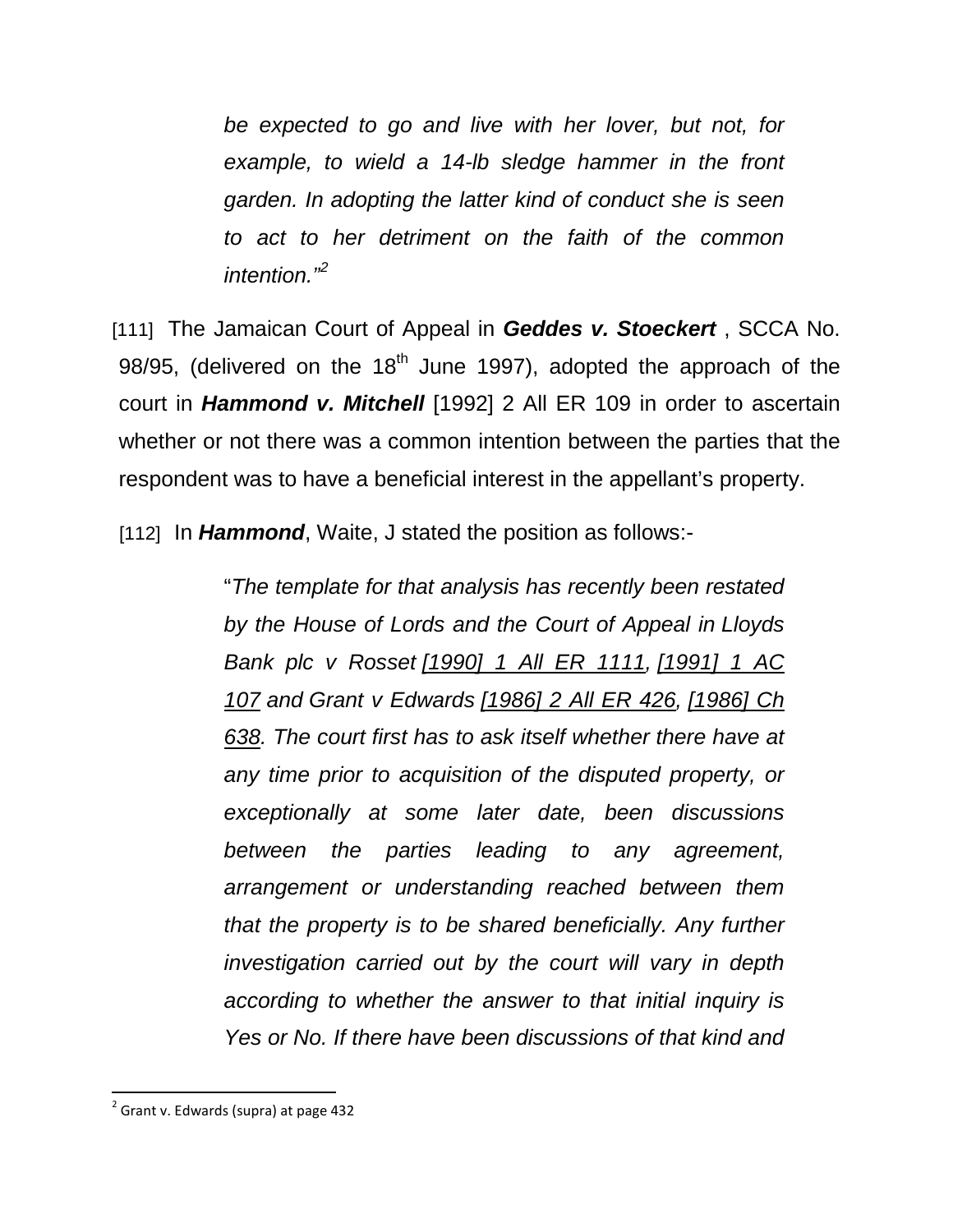*the answer is therefore Yes, the court then proceeds to examine the subsequent course of dealing between the parties for evidence of conduct detrimental to the party without legal title referable to a reliance upon the arrangement in question. If there have been no such discussions and the answer to that initial inquiry is therefore No, the investigation of subsequent events has to take the form of an inferential analysis involving a scrutiny of all events potentially capable of throwing evidential light on the question whether, in the absence of express discussion, a presumed intention can be spelt out of the parties' past course of dealing. This operation was vividly described by Dickson J in Canada as: 'The judicial quest for the fugitive or phantom common intention' (see Pettkus v Becker (1980) 117 DLR (3d) 257), and by Nourse LJ in England as a climb up 'the familiar ground which slopes down from the twin peaks of Pettitt v Pettitt [\[1969\] 2 All ER 385,](http://www.lexisnexis.com/uk/legal/search/runRemoteLink.do?A=0.8770515730655928&bct=A&service=citation&risb=21_T18333125712&langcountry=GB&linkInfo=F%23GB%23ALLER%23vol%252%25sel1%251969%25page%25385%25year%251969%25sel2%252%25) [\[1970\] AC 777](http://www.lexisnexis.com/uk/legal/search/runRemoteLink.do?A=0.33174084527539116&bct=A&service=citation&risb=21_T18333125712&langcountry=GB&linkInfo=F%23GB%23AC%23sel1%251970%25page%25777%25year%251970%25) and Gissing v Gissing [\[1970\] 2 All ER 780,](http://www.lexisnexis.com/uk/legal/search/runRemoteLink.do?A=0.6385509156841802&bct=A&service=citation&risb=21_T18333125712&langcountry=GB&linkInfo=F%23GB%23ALLER%23vol%252%25sel1%251970%25page%25780%25year%251970%25sel2%252%25) [\[1971\] AC 886](http://www.lexisnexis.com/uk/legal/search/runRemoteLink.do?A=0.8751601096779853&bct=A&service=citation&risb=21_T18333125712&langcountry=GB&linkInfo=F%23GB%23AC%23sel1%251971%25page%25886%25year%251971%25)': see Grant v Edwards [\[1986\] 2 All ER 426 at 431,](http://www.lexisnexis.com/uk/legal/search/runRemoteLink.do?A=0.6823180781893018&bct=A&service=citation&risb=21_T18333125712&langcountry=GB&linkInfo=F%23GB%23ALLER%23vol%252%25sel1%251986%25page%25426%25year%251986%25tpage%25431%25sel2%252%25) [\[1986\] Ch 638 at](http://www.lexisnexis.com/uk/legal/search/runRemoteLink.do?A=0.13877042093683123&bct=A&service=citation&risb=21_T18333125712&langcountry=GB&linkInfo=F%23GB%23CH%23sel1%251986%25page%25638%25year%251986%25tpage%25646%25)  [646.](http://www.lexisnexis.com/uk/legal/search/runRemoteLink.do?A=0.13877042093683123&bct=A&service=citation&risb=21_T18333125712&langcountry=GB&linkInfo=F%23GB%23CH%23sel1%251986%25page%25638%25year%251986%25tpage%25646%25) The process is detailed, time-consuming and laborious".*

[113] In *Plummer v. Plummer C*laim No. 2006HCV00864 (delivered on the  $15<sup>th</sup>$  June 2009), R. Anderson, J in dealing with the question of intention referred to the case of *Lloyd' Bank v. Rossett* [1990] 1 All ER 1111 at 1118 to 1119 in which *Lord Bridge* stated as follows:-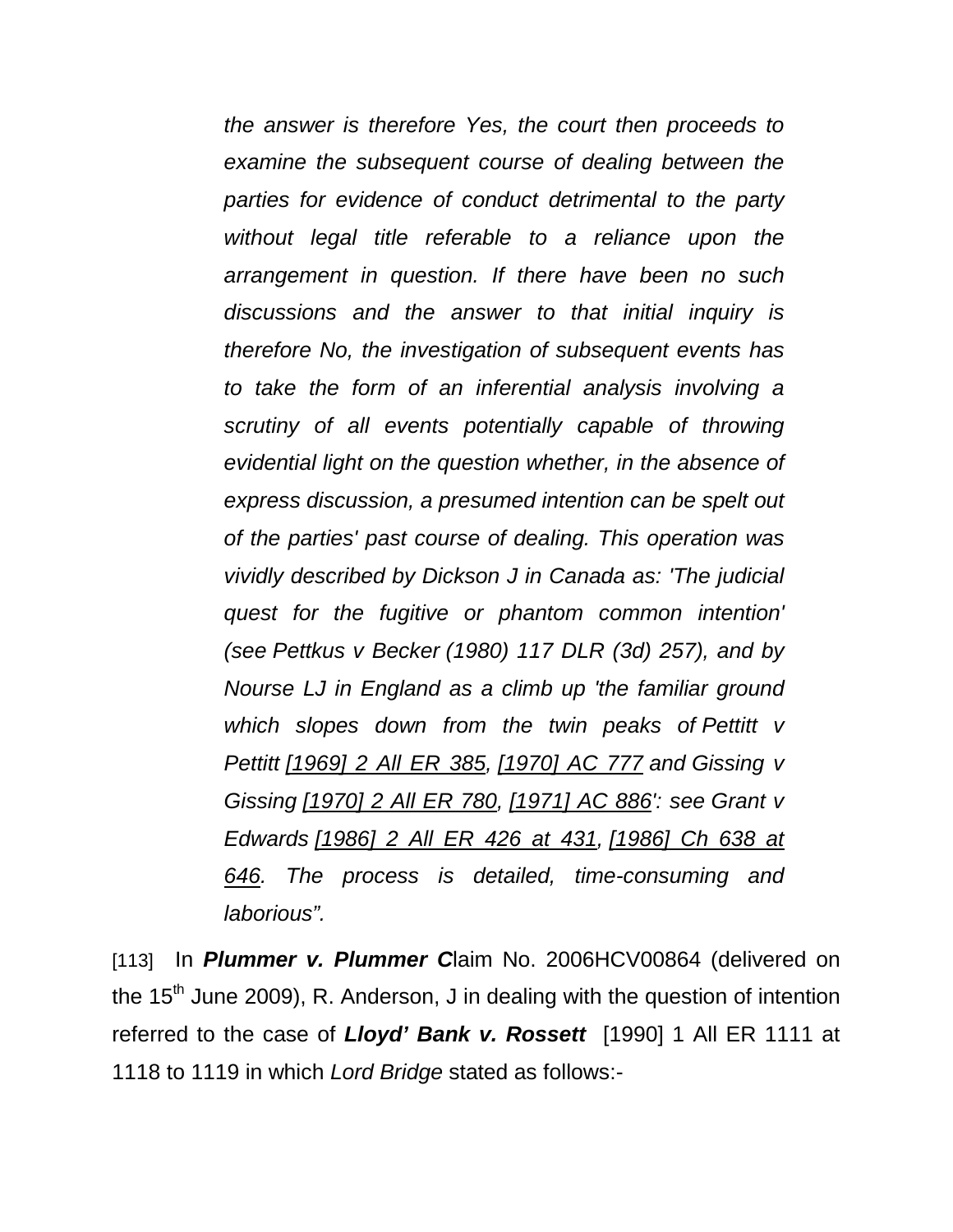*"The finding of an agreement or arrangement to share in this sense can only, I think, be based on evidence of express discussions between the partners, however imperfectly remembered and however imprecise their terms may have been. Once a finding to this effect is made it will only be necessary for the partner asserting a claim to a beneficial interest against the partner entitled to the legal estate to show that he or she has acted to his or her detriment or significantly altered his or her position in reliance on the agreement in order to give rise to a constructive trust or proprietary estoppel".*

[114] Similarly, in *Liu Wai Keung v. Liu Wai Man* [2013] HKEC 1567 at paragraph 47 Godfrey Lam J said:-

> *"In ascertaining whether there was a common intention, it is the objective intention of each party "which was reasonably understood by the other party to be manifested by that party's words and conduct" that one must examine: Gissing v Gissing[1971] AC 886, 906; Jones v Kernott [2012] 1 AC 776, 794 at para. 51".*

[115] It is however important to note that this intention must have existed at the time when the property was acquired (see *Plummer v. Plummer*  (supra).

[116] In this matter, the claimant has failed to satisfy the court of the existence of any express agreement between the parties concerning the acquisition of the property. The claimant has said that he decided to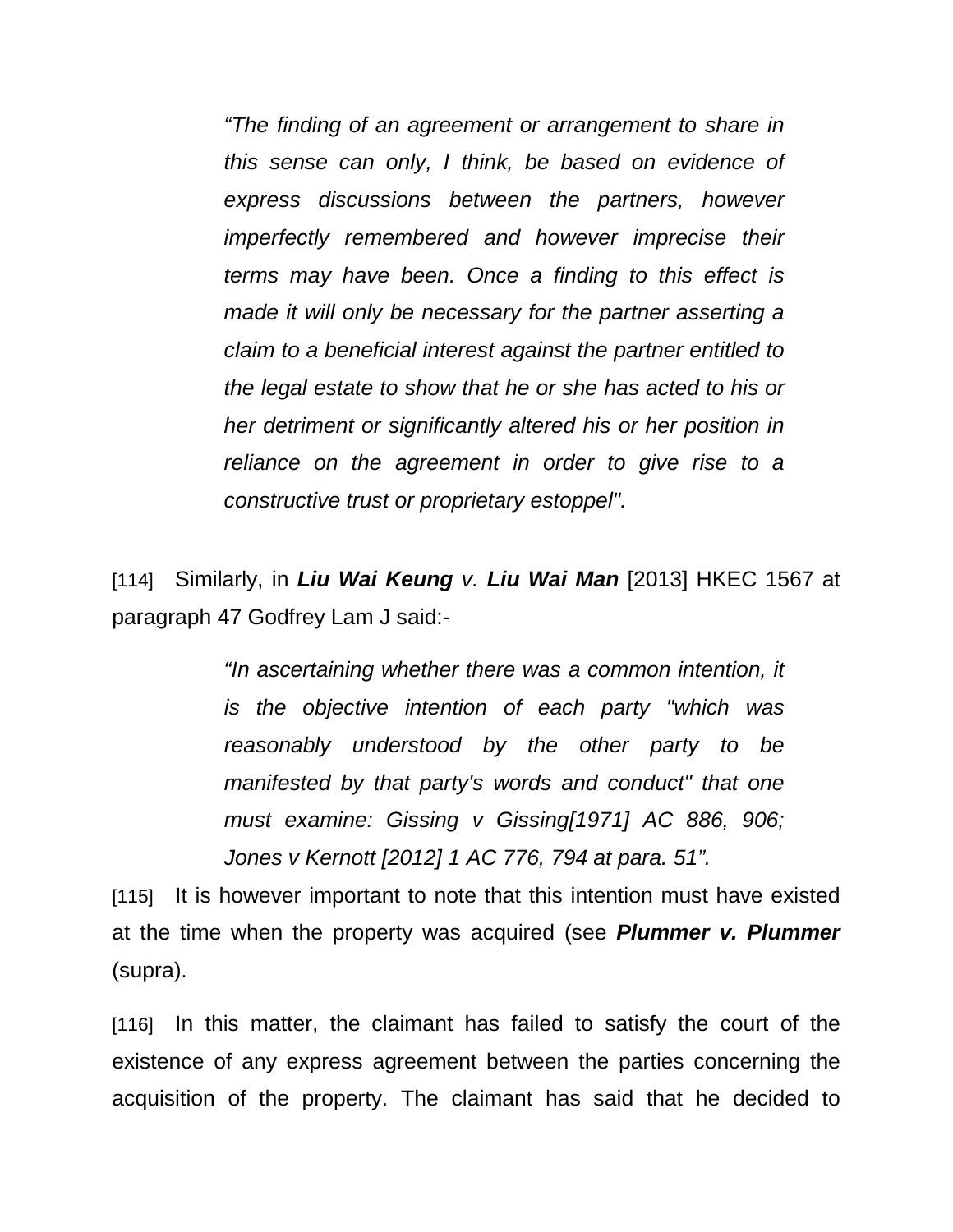purchase the property with the intention of building a family home for himself, the defendant and their children. There is however no evidence that this intention was ever communicated to Miss Francis.

[117] As to whether such an agreement may be inferred I am mindful of the fact that the court must be careful not to impute an intention to the parties. In this regard, I find Lord Neuberger's definition of an inferred intention as against an imputed one in *Stack v. Dowden* [2007] 2 AC 432 at 472 to be of assistance. He said:-

> *"An inferred intention is one which is objectively deduced to be the subjective actual intention of the parties, in the light of their actions and statements. An imputed intention is one which is attributed to the parties, even though no such actual intention can be deduced from their actions and statements, and even though they had no such intention. Imputation involves concluding what the parties would have intended, whereas inference involves concluding what they did intend".*

[118] Where Miss Francis is concerned, her evidence is that she purchased the property without any input from the claimant financial or otherwise. When both accounts as to the circumstances in which the property was acquired are considered there can in my view, be no reasonable inference that there was a common intention for both of them to share in its beneficial ownership.

[119] In the circumstances, I find that the claimant has also failed to satisfy me that there was either an actual or an inferred agreement between the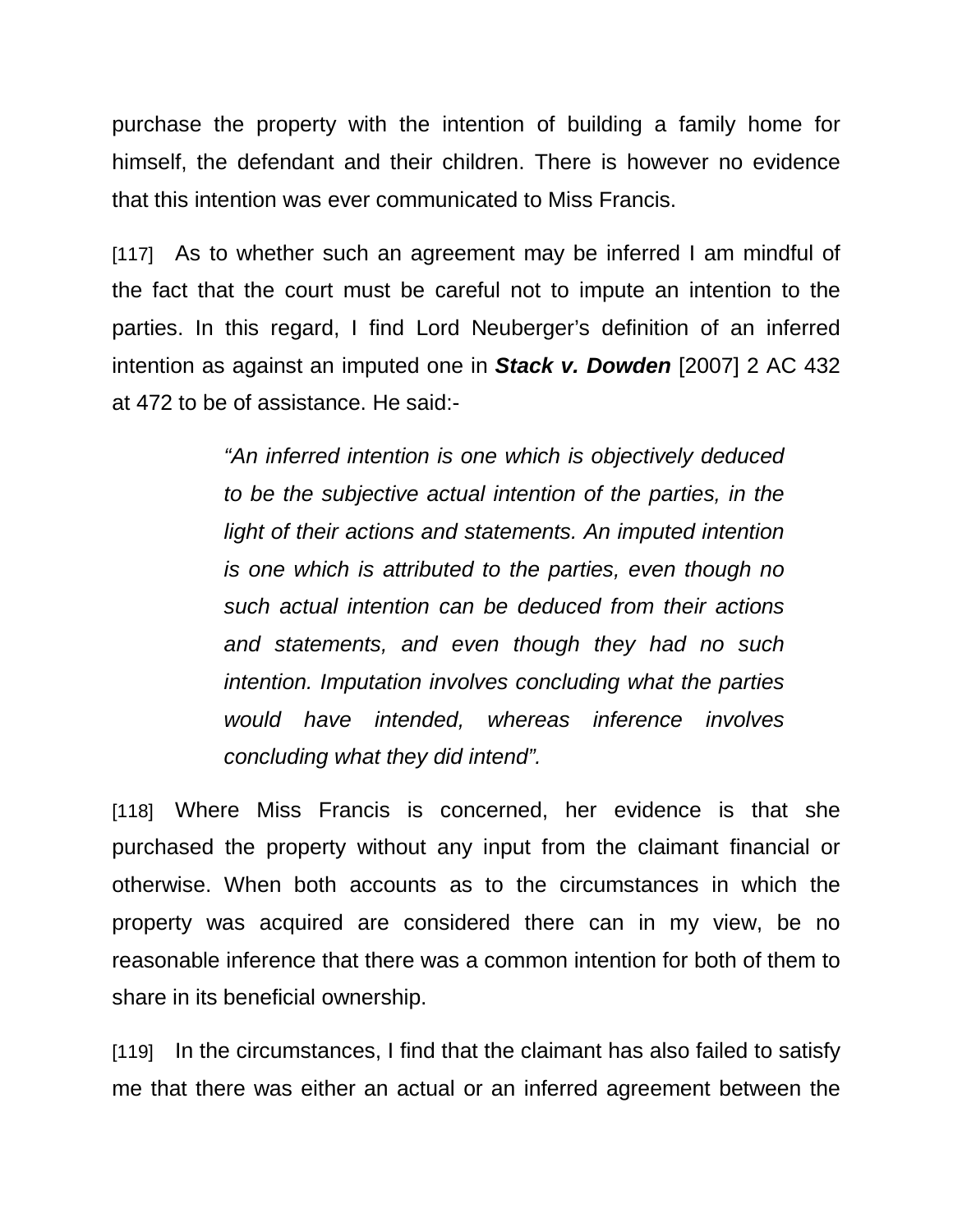parties that they should both enjoy beneficial ownership of the property. I find that the claimant has failed to establish the existence of a constructive trust.

[120] In the circumstances, there is no need to examine the course of dealings between the parties in order to arrive at the respective share to which they each would have been entitled.

[121] I will now proceed to consider whether the claimant has satisfied me on a balance of probabilities that the defendant holds the property on a resulting trust for the benefit of both parties.

[122] In the instant case both parties have asserted that they alone financed the purchase of the property. Clearly both positions cannot be true. There is also no documentary evidence before the court which definitively speaks to the fact of who advanced the money for the purchase of the property. The court therefore has to rely to a large extent on the viva voce evidence. An assessment of their credibility is in the circumstances, critical to the resolution of this matter.

[123] In this case both parties were rigorously cross examined. The court therefore had the opportunity to hear their evidence and assess their credibility. In seeking to determine which one of the parties is the more credible witness, I will now proceed to highlight certain aspects of their evidence.

[124] The first point I have noted is that whilst the claimant in his evidence in chief spoke to the amount of the purchase price and provided the name of the vendor the defendant said nothing about these matters until she was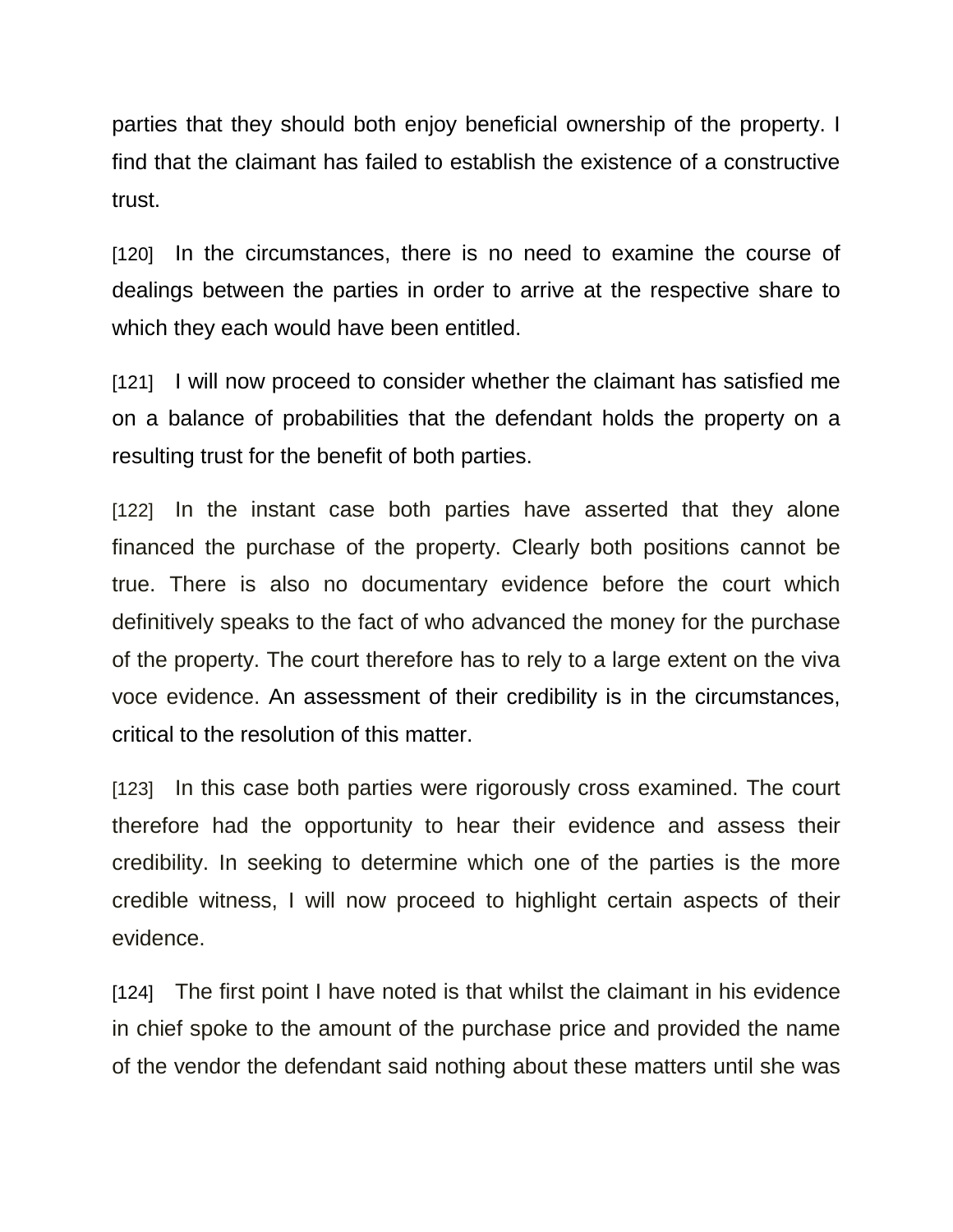being cross examined. These factors in my view are critical to the case although it is the claimant on whom the burden of proof lies.

[125] The defendant in cross examination stated that she was employed as a factory worker at Jamaica Broilers Limited and purchased the land in 1974 with the assistance of her parents who resided in England. She was unable to recall any details pertaining to her income. Her evidence is that she paid the purchase price of eight hundred dollars (\$800.00) in one instalment whilst maintaining the children wholly and solely.

[126] She also stated in cross-examination that when she had her first child in 1968 she was not working. At that time she said she was either sixteen or seventeen years old. She worked "on and off" after the birth of her second child in 1969 and was given permanent employment later that year. However, it is important to note that she also gave evidence that between 1965 and 1978 she became pregnant four times.

[127] With respect to the claimant's ability to fund the purchase of the property, Miss Francis maintained that the claimant did not work consistently and that he was learning a trade at the time when the property was purchased and during the construction of the building. She also asserted that he was incarcerated for larceny and did not work for approximately two years after his release. This is in contrast to Mr. McGregor's evidence that when the parties met in or about 1967 he was an electrician and that in 1973 he began working at Berec Caribbean Limited. Miss Francis he said was working at Jamaica Broilers "on and off". In cross examination he said that he began working at Berec in 1971 and began attending the College of Arts, Science and Technology on a part time basis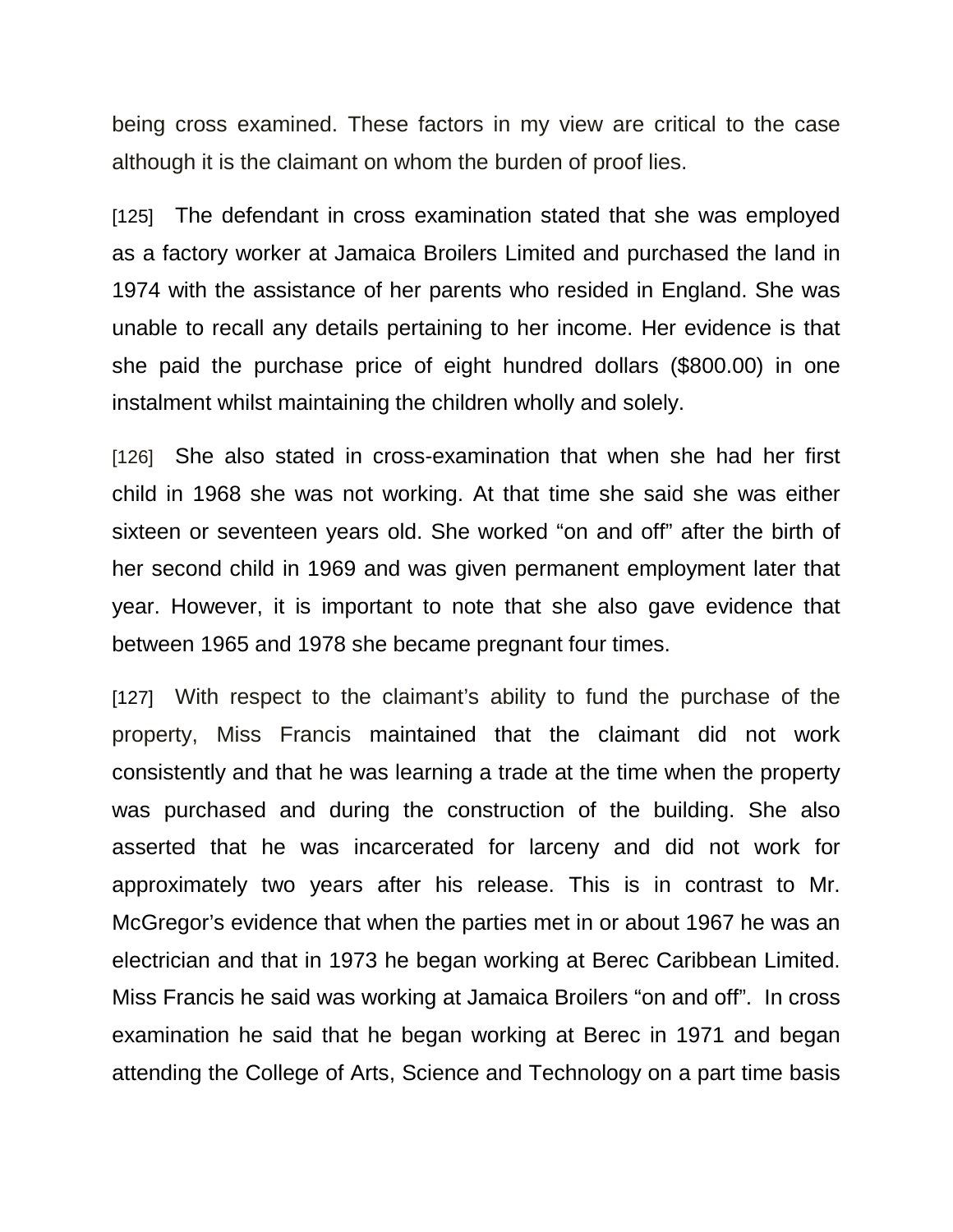in 1969 whilst employed at Carreras. He became a licensed electrician whilst working at Carreras.

[128] Secondly, the claimant gave a detailed account of the construction process and certain tasks which had to be performed. The defendant in chief said nothing about the construction of the house.

[129] In addition, the claimant has provided some documentary evidence in support of his claim. Exhibit 1 which is a letter from the National Commercial Bank Jamaica Limited states that on the 11<sup>th</sup> April 1974 the sum of eight hundred dollars (\$800.00) was loaned to the claimant and that it was guaranteed by Mr. Louis Bailey. Whilst this is not evidence of the purpose for which the loan was granted it supports Mr. McGregor's evidence that he received a loan at about the same time that he said that he purchased the property. I have also noted that the loan amount is the same as that which the parties have stated was the purchase price for the property.

[130] The claimant has also provided a copy of a survey diagram bearing the dates March 23, 1974 and February 16, 1977(exhibit 2). His name and that of Lorna Francis appear in the column which lists the persons on whose behalf the diagram was prepared. It was agreed by the parties that Lorna Francis is the same person as Verda Francis, the defendant. The defendant's name is crossed out and this is consistent with the claimant's evidence that he asked the surveyor to remove her name when the relationship between them deteriorated.

[131] Miss Francis provided a copy of Duplicate Certificate of Title for the property which is registered at Volume 1218 Folio 526. The plan which is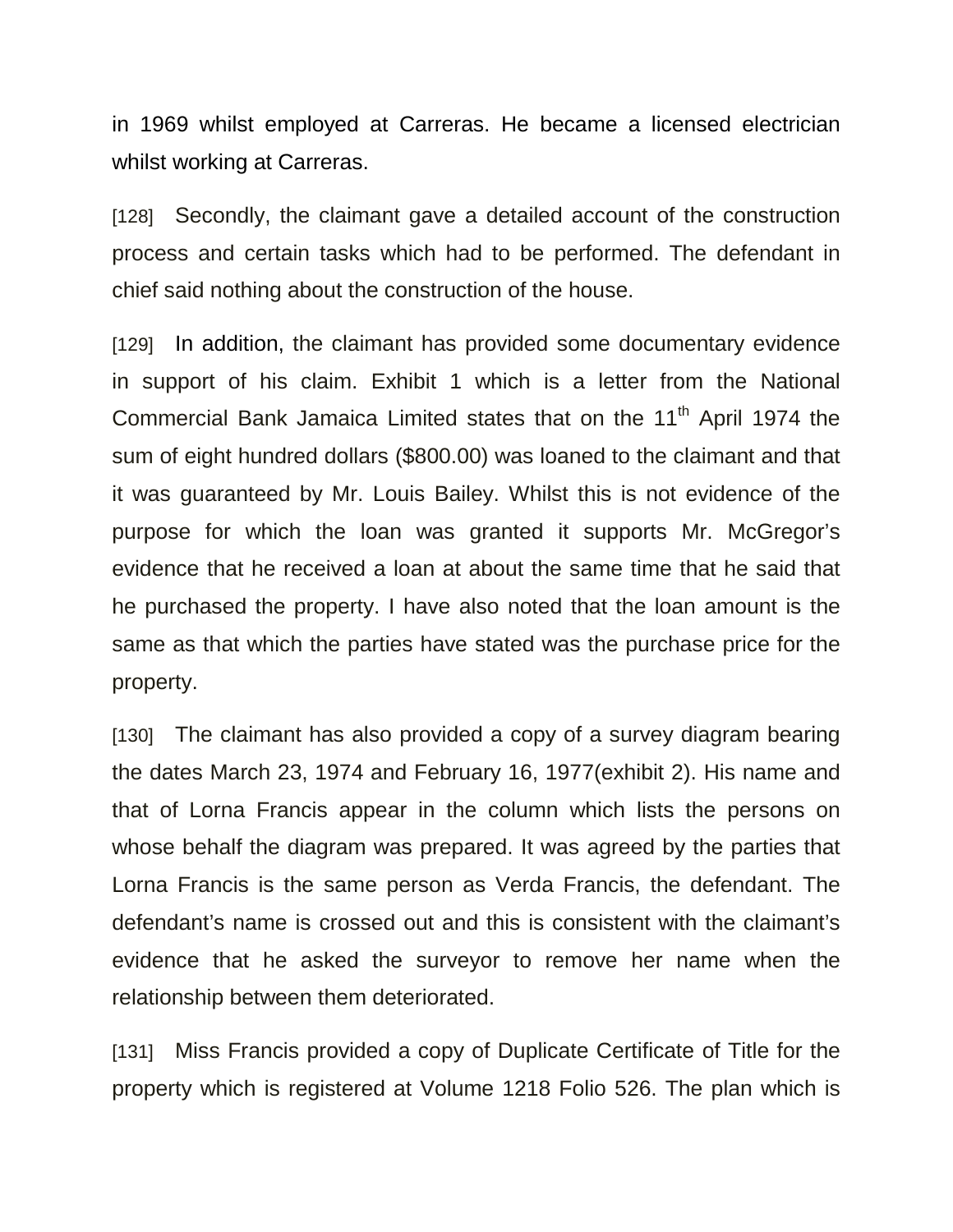annexed to the said title bears the dates the  $20<sup>th</sup>$  January and  $14<sup>th</sup>$  March 1981. This is contrary to her evidence stated that she caused a survey of the land to be done in the late 1970s.

[132] With respect to her application to obtain that title, the defendant's evidence was that she gave the receipt for the property and the survey diagram to her Attorney-at-law who subsequently returned both documents to her. She also stated that she did not sign any documents in support of that application.

[133] In addition, Mr. McGregor provided a copy of the valuation certificate for the property which states that he is the owner. The valuation number is 18904005187. The certificate is dated the  $1<sup>st</sup>$  September 1983 and it was issued on the  $27<sup>th</sup>$  March 1986 (exhibit 3A).

[134] He has also provided copies of the property tax receipts for the years 1986 - 1988, 1996 - 1998 and 2000 - 2002. All receipts except for those for 2000 - 2002 bear the name of the claimant as the owner of the property. The defendant has failed to present any documents to the court. By way of explanation, she stated that some of her documents were destroyed by the claimant when he allegedly broke into the premises. She indicated that on that occasion he stole her furniture and burnt some of the documents that were being stored in the trunk of her bed. I have noted that the police were involved but no action seems to have been taken against the claimant. I have also noted that no documentary evidence was presented on her behalf although she indicated that she still has some of them in her possession.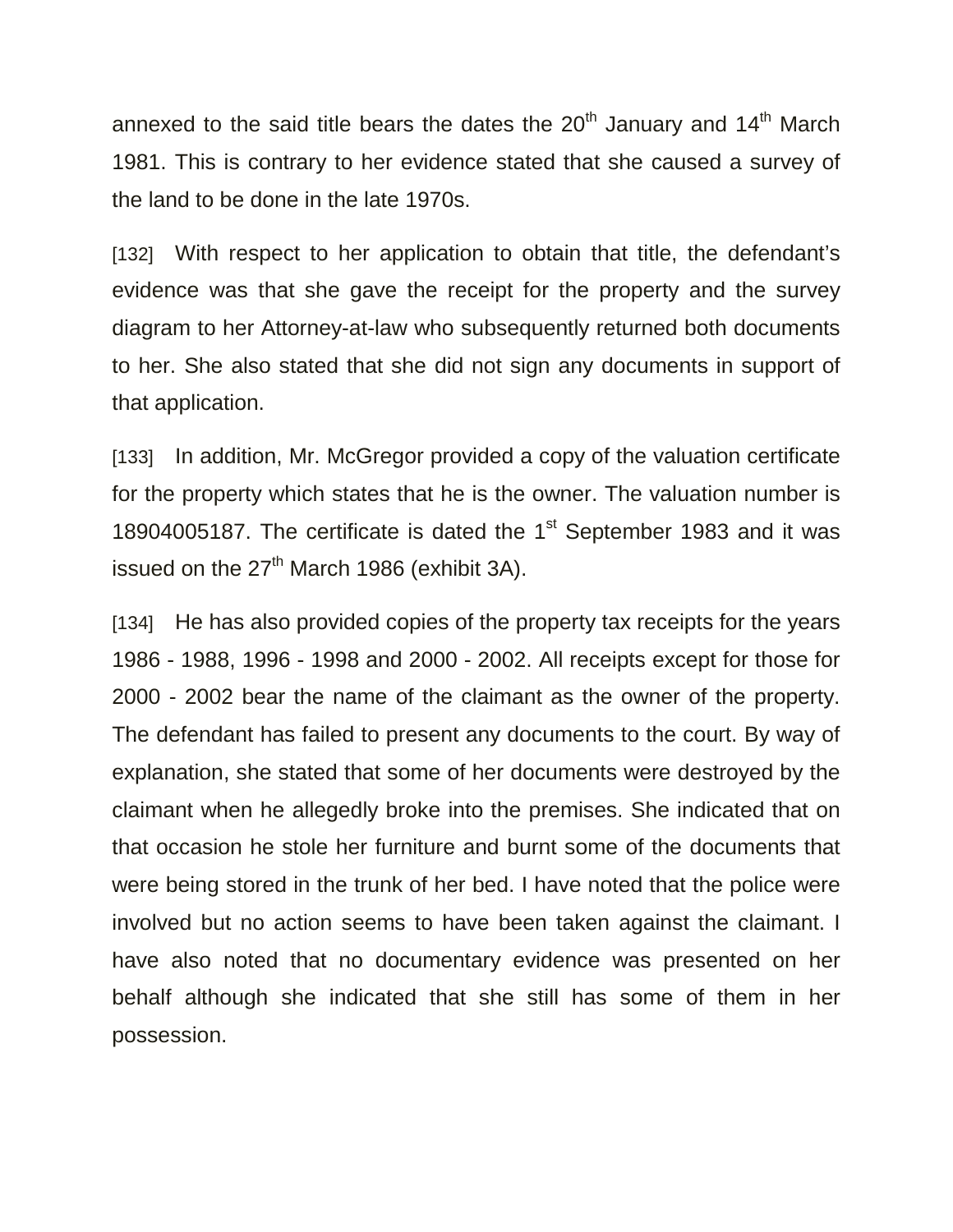[135] With respect to the taxes for the property, Miss Francis was unable to recall when she commenced those payments but indicated that receipts were issued in her name. She indicated that she was just now being made aware that the claimant's name had been endorsed on the Valuation Roll /Tax Roll in respect of the property.

[136] Whilst it is accepted that the presence of the claimant's name on the tax roll is not indicative of ownership, when considered with the survey diagram it does lend some credibility to his viva voce evidence.

[137] Where the relationship between the parties is concerned, the claimant maintained that he and the defendant moved into the house on the property and lived together until 1980. Miss Francis in her evidence in chief stated that she lived with the claimant *"…on an on and off basis…".* In cross-examination, she denied that they ever lived together and asserted that they only had a visiting relationship. She later changed her testimony and stated that they lived together from 1976 to 1978. This was subsequently changed towards the end of her cross examination when she denied that they had lived together.

[138] The defendant also gave evidence that she did not tell the claimant that she was purchasing the property or that she was building a house. She indicated that when he visited her they only spoke about the children and engaged in sexual intercourse. In addition, she employed an electrician to do the necessary electrical installations although the claimant was an electrician. She also said that she did not tell him when she and the children were moving into that house. This evidence at best, can only be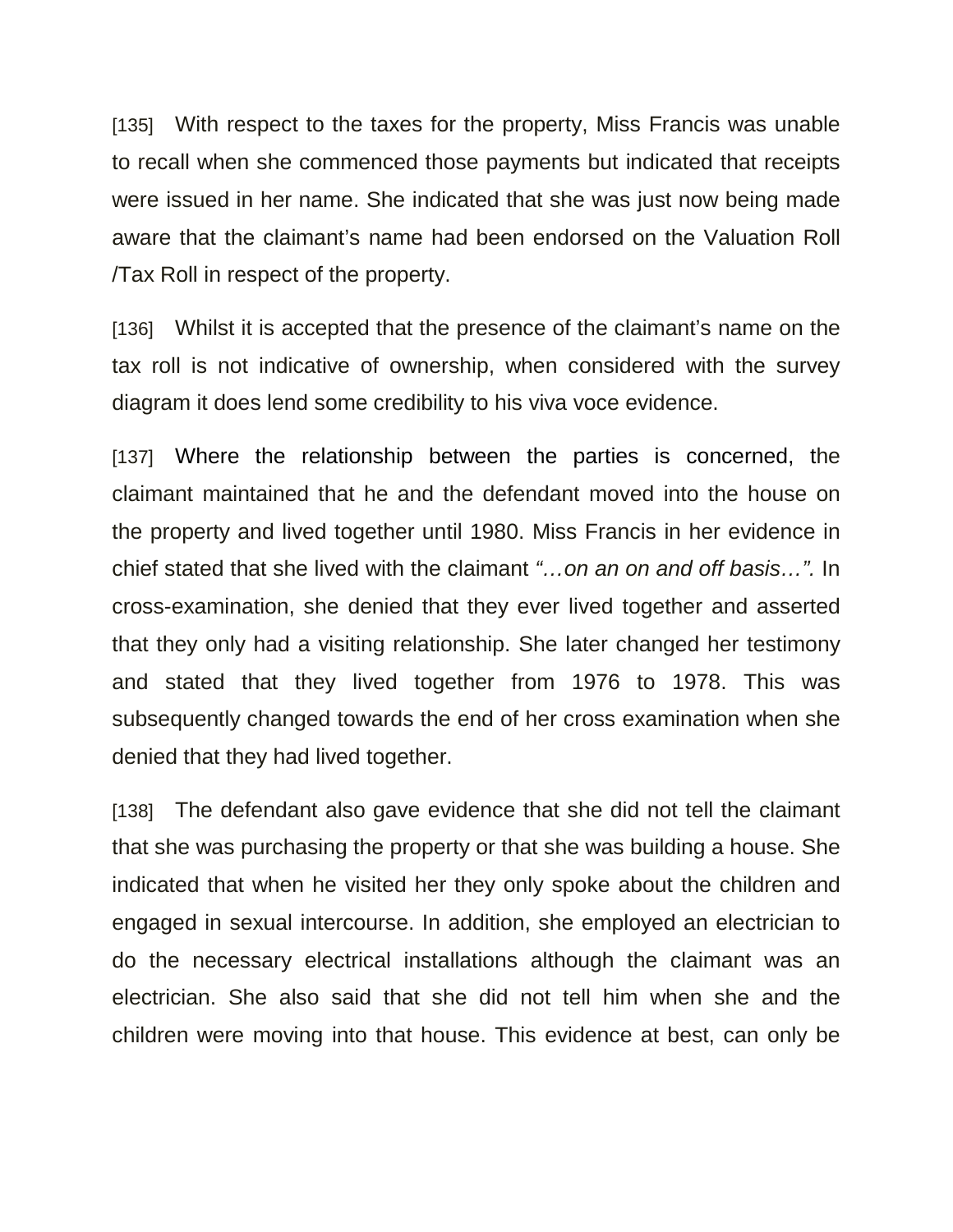described as curious and certainly does not in my view strengthen the credibility of the defendant.

[139] Having assessed the evidence of both parties I find the claimant to be a more credible witness.

[140] I accept the claimant's evidence that he alone financed the purchase of the property. I also find that no evidence has been advanced to rebut the presumption of the creation of a resulting trust. I also accept his evidence that at the time when the property was purchased it was his intention that he and the defendant were to be joint owners in equal shares.

[141] In addition I also accept the claimant's evidence that he undertook the various tasks connected with the construction of the house. I also accept his evidence that the parties lived together at the property with their children until 1980 when the claimant moved.

[142] As a result of the above, I find that the purchase of the property was financed solely by the claimant and that it was his intention that the property be jointly owned by the both parties. I therefore hold that there is a resulting trust arising in favour of the claimant.

[143] In the circumstances it is ordered that:

- i) The defendant holds the property registered at Volume 1218 Folio 526 of the Register Book of Titles on trust for the benefit of both the claimant and herself;
- ii) The claimant is entitled to a fifty percent (50%) share in the said property;